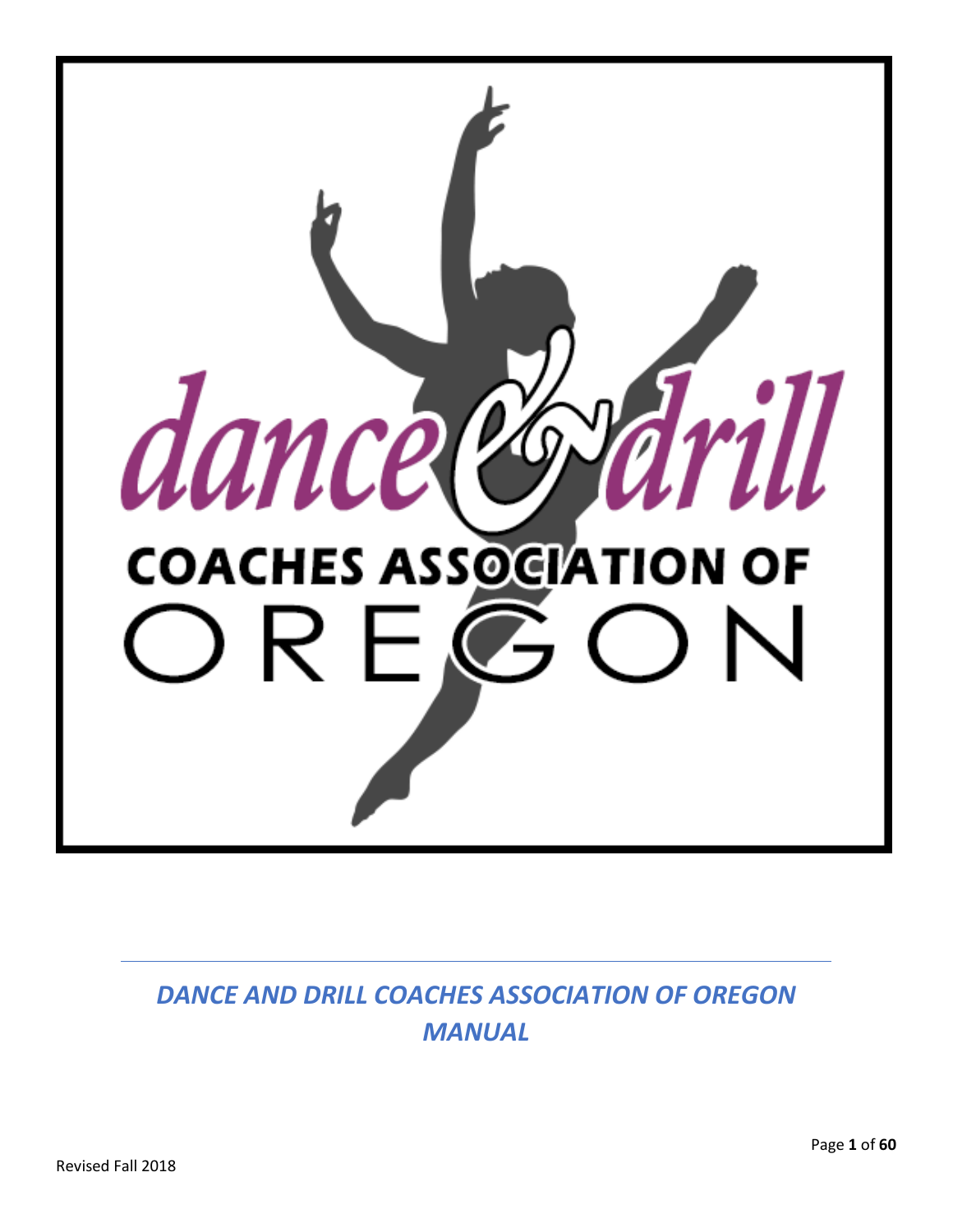# *TABLE OF CONTENTS*

| Introduction                               | 3         |
|--------------------------------------------|-----------|
| <b>Goals and Objectives</b>                | 3         |
| How to Use This Handbook                   | 4         |
| Part 1 Articles of Association             | 5         |
| Part 2 DDCA Programs                       | <u>13</u> |
| Part 3 DDCA Board                          | 21        |
| Part 4 Board of Directors Responsibilities | 23        |
| <b>Part 5 Local Competitions</b>           | <u>31</u> |
| Part 6 Drill Down                          | 44        |
| <b>Part 7 Competition Etiquette</b>        | <u>53</u> |
| Part 8 OSAA Programs                       | 54        |
| Part 9 Junior Dance Teams                  | 57        |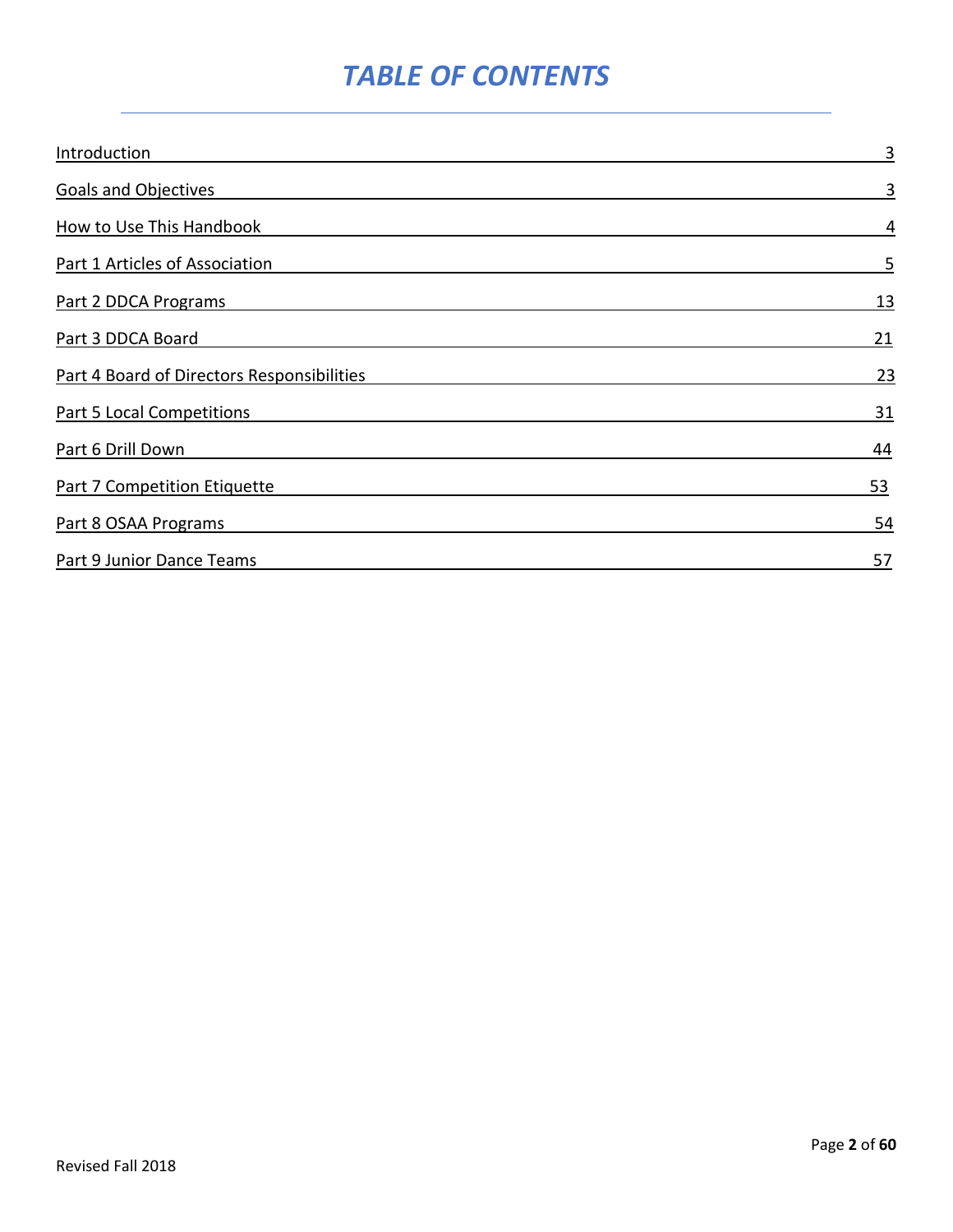# **DANCE AND DRILL COACHES' ASSOCIATION OF OREGON MANUAL**



# *I. INTRODUCTION*

This manual is intended to promote and preserve the sound traditions of Oregon dance teams. Every individual referencing this handbook is responsible for prudent judgment with respect for each competition, dancer, official, and facility, and each dancer is responsible for exercising caution and good sportsmanship.

Dance teams are an integral part of learning within a school environment. As such, they should strive to promote good sportsmanship, and serve as a support group for programs within their school.

While performances at competitions may be a focus, working in partnership with other school organizations/athletics is essential.

Competition should be placed in perspective with the total educational program. Dance team competitions should serve to develop leadership, confidence and skill.

Some Oregon School Activities Association (OSAA) Rules are provided in this handbook to assist DDCA members. Complete OSAA rules can be found in electronic format at www.osaa.org. Dance coaches are encouraged to refer questions or concerns relating to OSAA Rules to their Athletic/Activity Director.

Clarification on dance team rules, regulations, guidelines and penalties may be directed to a DDCA Board representative, or OSAA's Assistant Executive Director responsible for Dance & Drill.

# *II. GOALS AND OBJECTIVES*

The DDCA supports and endorses the following dance team coaching Goals and Objectives.

- a. Provide a wholesome environment and medium for students in Oregon schools to entertain audiences through team dance/drill performances.
- b. Participate in school functions and contribute to the spirit and pride of the school settings.
- c. Stress the importance of competition as a means of motivation to excellence and not as an end in itself.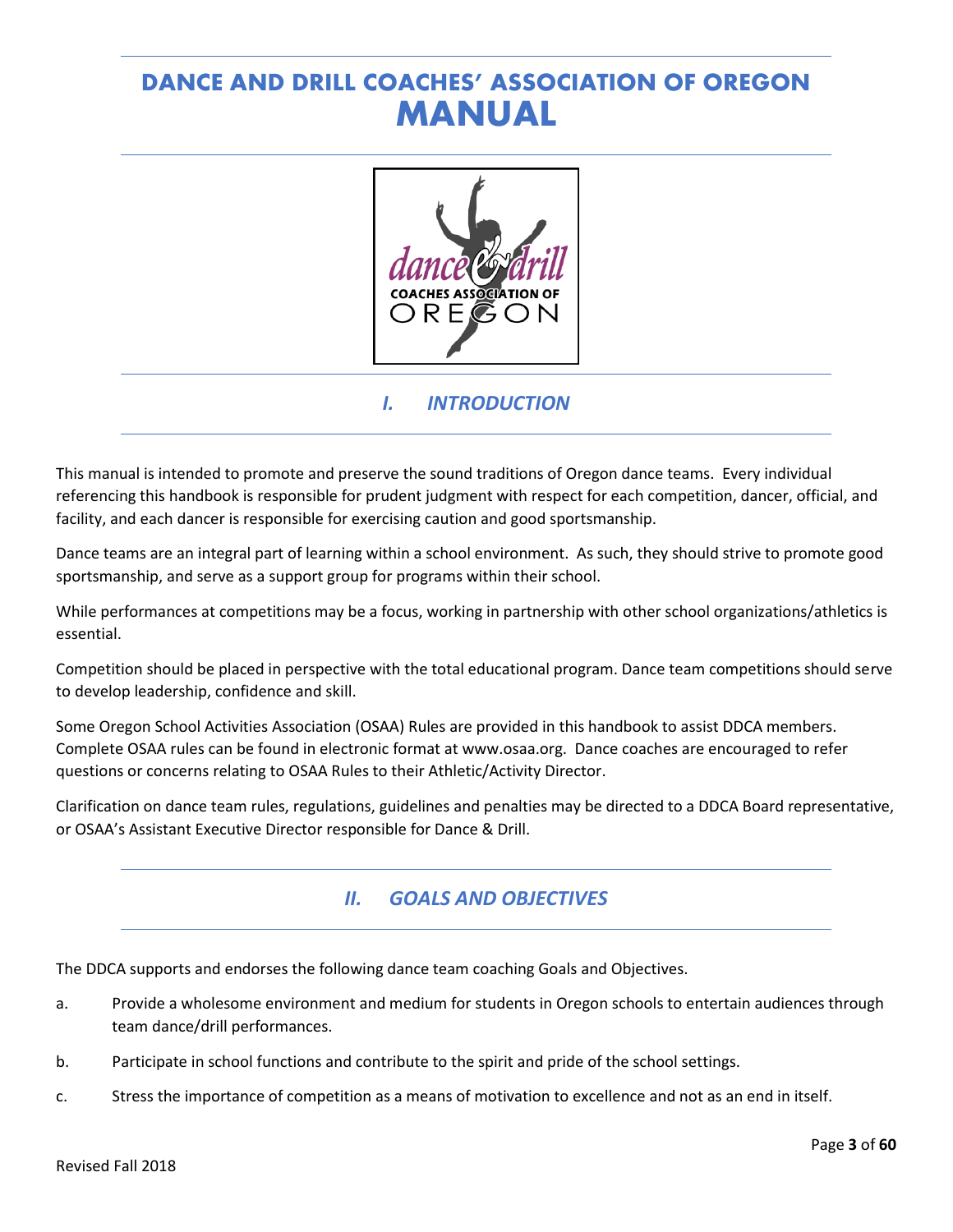- d. Teach physical fitness through activity. The specific skills associated with this activity include but are not limited to: endurance, flexibility, rhythm, coordination and nutrition.
- e. Teach emotional fitness through teamwork. The specific skills associated with the activity include but are not limited to: dependability, responsibility, commitment, sportsmanship, discipline, respect, and awareness of the capabilities of others and self.
- f. Instill an appreciation of dance as an art form and encourage students to recognize and appreciate the originality, creativity, and variety of movement associated with dance.
- g. Teach cooperation, to practice appropriate sportsmanship, accept and give constructive criticism, and encourage support of team members and other teams.
- h. Teach the value of working together toward common goals through team activities. Some activities might include fundraising, practicing, team building activities, teaching, etc.
- i. Serve member coaches by supporting and providing a building block for them.
- j. Encourage positive parental involvement.

## *III. HOW TO USE THIS HANDBOOK*

Levels have been assigned to each rule or policy within each section of the handbook. Those levels were created to designate a path to change or update the rule or policy. These levels represent the MINIMUM action needed to change. It should be noted that in many cases, the membership is polled for their opinions and concerns regarding potential changes that might not necessarily require a membership vote. Most sections list these levels in the right-hand column at the end of the section. Some entire sections are one level and are listed as such at the beginning of the section.

#### *Minimum Action needed for change*

- Level A: DDCA Board only
- Level B: DDCA Board and Membership
- Level C: DDCA Board and OSAA Executive Board
- Level D: DDCA Board, Membership, and OSAA Executive Board
- Level E: OSAA Executive Board Only
- Level F: DDCA Board and/or Approval from OSAA Assistant Executive Director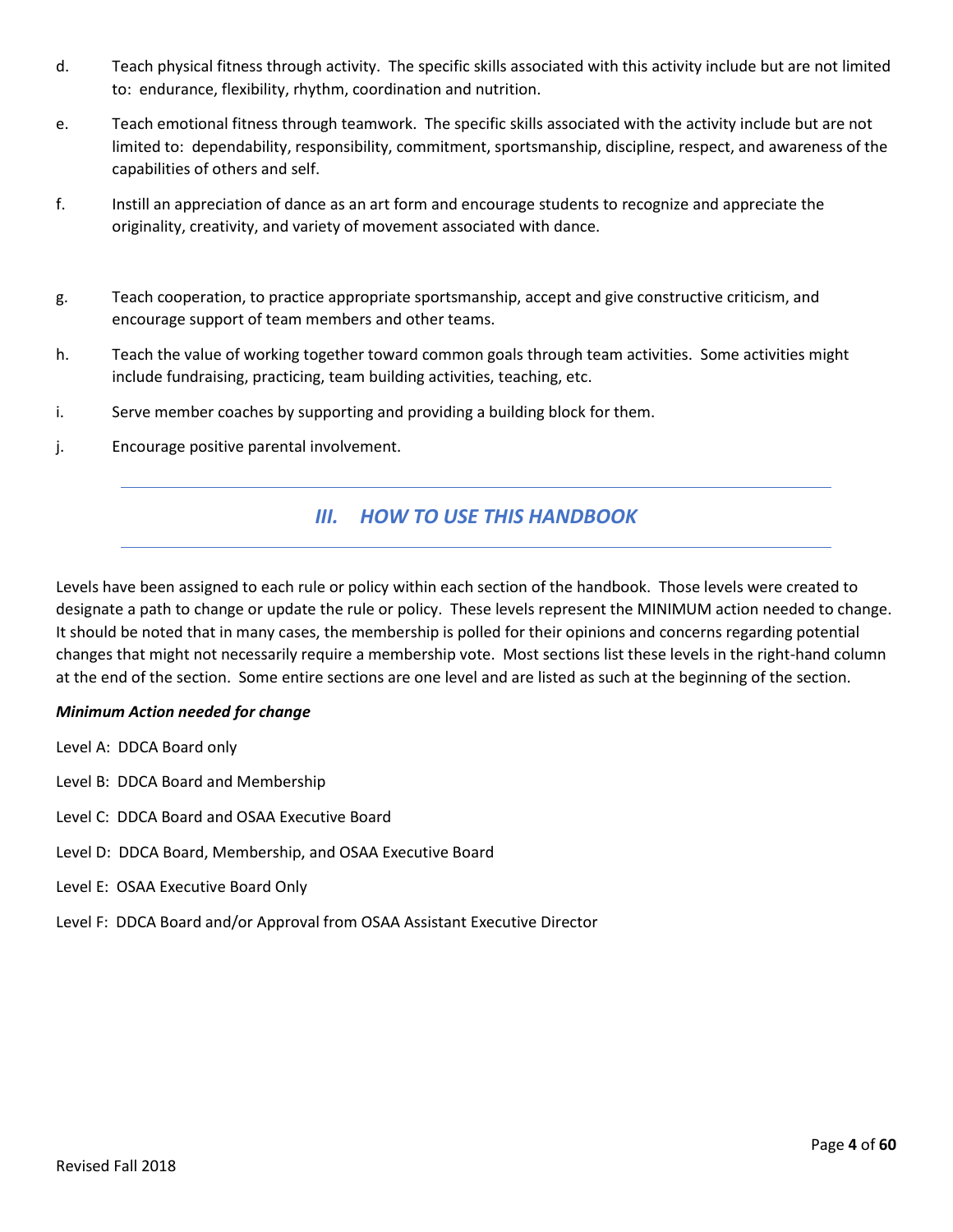# *Part 1 ARTICLES OF ASSOCIATION*

#### **WE, THE MEMBERS OF THE DANCE AND DRILL COACHES' ASSOCIATION (DDCA), DO HEREBY ADOPT THE FOLLOWING CONSTITUTION AND BY-LAWS.**

#### *1.1 ARTICLE I – NAME*

The name of this organization shall be the Dance and Drill Coaches' Association of Oregon, (DDCA).

## *1.2 ARTICLE II – PURPOSE*

- A. The DDCA is organized exclusively for charitable purposes within the meaning of section 501(c) (3) of the Internal Revenue Code. "Not withstanding any another provision of these articles, the organization shall not carry any other activities not permitted to be carried on (a) by an organization exempt from Federal Income tax under section 501(c)(3) of the Internal Revenue
- B. OR Code 1954 (or corresponding provision of any future United States Internal Revenue Law) or (b) by an organization contributions to which are deductible under section 170(c) (2) of the Internal Revenue code of 1954 (or corresponding provision of any future United States Internal Revenue Law)." The DDCA shall provide:
	- 1. Opportunities to meet educational objectives.
	- 2. A handbook of rules and regulations for local and state competitions.
	- 3. A handbook for judges for local and state competitions.
	- 4. Assistance to OSAA in organizing the state competition and training of judges and developing teams.
	- 5. Scholarships for outstanding dance team members.
	- 6. Special recognition to individuals.
	- 7. DDCA All-State program.

## *1.3 ARTICLE III – MEMBERSHIP*

- A. Membership in the DDCA is open to Oregon dance teams, coaches, advisors, and/or consultants. Membership may also include judges, associates, and businesses.
- B. Members of DDCA agree to abide by both the DDCA and OSAA rules and regulations. These include but are not limited to the rules of Good Sportsmanship, NFHS Spirit Rules Book, eligibility rules and competition guidelines. Failure to comply may result in fines and/or penalties.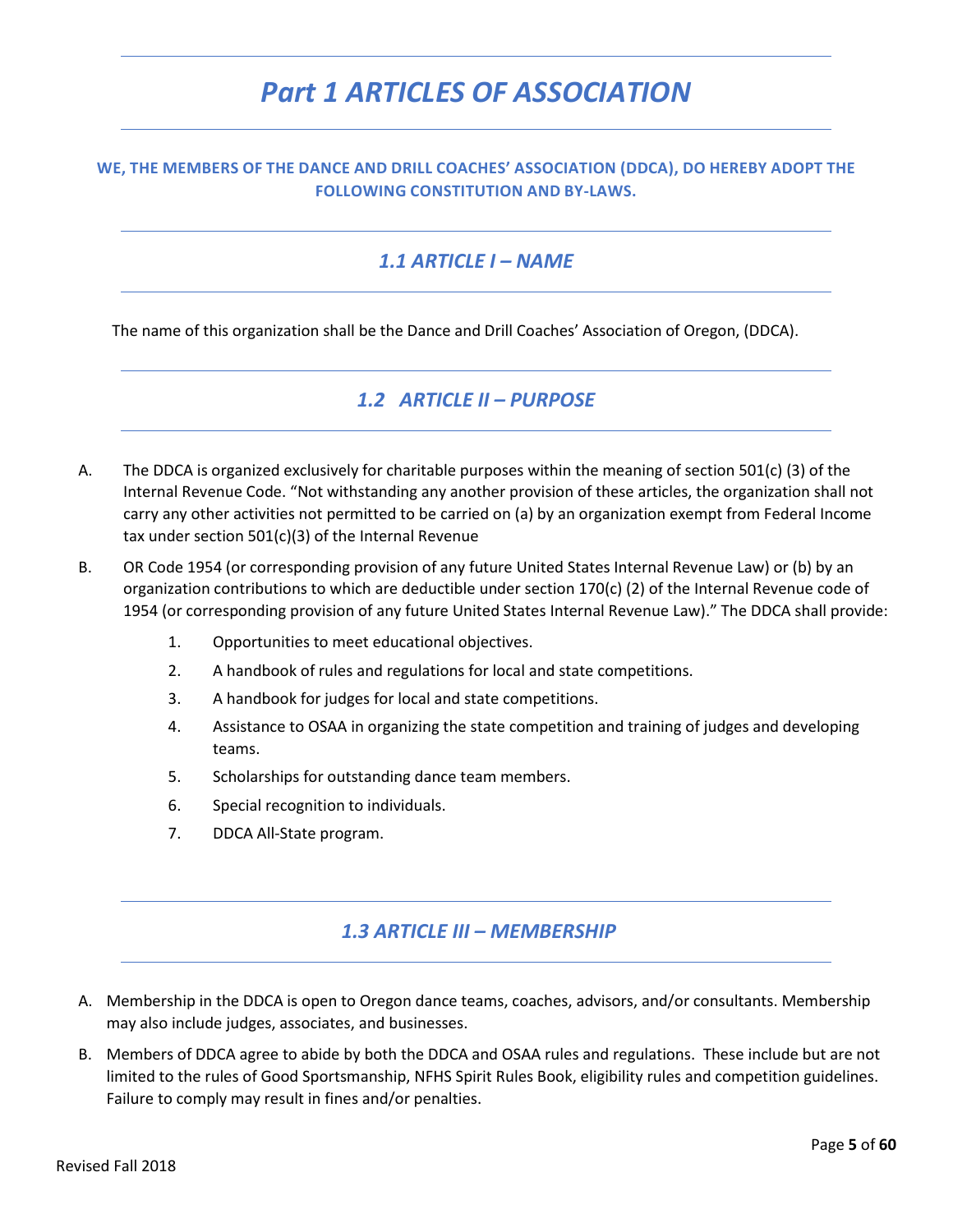- C. Dues: Yearly membership runs from August 1 July 31
	- 1. Dues must be collected by October 15 for Category Season and by January 15 for Traditional Season.
	- 2. Dues for members shall be established each year by the Board.
	- 3. Dues for Team membership must be paid prior to that team competing at a DDCA sanctioned event. Junior Varsity teams must register separately from the Varsity team and pay separate fees at competitions.
	- 4. Late fees apply to any membership fees paid after the advertised due date.
- D. Benefits for Teams: Membership benefits include:
	- 1. Participation in DDCA sanctioned events.
	- 2. Two coaches are included in team membership fee.
	- 3. Any team with more than two coaches or other coaching staff members, will pay an additional membership fee for each additional member.
- E. Benefits for Coach/Associate: Membership benefits include:
	- 1. DDCA membership card
	- 2. DDCA Board minutes and notifications
	- 3. DDCA membership directory
	- 4. Membership voting rights
- F. Benefits for Businesses: Membership benefits include:
	- 1. Platinum Business Membership (\$1,000+):
		- a) All Gold benefits, plus large business logos with links to their webpage posted on four pages of the DDCA website, including the home page, in top placement.
		- b) Email list of coaches twice a year
		- c) 10-minute presentation time at our Fall and Spring Membership Meetings
		- d) Two articles per year posted to the DDCA website
		- e) Two tickets to the State Championships
	- 2. Gold Business Membership (\$600):
		- a) All Silver benefits, plus medium business logo with link to their webpage posted on the sponsorship page of the DDCA website, and one additional page of the site.
		- b) Logo only will be on the home page of the DDCA website
		- c) Booth available at Category Championships and All State
		- d) Invitation to Fall and Spring membership meetings (5-minute presentation limit)
		- e) Invitation to present an award at Category Championships
		- f) Business logo with link to their website in newsletter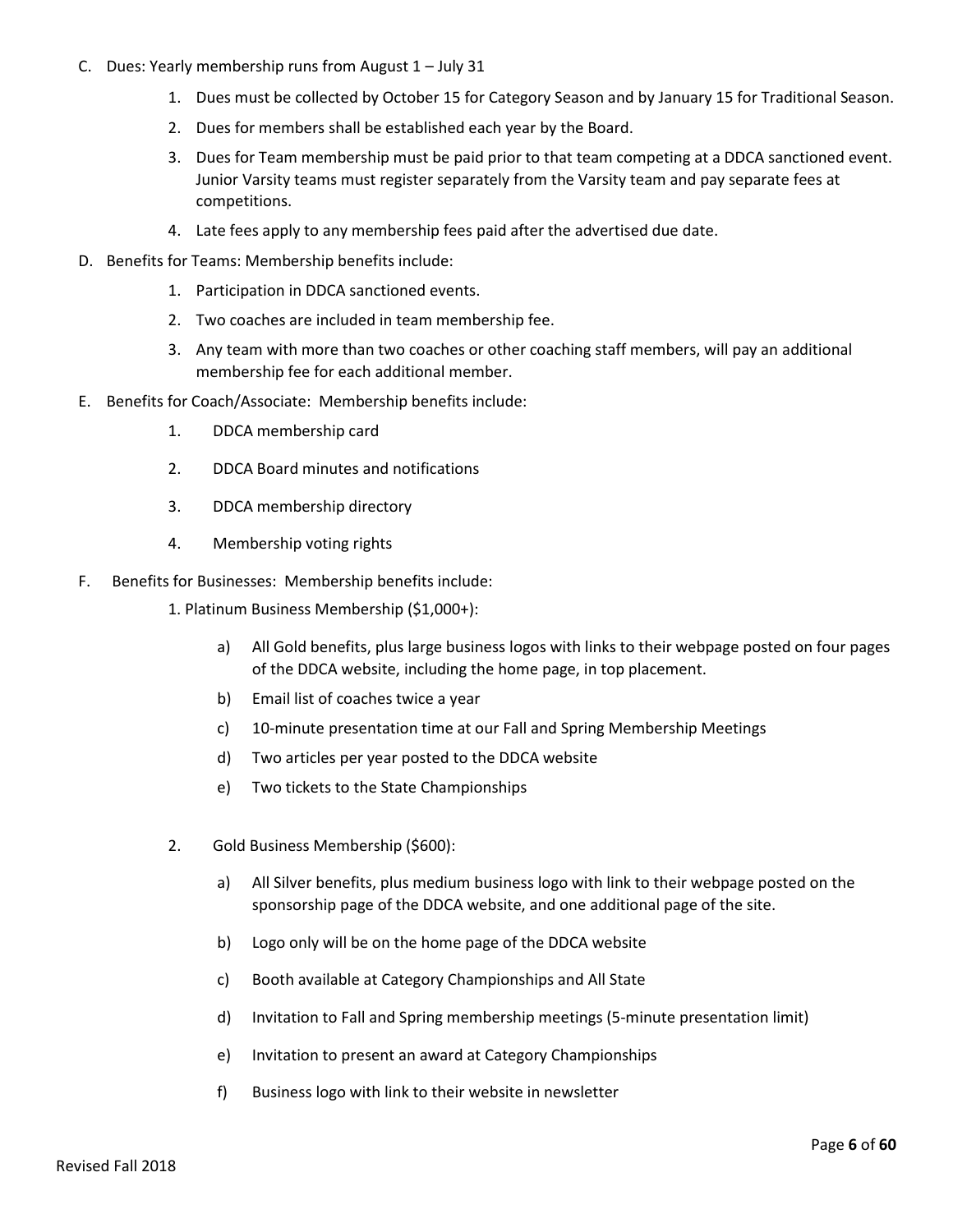- 3. Silver Business Membership (\$400):
	- a) All Bronze benefits, plus small business logo with link to their webpage posted on the sponsorship page of the DDCA website
	- b) Small business logo will be listed on one additional page of the DDCA website (excluding the home page)
	- c) Emails for head coaches given once a year
	- d) Booth available at Category Championships
	- e) Logo listed in monthly newsletter
- 4. Bronze Business Membership (\$200):
	- a) Business name only (no logo) will be listed on the sponsorship page of the DDCA website.
	- b) Business name will be listed in our monthly newsletter
	- c) Free admission to Category Championships
- 5.Collegiate/Professional Membership (\$50):
	- a) Listed on our Collegiate/Professional Directory page with a link to their website and short synopsis of the group/opportunity
	- b) Invitation to network and recruit at Fall Meeting and All-State
- G. Membership in DDCA is required of all Teams, Coaches, Advisors and dance team consultants from the representing school in order for team members to be eligible for DDCA Scholarships and the DDCA All-State Team.
- H. Complimentary memberships are offered to the DDCA Board of Directors, Judges Affiliation Leadership Team, DDCA Lifetime Achievement Recipients and Ex-Officio members of the DDCA membership. Complimentary memberships do not affect the Team registration fee.
- I. Each year the following information can be found on the DDCA website:
	- 1. DDCA Membership registration form link.
	- 2. Coaches Conference registration form link.
	- 3. OSAA Rules and Regulations link.
	- 4. Event Application Form link.
	- 5. DDCA Board of Directors list.
	- 6. Judges Affiliation Leadership Team list.
	- 7. Judges Affiliation Workshop registration form link
	- 8. Judges Affiliation compensation schedule for event personnel.
- J. Membership in the DDCA is not contingent upon completion of the required ASEP (American Sport Education Program) or NFHS (National Federation of State High School Association) training and coaching tests, (OSAA Handbook/Rules1.2).
- K. Voting on DDCA issues may be either one vote per individual DDCA member, or one vote per member team, depending on the issue. The Board will determine which method is appropriate.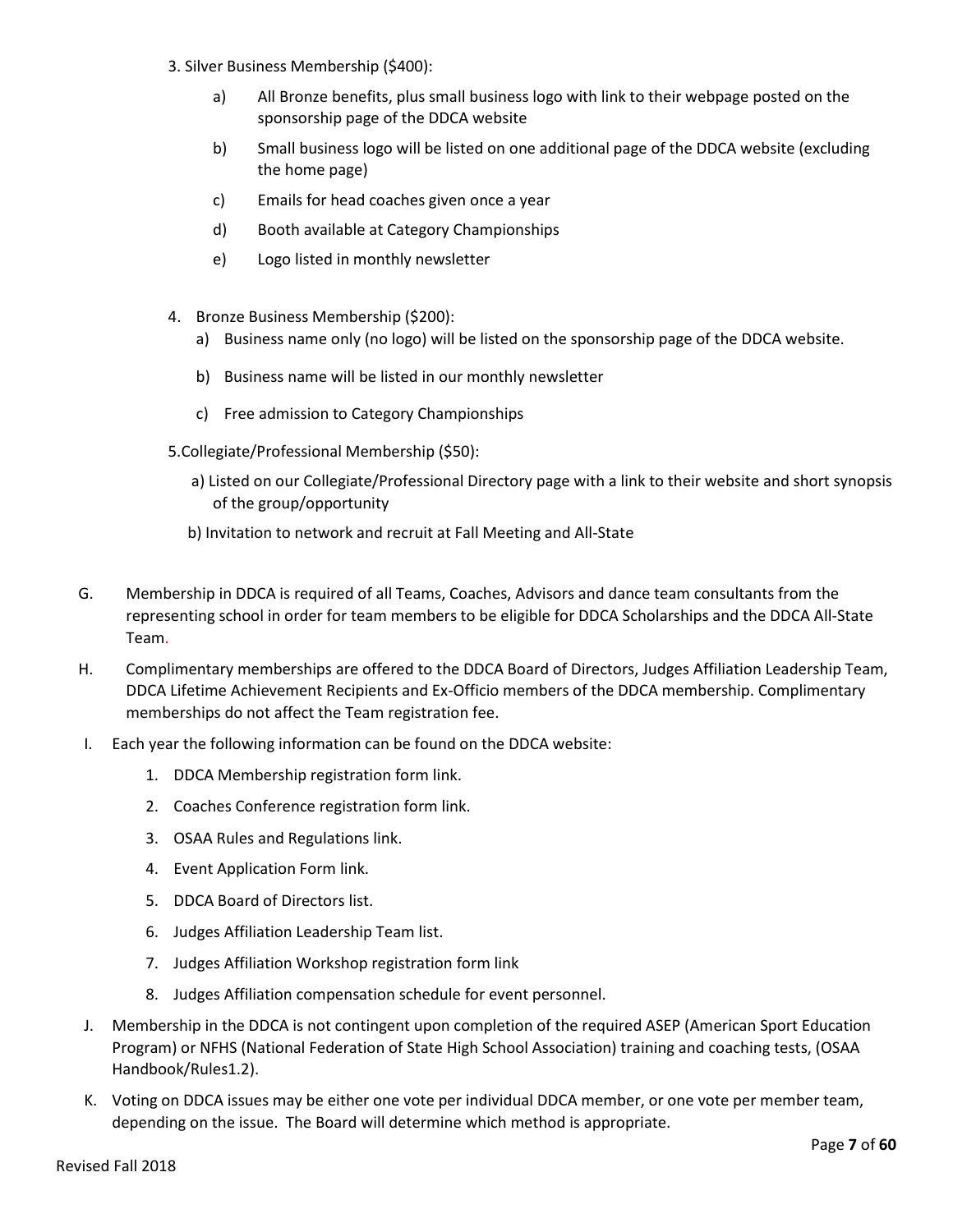# *1.4 ARTICLE IV - GOVERNMENT*

- A. Government of the Association shall be vested in a Board of Directors.
- B. Membership Meetings, facilitated by the Board of Directors, will be held in the fall, winter and spring.
- C. The Board of Directors will be comprised of 11 persons.
- D. More than half of the Board of Directors must be current Oregon dance team coaches or advisors.
- E. More than half the board members may not be from the same classification, except if that coach is JV or middle school coach. This may be overridden by a two-thirds vote of the DDCA Board of Directors.
- F. Board members will serve a two-year term. At the end of their term, if interested, they may apply for reelection. Five board positions will be up for election each spring.
- G. One member of the Judges Affiliation Leadership Team will be appointed by the JA Commissioner to serve on the Board.
- H. The 10 elected members of the DDCA Board of Directors may not represent the same school or family. This may be overridden by a two-thirds vote of the DDCA Board of Directors.
- I. Board members must have been members of the DDCA for two years, prior to running for the Board. This may be overridden by a two-thirds vote of the DDCA Board of Directors for skill specific positions, such as Treasurer.
- J. If at any time the Board consists of fewer than 11 members from resignation or removal from the board, the Board will open the application process to the membership and will appoint an individual to fill the vacant position from the applicant pool.
- K. The Board members are elected by the membership at the spring membership meeting.
	- 1. A ballot will be provided.
	- 2. Candidates will submit an application to the Board. Directions can be found on the DDCA website. The Board will review all applications to ensure that all qualifications are met.
	- 3. The membership will vote to fill open board positions. Members must be present at the spring meeting to cast their ballot. Those receiving the highest number of votes, will be elected to the Board of Directors.
	- 4. Two members of the Board will tabulate the votes and announce the results.
	- 5. Newly elected Board members will assume office at the first Board meeting following election.
	- 6. All newly elected Board members and re-elected Board members will sign and submit the DDCA Code of Ethics to the board Chairperson at the first board meeting following elections.
- L. The Rights and Responsibilities of the Board of Directors:
	- 1. Attend monthly board meetings and scheduled membership meetings.
	- 2. Be knowledgeable of DDCA policies, procedures and guidelines.
	- 3. Function as general administrators for the affairs of the association. It will be the responsibility of the Board of Directors to implement and interpret the rules of the DDCA and OSAA.
	- 4. Make decisions and change rules (in compliance with OSAA guidelines and procedures). The Chairperson will refrain from voting unless there is a tie.
	- 5. Quorum will be defined as two-thirds of the Board of Directors.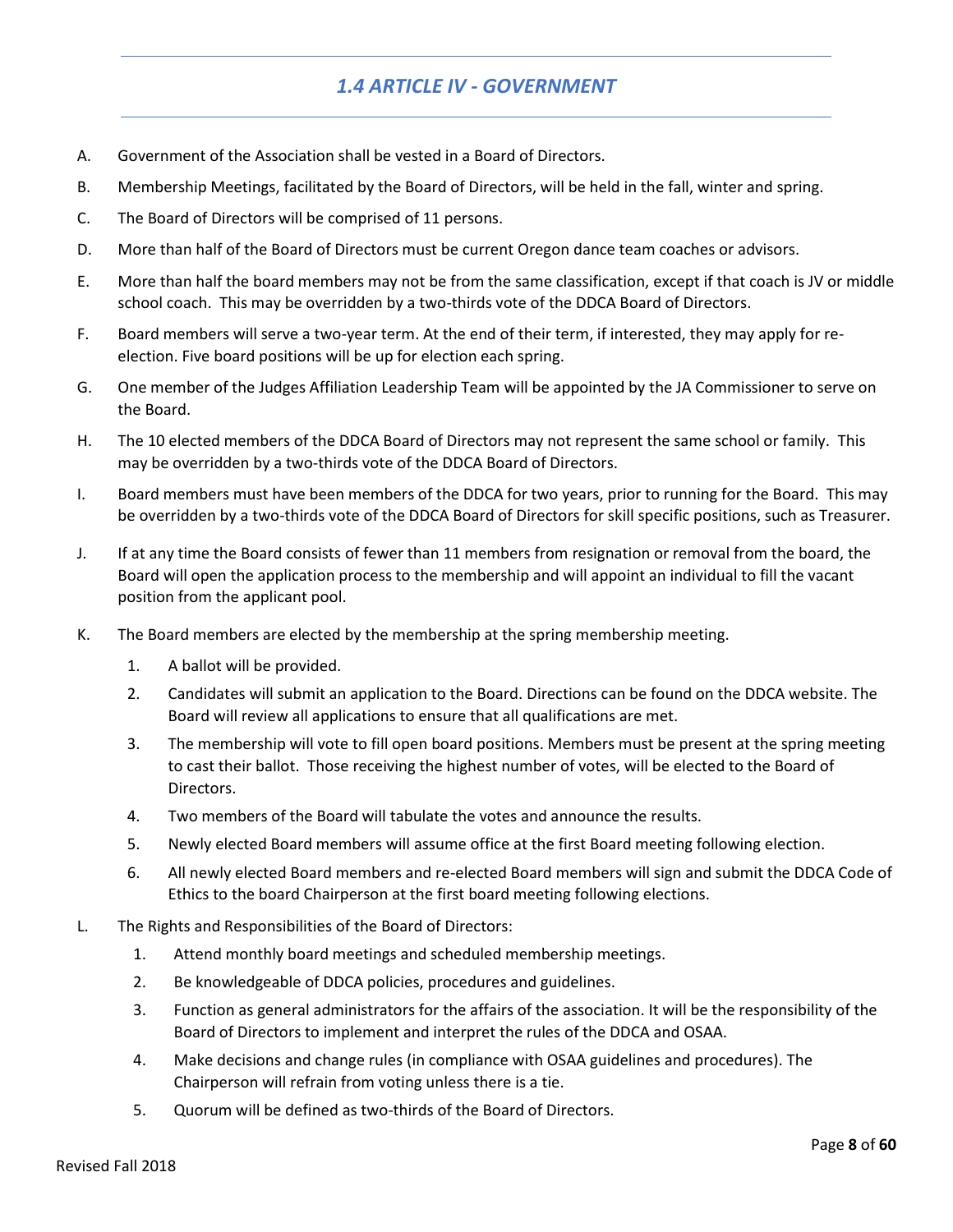- M. Background Checks: All members of the Board of Directors, judges and DDCA volunteers will be required to submit to a yearly background check in accordance with OSAA rule 4, section 1, letter e in the OSAA Athletic Officials Handbook.Reference OSAA Handbook/Rules 2.4 to know what is considered prohibited conduct, which would result in a suspension or removal of duties performed for the DDCA.
- N. Board Member Roles: The overriding objective of every member of the DDCA Board is to ensure that the goals and objectives of the association are met. The DDCA Board works as a team and is dependent on each other for mutual success. Positions will be organized according to the needs, abilities and interests of the current Board of Directors. At a minimum the following roles will be fulfilled:
	- 1. Chairperson
	- 2. Chair Elect
	- 3. Treasurer
	- 4. Membership Services Coordinator
	- 5. Recording Secretary
- O. The following position shall be an ex-officio member of the Board:
	- 1. Judges Affiliation Leadership Team appointment
- P. Board Stipends/Salary: The members of the Board of Directors are volunteers. To compensate for their time and mileage, each Board member receives a yearly stipend, paid half at Spring Meeting, and half at Fall Conference, as approved by the membership.
	- 1) Board Officers receiving an additional stipend are the Chairperson, the Treasurer, the Membership Director, Fall Conference Coordinator, Secretary, and the Scholarship Coordinator.
		- a) Board of Directors: \$200
		- b) Chairperson: \$300
		- c) Treasurer: \$300
		- d) Membership Director: \$200
		- e) Fall Conference Coordinator: \$100
		- f) Recording Secretary \$100
		- g) Newsletter Coordinator: \$100
		- h) Scholarship Coordinator: \$100
	- 2) Upon approval by the board, the following positions could be performed by a board member or DDCA member:
		- a. Website Coordinator: \$300
		- b. Category Championships Director: \$350
		- c. All State Director: \$350
	- 3) The stipend amount(s) may be amended according to Article VII of the Association.
	- 4) The Board of Directors and the Judges Affiliation Leadership Team will not be charged for their attendance at the Coaches' Conference due to their participation and organization of the event.
- Q. Removal from Office: Any member of the Board of Directors may be removed from office.
	- 1) Grounds for removal may include: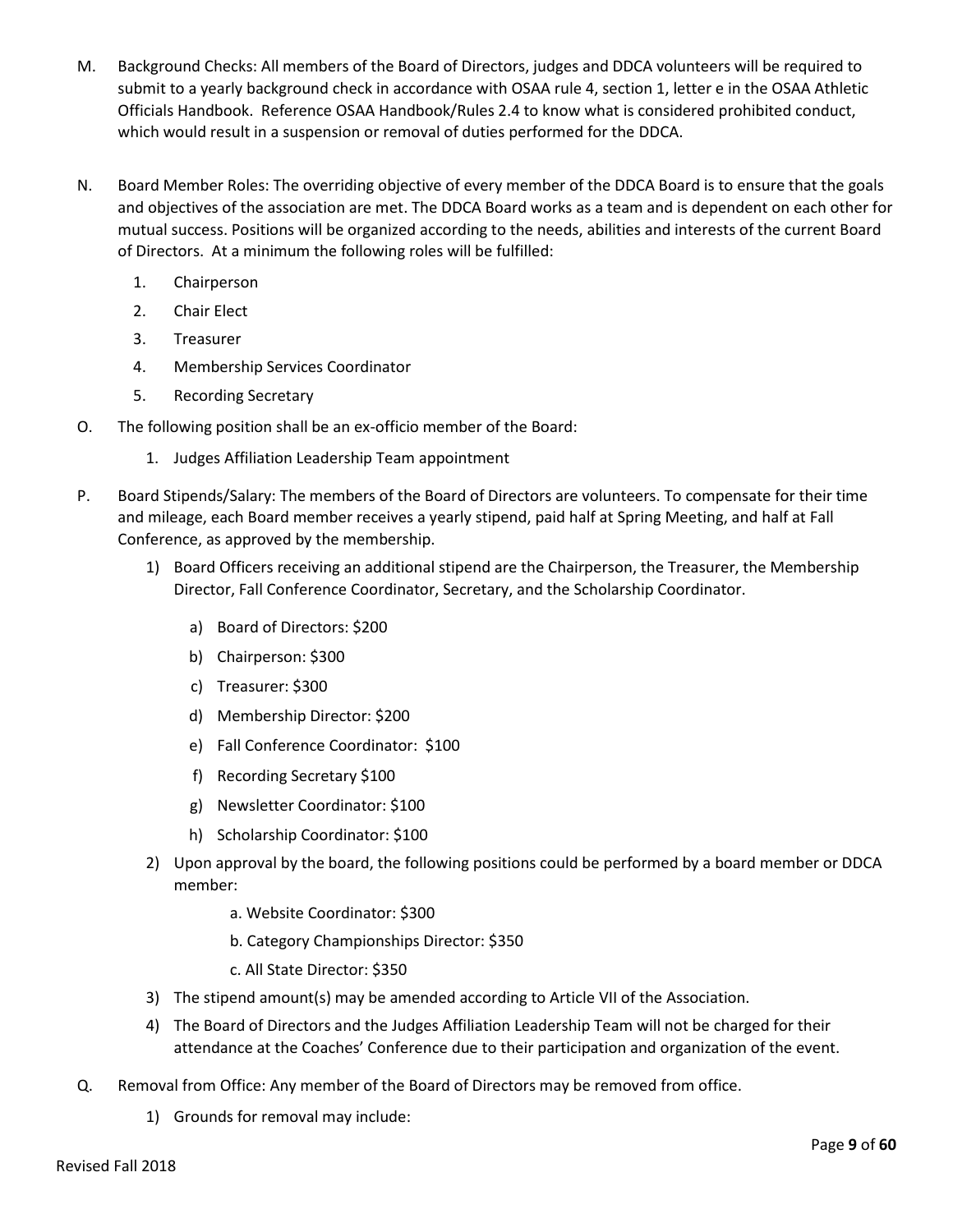- a) Failure to fulfill the duties of said office.
- b) Conduct detrimental to the best interests of the organization.
- c) Failure to attend Board meetings.
- d) Lack of active participation in Board programs, events.
- 2) Two-thirds of the Board must vote in favor of a member's removal.

#### *1.5 ARTICLE V – AUTHORITY TO BIND*

- A. Any outstanding debts after the spring meeting shall be equally shared by the membership schools.
- B. The DDCA will carry liability insurance to cover the Board of Directors and events hosted by the DDCA.

#### *1.6 ARTICLE VI – DISSOLUTION*

- A. Upon total dissolution of this organization, whether voluntary or involuntary, any assets remaining after the satisfaction of all liabilities will be distributed by the Board of Directors.
- B. Upon the winding up and dissolution of this organization, after paying or adequately providing for the debts and obligations of the organization, the remaining assets shall be distributed to a non-profit fund, foundation, or corporation which is organized and operated exclusively for charitable, education, religious, and/ or scientific purposes and which has established its tax exempt status under section 501(c) (3) of the Internal Revenue Code.

#### *1.7 ARTICLE VII - AMENDMENTS*

The Articles of Association may be amended by a two-thirds vote of the members present at any regular or special meeting provided an effort has been made to inform the membership of the meeting place.

## *1.8 PROCESS TO INITIATE CHANGE AND/OR SUBMIT NEW IDEAS*

A. Any DDCA member that wishes to initiate change or, bring topics to the Board or Membership for discussion, must do so in writing.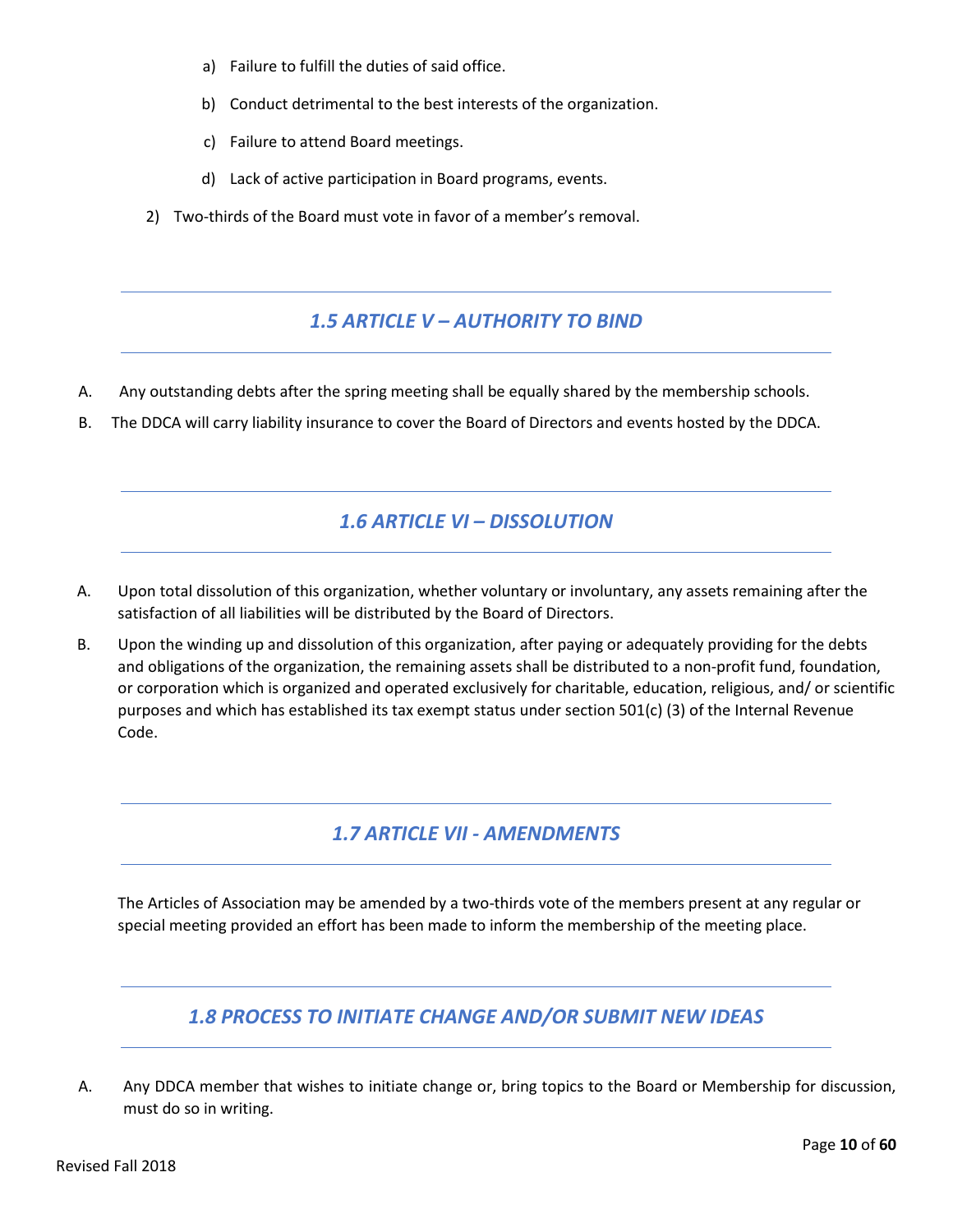- 1. All writings must be dated, signed by those instigating and authoring, the correspondence and those wishing response. All writings must have a minimum of three signatures.
- 2. All writings must state intent of the initiative and desired response.
- 3. All writings should use the template for proposals found on the DDCA website. They must state the specific nature of the change, the reasons for the change and the ramifications and cost of adopting the change.
- 4. If the proposal is related to judging or score sheet changes, a JA rep should be a part of the proposal process.
- B. Procedure for Submission:
	- 1. Creator and Author: The Creator and Author of the initiative should e-mail or send correspondence to a DDCA Board member (hereafter referred to as Board Representative).
	- 2. Representative: The Board Representative will review the initiative with the creator and Author to understand the reasoning behind the request.
		- a) The Board Representative could suggest a rewrite or edits to the initiative prior to involving anyone else.
		- b) The Board Representative will make suggestions whether they believe the initiative is legitimate or practical.
		- c) The Board Representative will then let the Creator/Author know the timeline of the board review and discussion of their proposal.
	- 3. Board: The Board Representative will then present the initiative to the Board without comment or opinion.
	- 4. Board Review: The Board will review the initiative and have discussion.
		- a. The Board could suggest that some rewrites or edits are communicated to the Creator and Author via the Board Representative, be inserted into the initiative and those will be passed back to the Creator.
		- b. The Creator and Author at this point can choose to accept the edits, decline them, or offer alternative edits.
		- c. The Board will determine if initiative is acceptable, to be considered with rewrites, or unacceptable. If unacceptable, this initiative and its initial Board decision will be noted with the Secretary on the "Proposal Log" and is not eligible for discussion again for a two-year period. (A reason for failure would be presented to the Creator via the Board Representative handling the correspondence.)
		- d. If accepted the initiative can be distributed to the Membership (if necessary). If unnecessary, the Board can choose to handle the initiative within itself, discuss it, and vote to pass or fail it without distribution to the full membership.
		- e. If a Membership vote is necessary, the Secretary will publish the proposal to the full membership, via newsletter.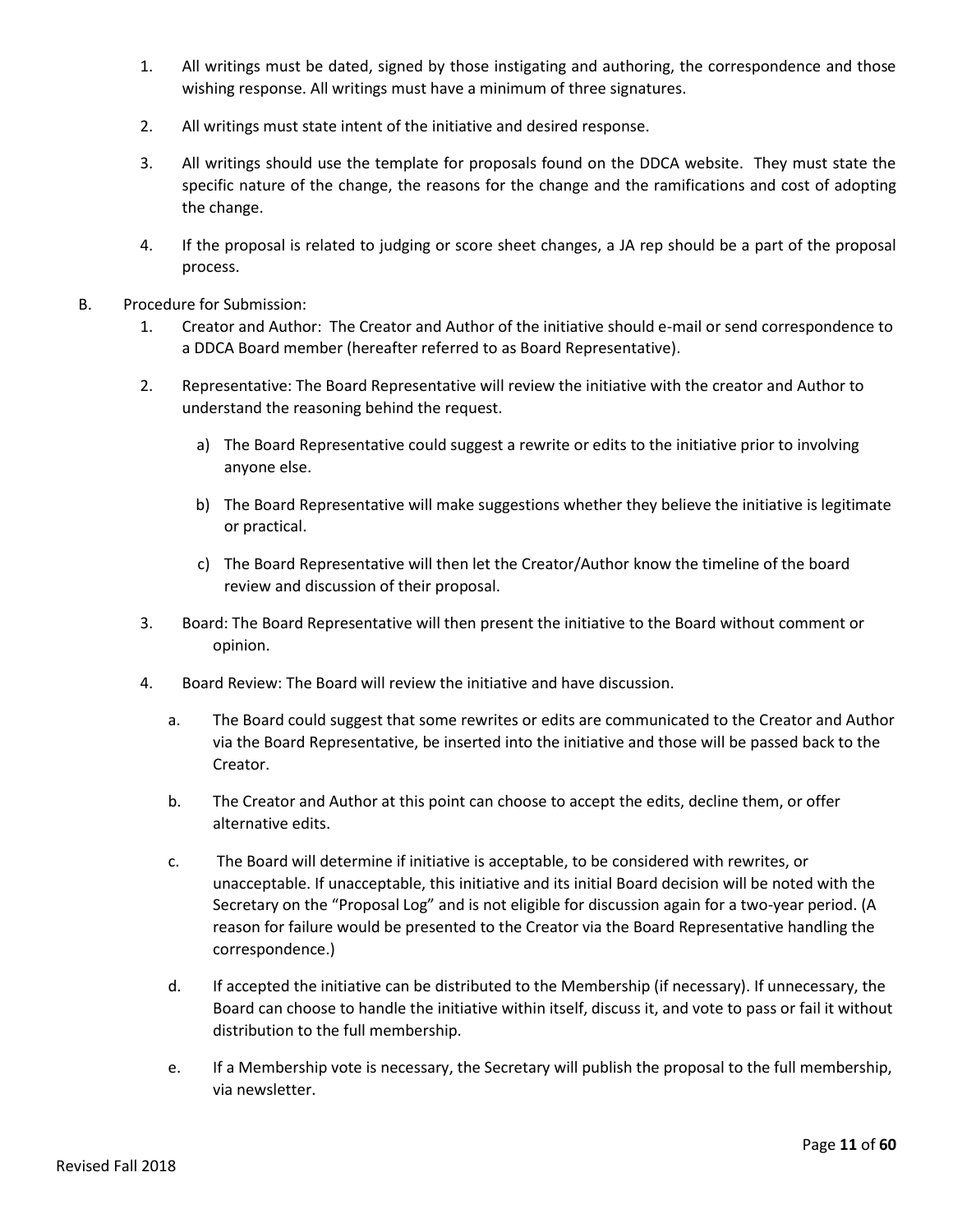- f. The Creator can choose to accept the rewrite or edits or decline them. Declining them will end the initiative lifecycle
- g. If adapted, the updated initiative is recorded as passed with the Secretary on the "Motions Log".
- h. The Board compiles the updated initiative and distributes to the full Membership.
- 5. Membership Vote
	- a. The proposal will be presented at the next membership meeting.
	- b. Voting procedure will follow Robert's Rules of Order.
	- c. Membership votes
- 6. Membership Vote Results:
	- a. No The initiative is recorded as "failed" with the Secretary on the "Proposal Log" and is not eligible for discussion again for a two-year period from date of vote.
	- b. Yes The initiative is recorded as "passed" with the Secretary on the "Proposal Log" and is not eligible for discussion again for a two-year period from date of vote.
- 7. The initiative is accepted by the Board and integrated into DDCA Membership manual.
	- a. Information is placed in the appropriate place in the manual
	- b. The results will be communicated to Membership and other affiliated organizations.

Adopted September 27, 2015

## *1.9 FINANCIAL OBLIGATION*

All Members of DDCA will be held responsible for Bank Charges incurred by DDCA which result from actions of that member. This includes, but is not limited to:

- 1. Fees from checks written by the member and returned for non-sufficient funds
- 2. Fees for stopping payment on a check written to the member by DDCA or stopping payment on a check written by a member to DDCA.

*Approved September 2015*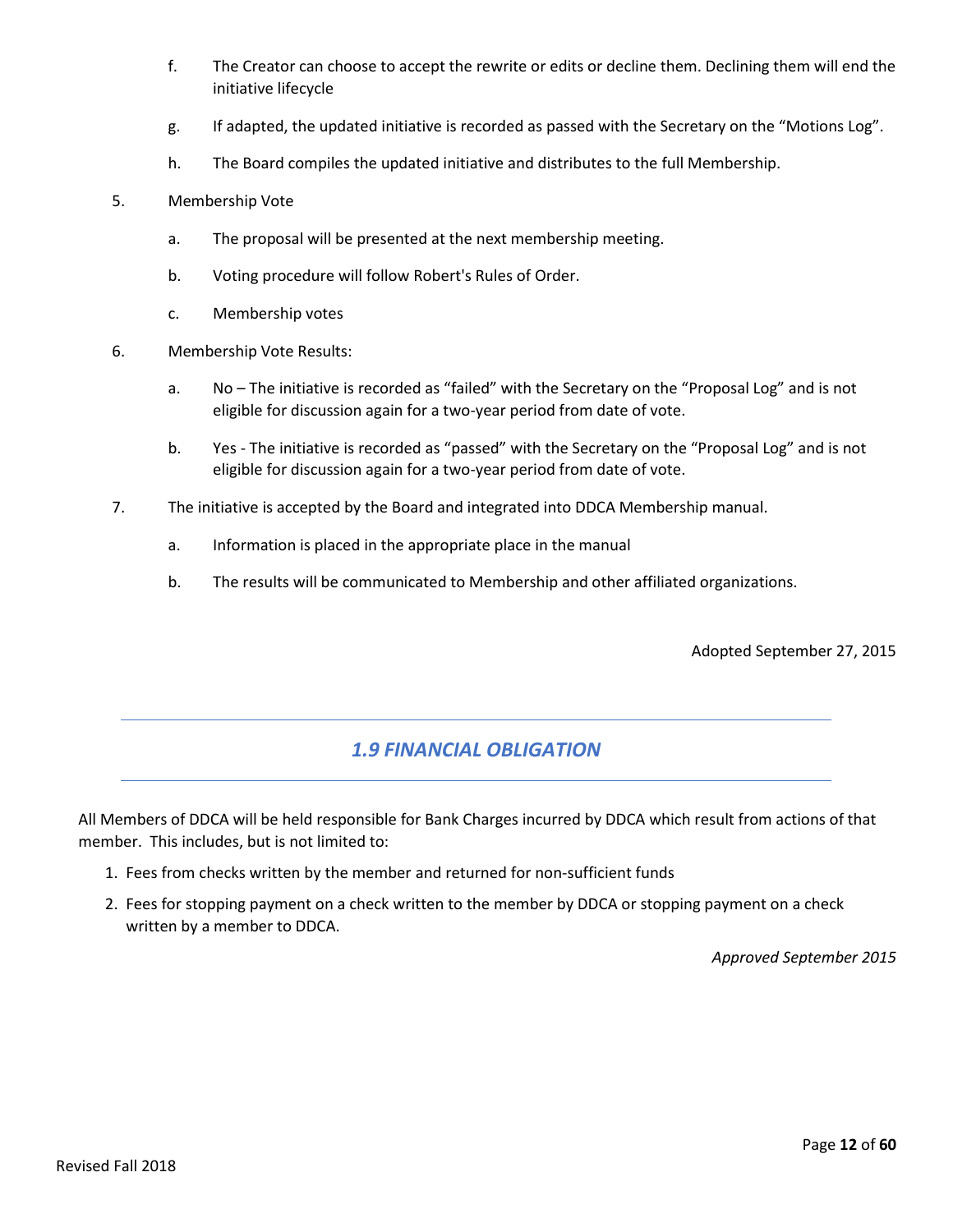# *Part 2 DDCA PROGRAMS*

*ALL LEVEL A*

## **THE DDCA PROVIDES AND OVERSEES THE FOLLOWING EVENTS AND PROGRAMS:**

- 1. Scholarships
- 2. All-State
- 3. Category Championships
- 4. Coaches Education Conference
- 5. Membership Meetings
- 6. Hall of Fame Awards
- 7. Drill Down Program
- 8. Judges Affiliation
- 9. Sanctioned Local Events
- 10. Technical Program
- 11. Scholar Athlete Program

Specific rules and forms for all programs are available on the DDCA website: ddcaoregon.org

# *2.0 GOOD STANDING*

**Good Standing status is automatically awarded to teams upon registration and payment of fees each year.** Participation in DDCA programs is dependent on maintaining the status of Good Standing.

#### *Good Standing status can be removed by the DDCA Board of Directors for any of the following circumstances:*

#### **Non-payment of Team registration fees.**

- a) Penalty: cannot compete at DDCA sanctioned competitions and events
- b) Membership privileges revoked.

#### **Failing to register all team coaches, choreographers and assistants as members of DDCA.**

a) Penalty: Team members not eligible for DDCA scholarships, All-State and Scholar Athlete.

#### **Failing to pay all registration fees (Conference, All-State, Category Championships), membership fees, assessed penalties or late fees.**

a) Penalty: Additional fines will be assessed.

#### **Repeated refusal to follow NFHS safety rules and/or DDCA competition rules**

a) Penalty- Non-OSAA member teams: One-year probation, not allowed to compete or perform

#### **Violation of the rules of good sportsmanship (see Section 2.1).**

a) First Offense: Probation for one year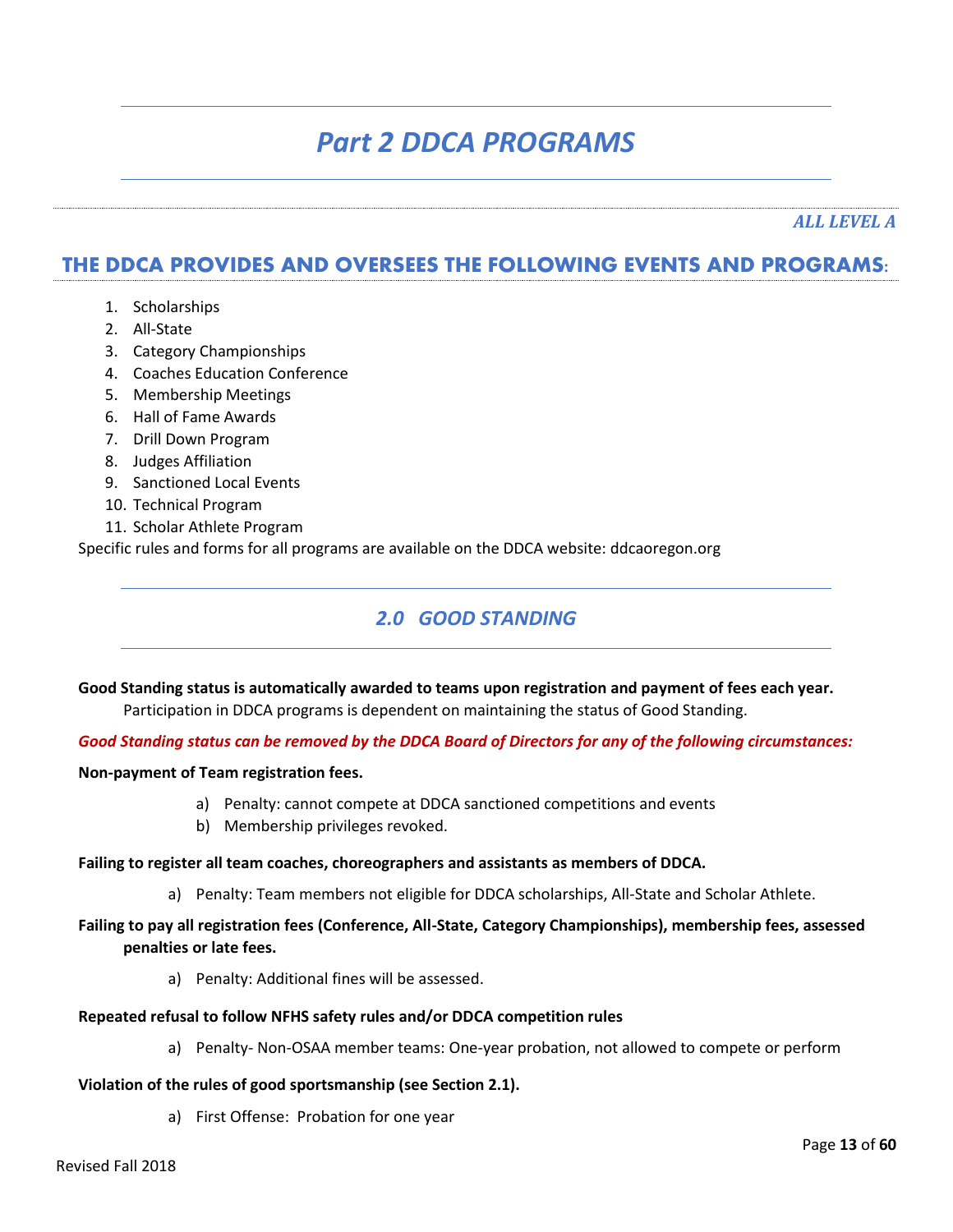- b) Second Offense: Removal of Good Standing and \$500 fine
- c) Third Offense: Removal of Good Standing, \$500 fine, not able to compete for one year. Team will be placed on two years of probation after the one year of non-compete status.
- d) Offenses will continue to compile over time as long as any coaches remain the same. Offenses will be cleared after five years of continued compliance.
- In the event that the DDCA Board determines to remove a team's Good Standing status, the team will receive written notification of this action as well as a process to be followed to allow the team to return to Good Standing.

An appeal process may be available, depending on the infraction.

DDCA Board will notify the team if an appeal is available.

Teams may not compete in DDCA sanctioned competitions until Good Standing Status has been achieved each membership year. Individual dancers are not eligible to participate in any DDCA program (All-State, Scholarships, etc) if their team is not in Good Standing.

Teams not in Good Standing are not eligible to host a DDCA Sanctioned competition or event.

# *2.1 GOOD SPORTSMANSHIP*

- 1) Sportsmanship responsibility: The coaching staff of each member team shall take all reasonable measures to ensure that the team's coaches, dancers and supporters maintain a sportsmanlike attitude toward all events and officials so that events may be conducted without unreasonable danger or disorder. All cheers, comments and actions shall be in direct support of one's team. No negative cheers, comments or actions shall be directed at one's opponent or at officials. Derogatory and/or unsportsmanlike language is not allowed. No dancer or official may be singled out by number, name or position with negative comments of any kind.
- 2) The DDCA Board of Directors reserves the right to revoke any award that has been given under the category of DDCA Programs. Retraction of an award can occur for any reason deemed appropriate by the DDCA Board. These reasons include, but are not limited to:
	- a) Demonstration of poor sportsmanship at any OSAA or DDCA event.
	- b) Participation in illegal activities.
	- c) Failure to follow district rules for consumption of alcohol, tobacco and controlled substances.
	- d) Derogatory statements made about JA, DDCA, OSAA, officials, dancers, coaches or teams.

# *2.2 SCHOLARSHIPS*

- A. Academic and dance scholarship opportunities are provided for graduating team members. Scholarship recipients will be announced at State Championships each year.
- B. The number and dollar amount of the scholarships is determined by the DDCA Board of Directors prior to state.
- C. Scholarship awards will be paid directly to the institution specified by the recipient after the student has been accepted and enrolled. Scholarship monies can be used for either dance or academic pursuits. Specific guidelines apply to the use of dance scholarship monies at dance studios. Contact the DDCA Treasurer for details.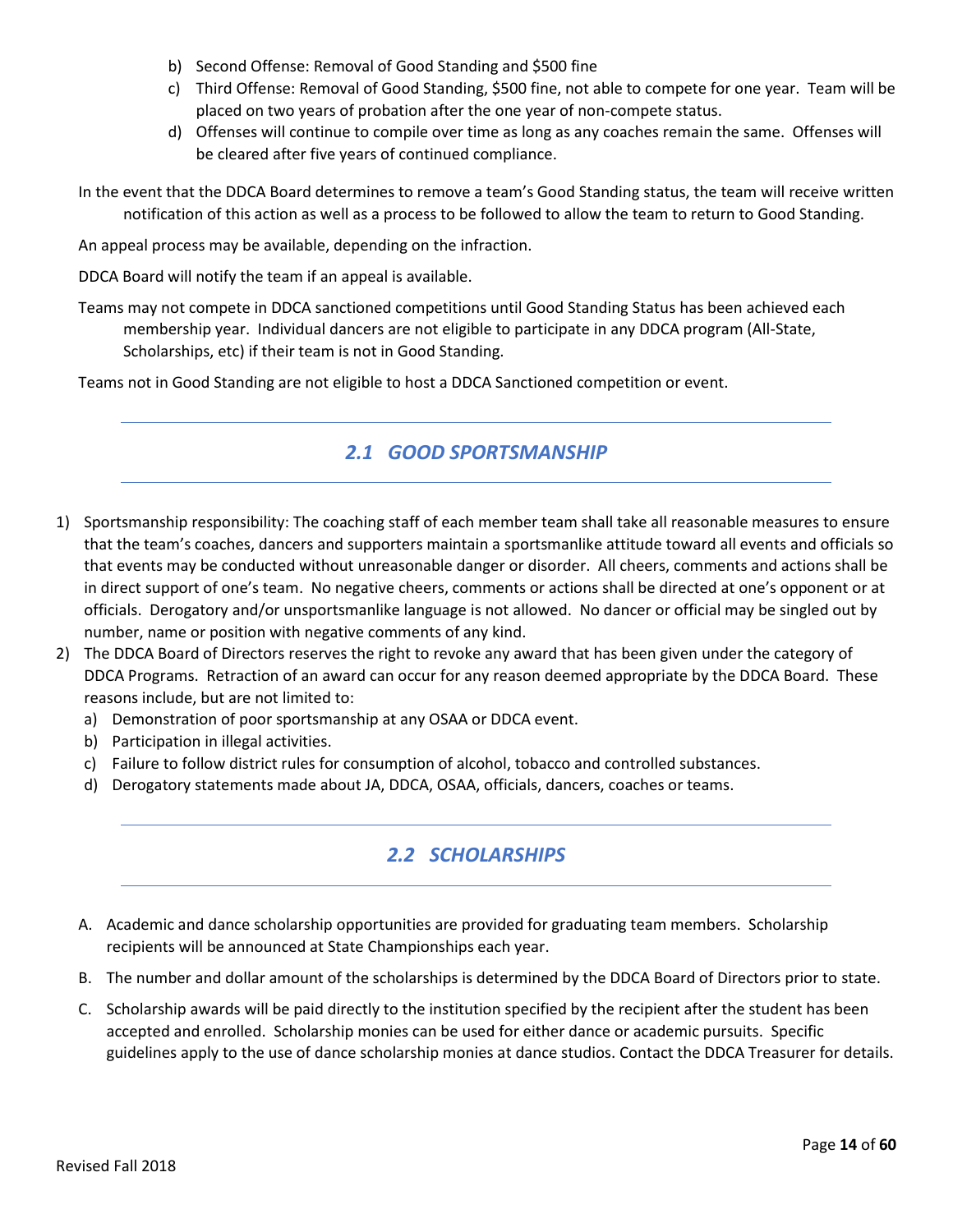- D. Scholarship recipients must request the award in writing to the DDCA Treasurer prior to January 15 of the following academic year. Scholarship monies are designed to be distributed by January 31. Unclaimed scholarship monies will be returned to the scholarship pool.
- E. Scholarship applications are distributed via the DDCA website and are available after the fall DDCA membership meeting.
- F. General Eligibility
	- 1. Dancers must have senior academic standing and be on track to graduate by June.
	- 2. Dancers must be a member of an Oregon high school varsity dance team at the time of OSAA State Championships.
	- 3. Team members may apply if all coaches/advisors affiliated with their team are paid members of DDCA. That team must be an active member of DDCA in good standing and participate in at least two sanctioned competitions during the year or compete at state.
	- 4. Dancers must continuously demonstrate good sportsmanship at any DDCA or OSAA sponsored event (see section 2.1). Scholarships, once awarded, can be retracted before payment is made if the dancer awarded is found to exhibit either poor sportsmanship or inappropriate actions.
- G. Academic Scholarship:
	- 1. GPA of 3.9 or higher.
	- 2. Applicants will be evaluated by a non-affiliated panel utilizing an academic scholarship scoring worksheet over the following submitted documents: on three recommendations, seventh semester transcripts or equivalent, an essay, academics, extra-curricular activities, leadership/honors, and the intent to be enrolled in a college/university in the following fall.
- H. Dance Scholarship:
	- 1. GPA of 2.5 or higher.
	- 2. A medical release form must be submitted at the time of auditions. The release form will be provided to qualified applicant after the submission of their application.
	- 3. An adult school representative or parent must accompany the applicant to the dance audition.
	- 4. Applicants will be evaluated on two recommendations, seventh semester transcripts or equivalent as soon as available, and a dance audition scheduled prior to the state championships.

## *2.3 ALL STATE*

- A. The DDCA All-State dance team program is an opportunity for senior team members to audition for individual recognition.
- B. The DDCA Board of Directors will determine the date, location, format and organization of the All State tryouts each year.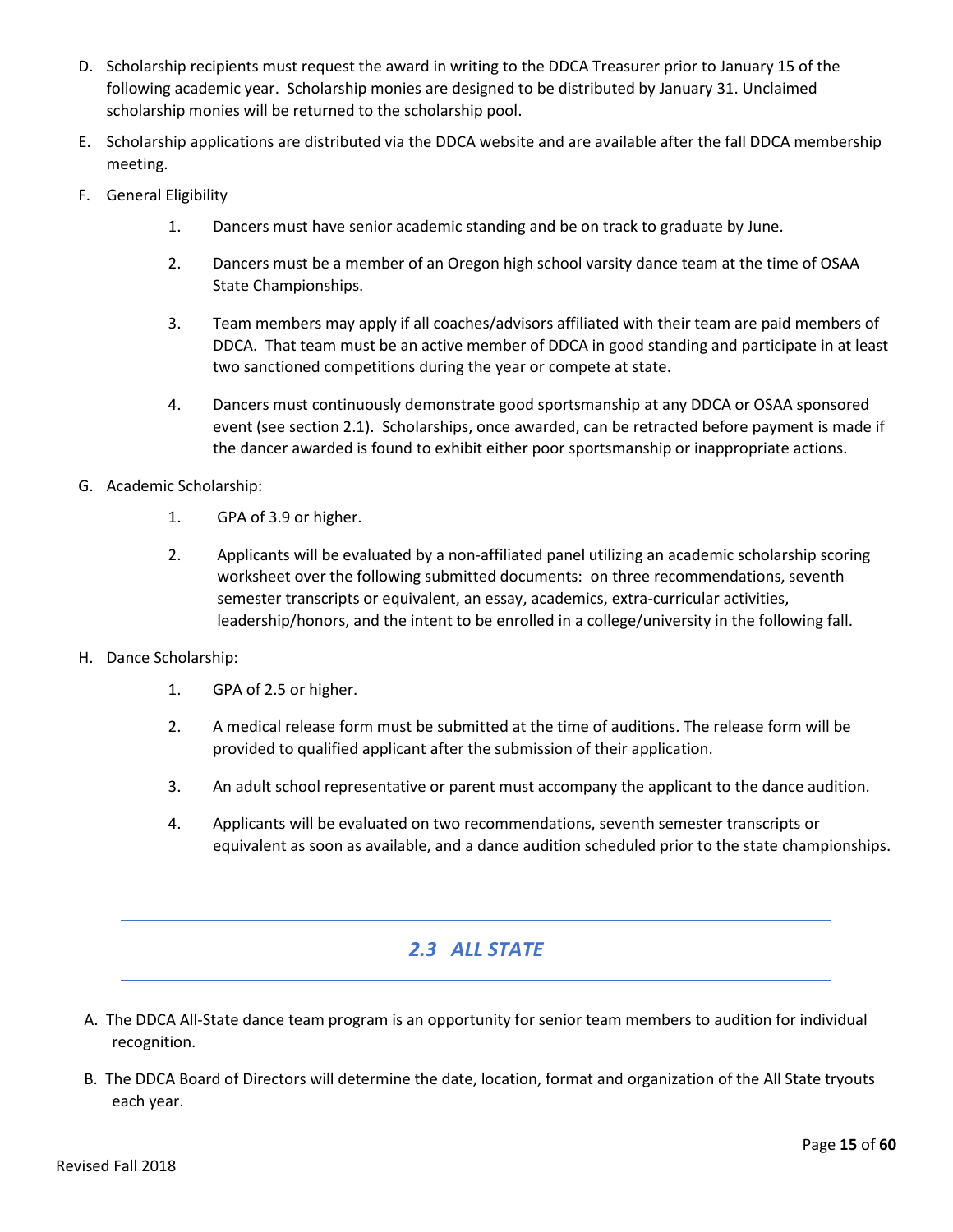- C. The auditions are normally held in January, usually during the Martin Luther King, Jr holiday weekend.
- D. Dancers are judged according to their OSAA Classification, and three separate All-State Teams are selected (1A-4A, 5A and 6A All-State Teams).
- E. The All-State recipients are announced during the OSAA State Championships in March, and dancers then perform the All-State Audition Routine at the end of the OSAA State Championships according to their team's classification.
- F. Eligibility Requirements
	- 1. Candidates must have senior academic standing and be on track to graduate by June.
	- 2. Candidates must be a member of an Oregon high school dance team at the time of the OSAA State Championships.
	- 3. Candidates must be a Varsity dance team member.
	- 4. Team members may apply if all coaches affiliated with their team are members of the DDCA. That team must be in "Good Standing", an active member of the DDCA and participate in at least two sanctioned competitions during the year or compete at the OSAA State Championships.
	- 5. Dancers must continuously demonstrate good sportsmanship (See Section 2.1). Dancers must maintain high standards of etiquette **at any OSAA or DDCA sponsored event.** Public statements made about JA, DDCA, OSAA, officials, dancers, coaches or teams must follow sportsmanship rules
- G. All-State Audition Process
	- 1. All-State Auditions are conducted in a one-day format. This means that candidates will learn and audition the All-State routine consisting of 3 separate styles of dance before a panel of judges and cuts will be made.
	- 2. All-State will start with a short warm-up-and then go directly into the learning session. After the learning session, dancers will go directly to the judged audition.
	- 3. After learning the remaining sections of the All-State Routine, finalists will audition the All-State Routine in its' entirety for the judges.
	- 4. All registered dancers for All-State will need to stay throughout the entire day of events.

# *2.4 CATEGORY CHAMPIONSHIPS*

- A. The DDCA Category Championships will be held at the end of the Category season each year. Usually this will be scheduled in December.
- B. The DDCA Board of Directors will determine the exact date, location, format and organization of Category Championships each year.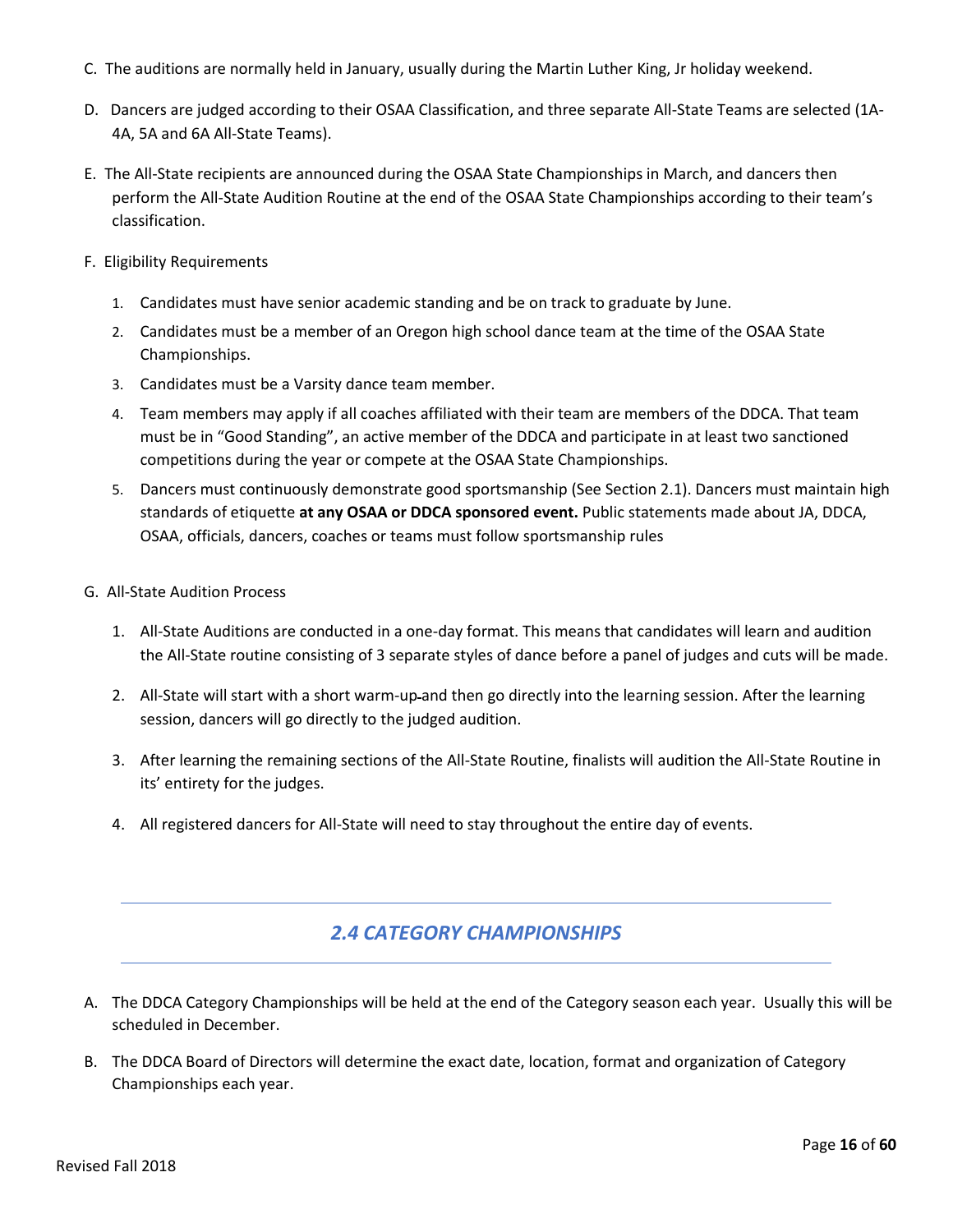- C. Teams that place first or second, with an average score of 68, in a Category division at a sanctioned competition during Category season will be invited to participate in Category Championships.
- D. Teams which have not placed first or second at a sanctioned competition, but place in the top 50% of teams in a division for the Category Season, will be invited to participate in Category Championships. A score of 68 is still needed.
- E. A school may enter a maximum of four performances, including Varsity and JV squads.
- F. Individual Team members who received an award in the Novice or Advanced Drill Down at a sanctioned competition will be invited to participate in the Drill Down competition at Category Championships.

G. Dancers must continuously demonstrate good sportsmanship (See Section 2.1). Dancers must maintain high standards of etiquette **at any OSAA or DDCA sponsored event.** Public statements made about JA, DDCA, OSAA, officials, dancers, coaches or teams must follow sportsmanship rules

# *2.5 COACHES EDUCATION CONFERENCE*

- A. Each year, the DDCA hosts an educational conference for its members. The conference could be a one or two day format and includes the Fall Membership meeting. Emphasis is placed on providing educational classes for coaches, dance team vendor contacts (costuming, fund-raising, etc.) as well as social interaction with other members.
- B. Registration forms and event information can be found on the DDCA website.
- C. The date, location and format of the coaches' conference will be determined by the DDCA Board of Directors, with input from the membership.

# *2.6 MEMBERSHIP MEETINGS*

- A. Each member should make an active attempt to attend DDCA/OSAA sponsored meetings.
- B. The **Fall Meeting** agenda includes new rule proposals, and other business as necessary.
- C. The **Winter Meeting** is held in partnership with OSAA with agenda emphasis on the specifics of the state championship competitions, discussion of issues, new rule proposals and voting as necessary.
- D. The **Spring Meeting** agenda includes a review of the state championship competitions, the election of members to the DDCA Board of Directors, and new rule proposals.

# *2.7 HALL OF FAME*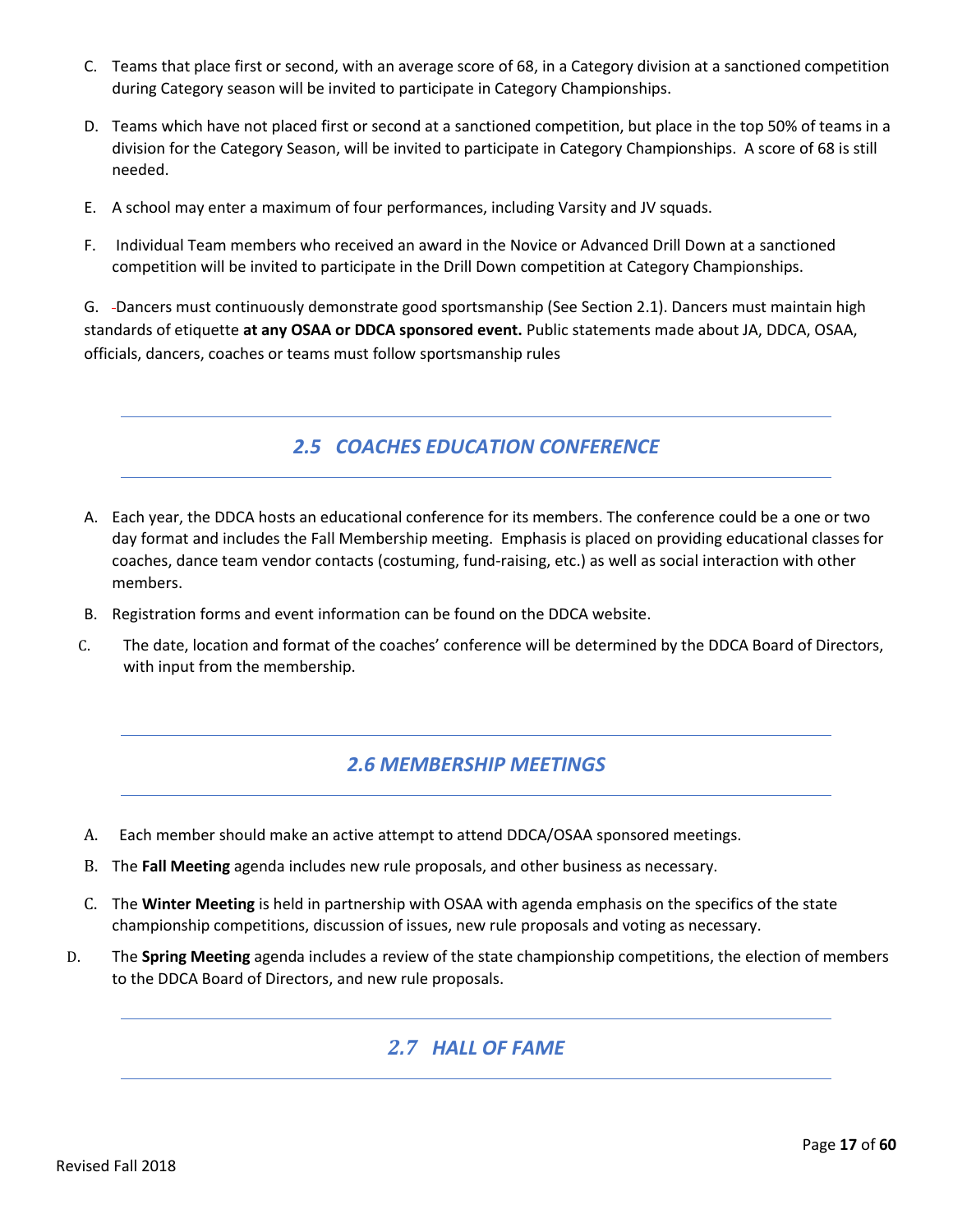Each year, the DDCA recognizes up to three outstanding coaches of the year and up to five people for outstanding service to the organization. The awards are usually presented at the State Championships Competition.

#### **A. Coach of the Year:**

- 1. Each year the DDCA recognizes individuals who have demonstrated outstanding coaching characteristics during the previous year. Candidates are nominated by any member of DDCA based on the following criteria:
	- a. Health of the program.
	- b. Number of students involved.
	- c. Coach has shown considerable involvement and contribution to DDCA. (meetings, committees, volunteering time)
	- d. Coach should display strong rapport and have earned respect from their dancers.
	- e. Coach should have developed a mutually respectful relationship with judging staff by using acceptable methods for questioning and avoiding disruptive behavior.
	- f. Coach should have developed excellent relationships with other coaches by being cooperative, considerate, and being positive with dance team related social media statements.
	- g. Coach should exhibit knowledge of the game through his/her understanding of rules, systems of play and coaching philosophy.
	- h. Conduct on and off the dance floor (positive behavior)
	- i. Outside involvement (clinics, camps, conventions)
	- j. Community involvement
- 2. After the nominations are compiled, the nominees are asked to submit a written profile providing an indepth description of these criteria. This information is shared with the general membership who then votes for one coach to represent the 1A/2A/3A/4A schools, 5A schools, and 6A schools.

#### **B. Service Awards:**

The DDCA recognizes individuals (coaches/judges/associates of the DDCA) who have contributed to the betterment of the organization by volunteering time and talents to our programs. The individual has made a significant contribution to improving and implementing the goals established by the DDCA. The general membership nominates people they deem worthy of this award and the DDCA board reviews the nominations and selects the recipient(s).

- 1. Recipient should display strong rapport and have respect for all dancers.
- 2. Recipient should have developed a mutually respectful relationship with judging staff by using acceptable methods for questioning and avoiding disruptive behavior.
- 3. Recipient should have developed excellent relationships with other coaches by being cooperative, considerate, and being positive with dance team related social media statements.
- 4. Recipient has shown considerable involvement and contribution to DDCA.
- 5. Recipient displays positive and supportive interactions with coaches/dancers/judges/associates and the community.
- 6. Recipient can be a dance team coach, judge or associate member of the organization.

#### **C. Lifetime Achievement:**

The Lifetime Achievement Award recognizes individuals for their level of achievement throughout their career as a coach, an associate, or judge. This award will be given as deemed appropriate by the Board of Directors. Each DDCA member may submit names for consideration based on the following criteria:

- 1. Coach, associate or judge nominee with at least fifteen years of DDCA service.
- 2. Recipient has shown considerable involvement and contribution to DDCA.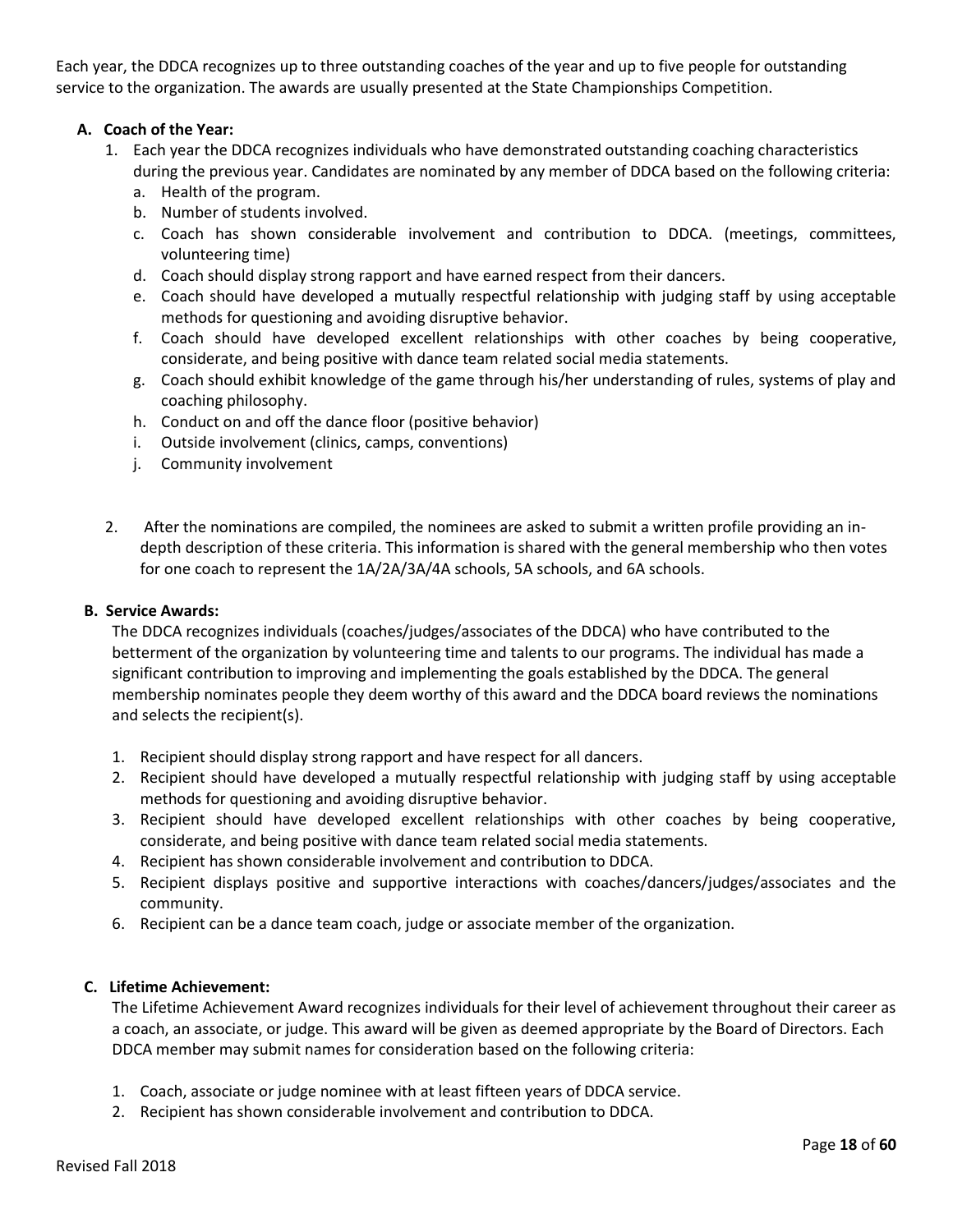- 3. Recipient should display strong rapport and have respect for all dancers.
- 4. Recipient should have developed a mutually respectful relationship with judging staff by using acceptable methods for questioning and avoiding disruptive behavior.
- 5. Recipient should have developed excellent relationships with other coaches by being cooperative, considerate, and being positive with dance team related social media statements.
- 6. Recipient displays positive and supportive interactions with coaches/dancers/judges/associates and the community.

## *2.8 DRILL DOWN PROGRAM*

The DDCA supports and trains individuals to become certified drill down callers. Drill Down callers may become certified by contacting the DDCA Board person who serves as Drill Down Director. Only certified callers may be used at sanctioned competition events. For specifics relating to Drill Down see *PART 6 – Drill Down* of this manual.

# *2.9 JUDGES AFFILIATION (JA)*

- A. The Oregon Dance and Drill Judges Affiliation exists for the purpose of training, educating, evaluating and commissioning judges within the state of Oregon. It supports the overall functioning and foundation of the DDCA, the dance and drill team venue, and operates with the driving premise of creating a quality competitive environment within the state. Its operations, teachings, and philosophies are centered on the objective of promoting excellence in judges, coaches and performers.
- B. Objectives of the Affiliation
	- 1. To assure quality, unbiased, informed critique in response to creative expression.
	- 2. To educate and certify judges to fulfill the purpose of the Judges' Affiliation.
	- 3. To provide competent staffing and equipment for all sanctioned events.
	- 4. To increase membership in the Judges' Affiliation.
	- 5. To respond to the needs of the Association with integrity and openness.
	- 6. To develop, improve, and use effective approaches to; continually provide quality judging.
	- 7. To create an atmosphere of respect and communication for all coaches, judges, students, parents,
	- 8. To seek and use resourceful methods of partnering with any person or organization who might contribute to the growth of the Affiliation and Association.

Additional information, score sheets and forms can be found in Appendix B, Judges Affiliation and on the DDCA website.

C. Technical Program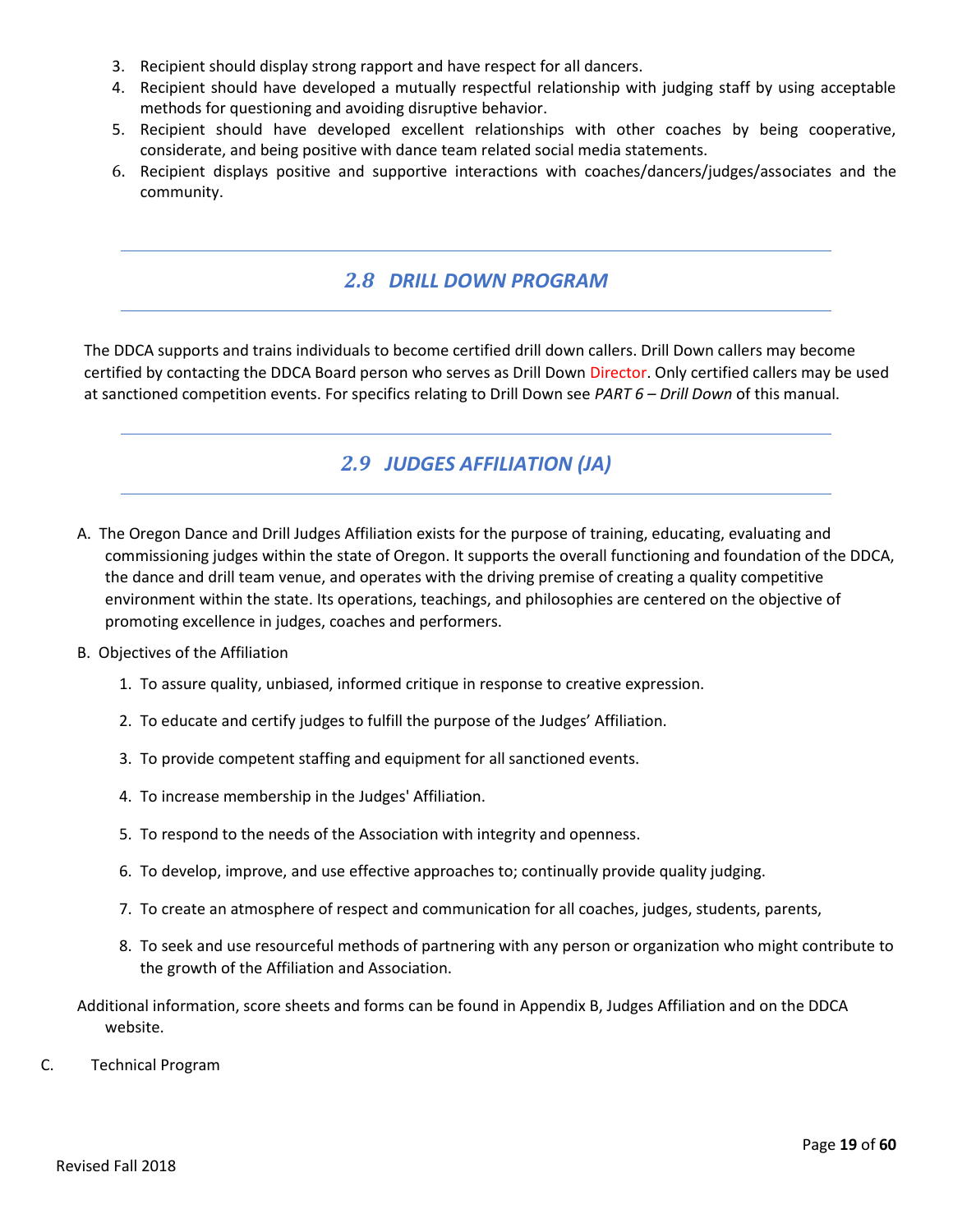NFHS Spirit Rules exist to maintain a high level of safety and integrity in dance teams as a high school sport. Teams that have infractions at a competition during the dance team season will be notified through the Technical Penalty sheet.

- 1. Violations:
	- a. All violations given by Technical Judges at events will be recorded, turned into the Safety Rules Interpreter and a record of these violations will be kept by the Safety Rules Interpreter.
	- b. Repeat offenders, those having multiple violations for the same infraction, will have a notification sent to the OSAA.
	- c. If a violation occurs that puts a dancer in extreme danger, notification of violation will be sent as soon as possible to the OSAA by the Safety Rules Interpreter or the JA Commissioner.
	- d. Ruling made by the Technical Judges at an event will stand as given.
	- e. If a coach believes their team has received a penalty in error, they should contact the OSAA Spirit Rules interpreter.

# *2.10 SANCTIONED LOCAL EVENTS*

- A. Those wishing to host a competition need to apply by submitting a Competition Application Form, available on the DDCA website. Each hosting school must have a representative at the event directors meeting.
- B. Applications and deposits will be submitted in the manner outlined by DDCA/JA. Forms are available on the DDCA website. All competition applications are subject to approval by DDCA/JA based on receipt date of the application AND fees, the number of applications for that date, location of the hosting school, staffing availability, and prior year's event evaluation rating(s). The DDCA/JA will work with all potential hosting schools to resolve event conflicts and help facilitate all groups.
- C. This application process registers a request to host a competitive event and have the Judges Affiliation secure certified judges and associated personnel. Event application fees pay for the operation of the Affiliation and for the materials provided to the approved event.
- D. Forms, fees and dates are available on the DDCA website.
- E. Requirements for sanctioning events are found in Part 5 of this manual.

# *2.11 SCHOLAR ATHLETE PROGRAM*

- A. The DDCA Scholar Athlete Program recognizes seniors with a cumulative GPA of 3.5 or higher who are currently a member of a high school varsity dance team and meet DDCA and OSAA guidelines for eligibility. The GPA should reflect the seventh semester or equivalent cumulative GPA. Four-year team membership is not required. These athletes are listed in the OSAA State Championship competition programs.
- B. Forms to declare students to be Scholar Athletes may be found on the documents page of the DDCA website. It is the responsibility of each Head Coach to fill out and submit these forms for their school prior to the posted deadline.
- C.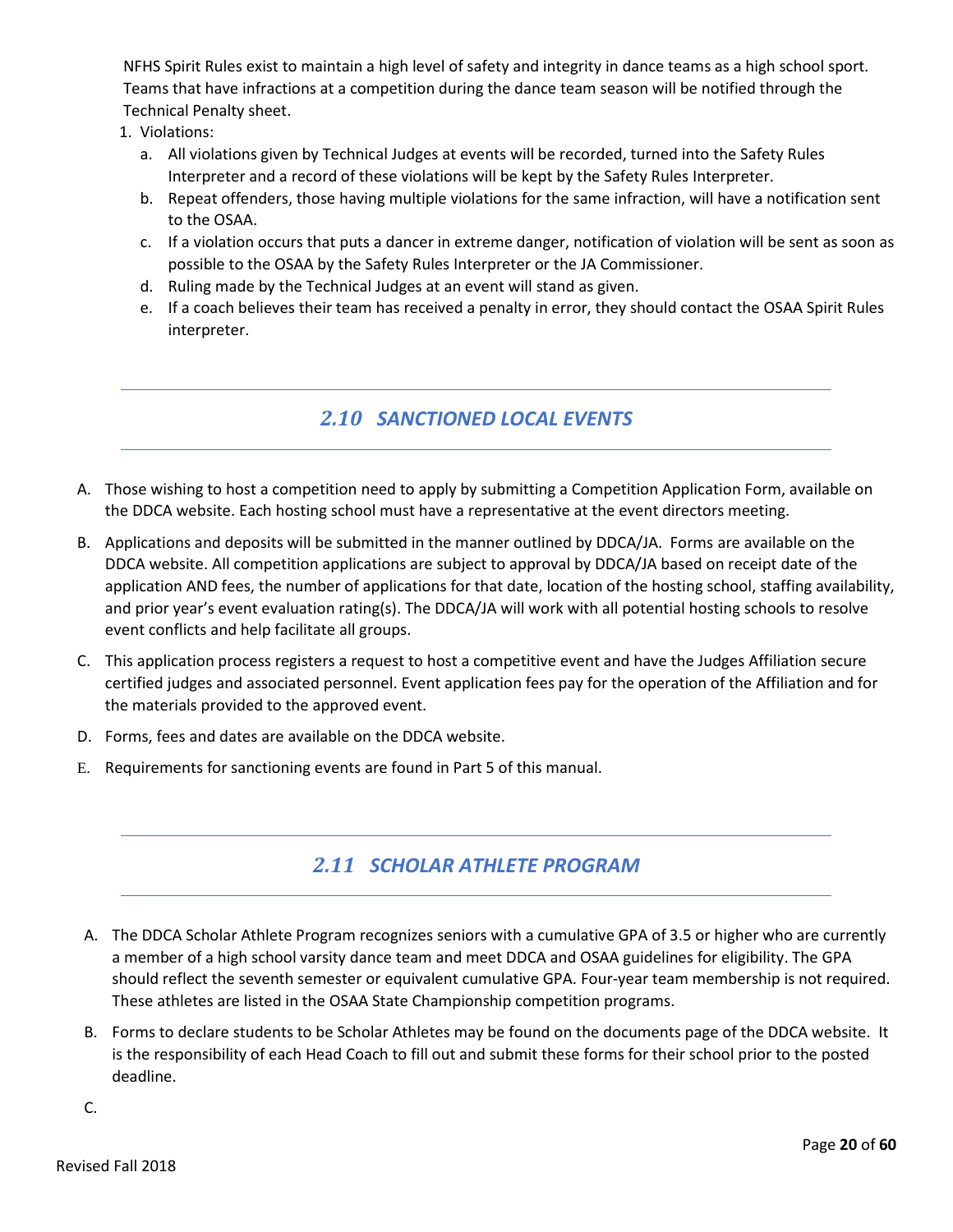# *Part 3 - DDCA BOARD*

#### *3.1 CODE OF ETHICS AND STANDARDS OF PERSONAL CONDUCT POLICY*

The overriding objective of the DDCA Board is to ensure that the goals and objectives of the association are met. The DDCA Board must work as a team and are dependent on each other to ensure that their decisions and actions are in the best interest of the DDCA membership.

- Each DDCA board member is expected to conduct him or herself in such a way as to meet this responsibility. Each board member is expected to be committed to the highest standards of conduct and adhere to the following principles:
	- 1. To strictly uphold the laws, rules, regulations, bylaws and policies relating to the operation of the DDCA.
	- 2. To observe the highest standards of personal conduct relating to the business of the DDCA at all times.
	- 3. To talk and act in a manner which does not offend board members, DDCA membership, OSAA officials, business associates or the Dance and Drill Community. This particularly includes talk or actions that could be construed as harassment based on a person's race or color, age, gender, sex, sexual orientation, religion or creed, ethnic heritage, marital status, veteran's status or physical or mental disability.
	- 4. To guard against the use of the DDCA position for personal or financial advantage or special privilege, and to avoid conflicts of interest with its policies and operations. This includes the avoidance of accepting gifts or entertainment that exceeds nominal value from DDCA or OSAA members or business partners. Nominal value is defined as a value that would be within the ability of the person to reciprocate on a personal basis or for which a legitimate claim for reimbursement could be made to the board under similar circumstances.
	- 5. To immediately disclose to the DDCA Board Chair, or OSAA any actual or potential conflict of interest as the situation arises. If a conflict of interest is determined to exist, it is expected that the Board Member shall abstain from making recommendations or voting on any issues related to the conflict.
	- 6. To carry out the duties and responsibilities of the DDCA position to the best of one's abilities and to seek out and participate in opportunities to increase the knowledge and skill necessary to do so.
	- 7. To adhere to open, democratic procedures in the election of Board Member and in the formulation of DDCA policy and practices. As part of this standard, board members are expected to actively participate in the consideration of policy and other matters that come before them.
	- 8. To encourage thrift and savings and to protect the assets placed in the DDCA's care and custody.
	- 9. To preserve and protect the privacy and confidentiality of all member records, transactions and matters. Disclosure of member information shall be made only with the written approval of the member or in accordance with applicable law and due legal process.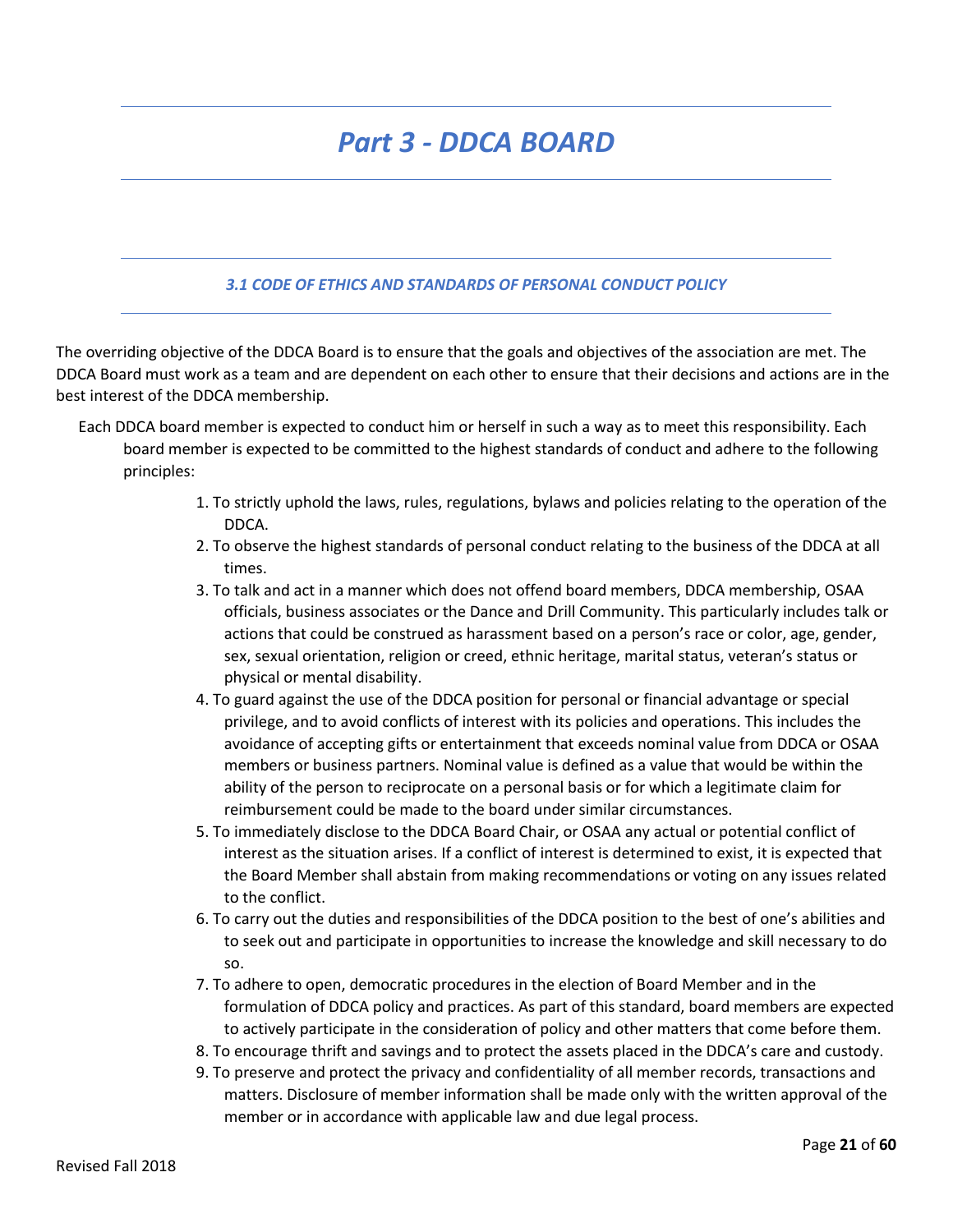10. To preserve and protect the privacy and confidentiality of all discussions and decisions of the DDCA board that are not subject to public access. No board member shall report such information outside the DDCA. Exceptions to this standard shall be made only upon prior approval of the DDCA board.

#### *3.2 POLICY ADMINISTRATION*

- A. All potential members of the DDCA board shall review and sign this policy and disclosure before they will be considered for office. OSAA has the responsibility for monitoring compliance with this policy. However, the primary accountability and responsibility for adhering to the Code of Ethics and Standards of Personal Conduct rests with each individual member of the DDCA board and each individual DDCA member.
- B. All potential members of the DDCA Board of Directors will be required to submit to a yearly background check in accordance with OSAA rule 4, section 1, letter e in the OSAA Athletic Officials Handbook. Reference OSAA rule 2, section 4 to know what is considered prohibited conduct, which would result in a suspension or removal of duties performed for the DDCA.

#### *Acknowledgment*

I fully understand and do hereby agree that if I am elected or appointed to the DDCA Board, I will be expected to conform to and abide by the foregoing standards. I understand and agree that material or frequent and ongoing violations of this policy may result in disciplinary action, up to and including termination from official capacity or membership with the DDCA organization.

| $\sim$<br>Signature | Date |  |
|---------------------|------|--|
|                     |      |  |
|                     |      |  |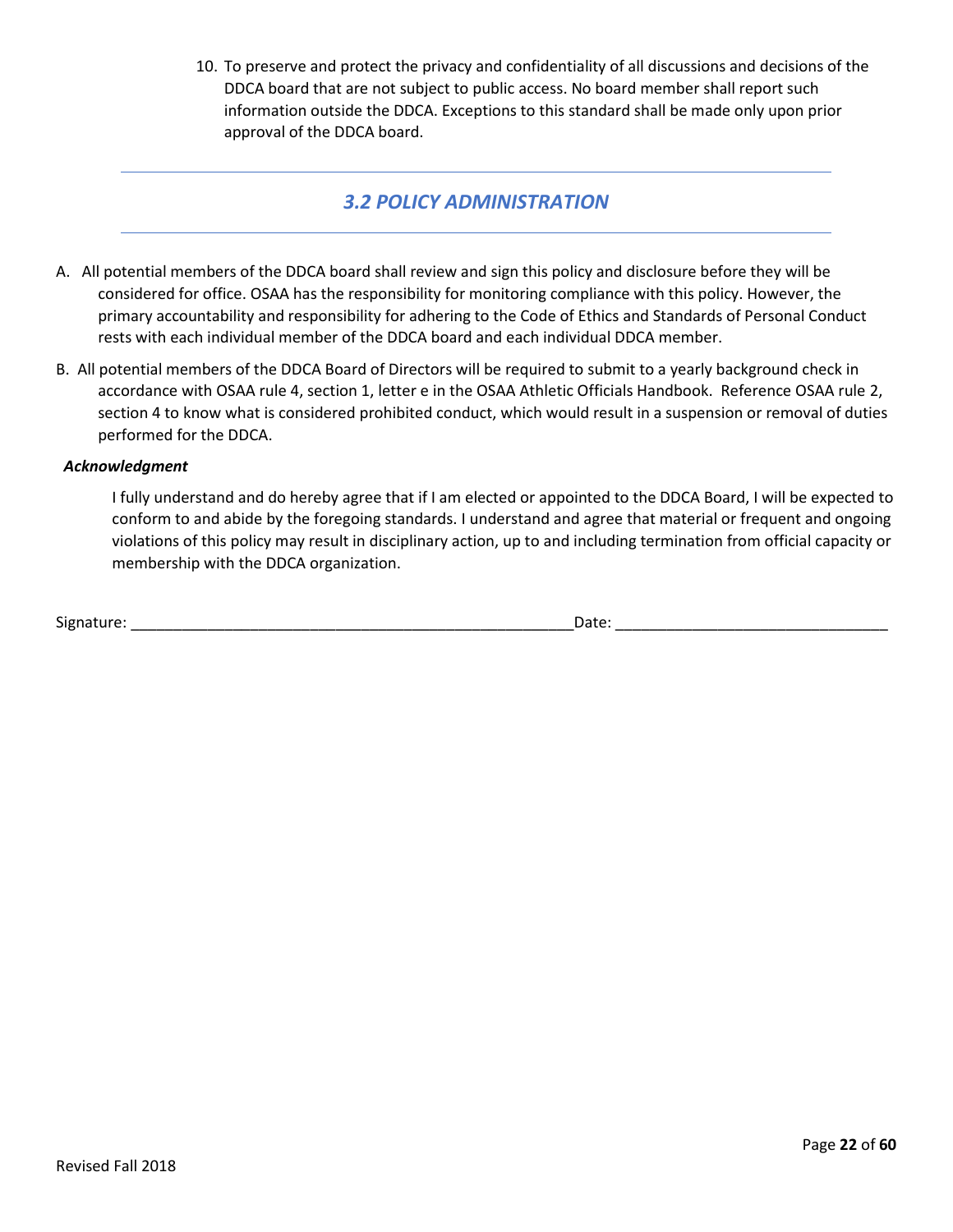# *Part 4 BOARD OF DIRECTORS RESPONSIBILITIES*

# *4.1 KNOWLEDGE/SKILLS*

- A. Understanding and knowledge of the DDCA Manual and related administrative and educational materials.
- B. Ability to write and interpret DDCA Manual policy and procedures.
- C. Excellent interpersonal and leadership skills with the ability to communicate both verbally and in writing.
- D. Excellent organization, planning and prioritization skills.
- E. Frequent use of initiative, judgment, reasoning, patience and negotiation in problem-solving.
- F. Proficient in Microsoft Word, Excel and email. Must be willing to train in WordPress, Constant Contact or other programs as needed.
- G. Ability to use office equipment.
- H. Ability to drive a personal motor vehicle for DDCA and OSAA meetings and events. Must have valid driver's license and maintain vehicle insurance coverage required by Oregon state law; or have an organized and standard means of public transportation.
- I. Education Required: High school diploma or equivalent. Additional education or work equivalent may be required for specific positions, as noted in individual "Core Responsibility" sections.
- J. Years of Experience: Three years of high school dance team coaching experience is preferred.

#### *4.2 DDCA BOARD POSITIONS*

#### *4.2.1 CHAIRPERSON CORE RESPONSIBILITIES*

- A. Position Summary: Responsible for managing the overall operations of the non-profit organization, which includes: providing an appropriate environment for both member schools and Board members; establishing and maintaining a working relationship with partner association OSAA; seeking to obtain fundraising and program financial expectations; adhering and upholding the DDCA.
- B. Essential Job Functions:
	- 1. Able to coordinate, establish, and facilitate agenda items for monthly DDCA Board meetings and membership meetings.
	- 2. Be the deciding vote in the event of a DDCA Board vote resulting in a tie.
	- 3. Represent and uphold membership aims, while incorporating board vision and OSAA directives.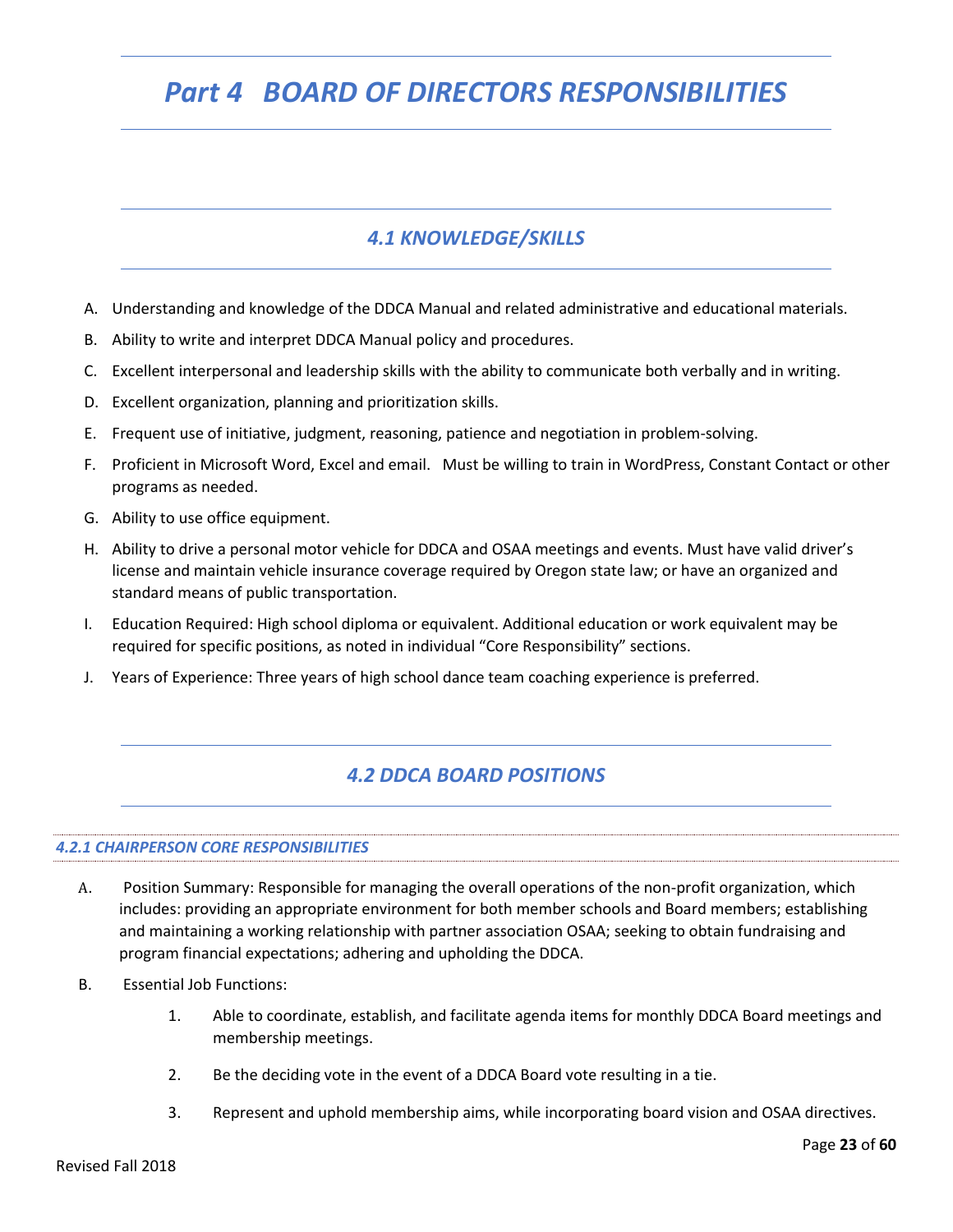- 4. Follow up on membership, partner association, and/or partner business concerns and issues generated during membership meetings and Board meetings.
- 5. Represent the DDCA at OSAA meetings, programs and events.
- 6. Partner with the Judges Affiliation regarding event organization and training, where DDCA and the JA will be involved.
- 7. Partner with the Judges Affiliation Commissioner regarding competition scheduling details.
- 8. Serve on and/or lead sub-committees or projects of the DDCA Board.
- 9. Provide guidance and oversight to all DDCA Board Members.
- C. Knowledge/Skills:
	- a) Ability to lead and demonstrate the character of productive, positive and ethical leadership.
	- b) Ability to understand and administer the fiscal reporting and financial requirements of the nonprofit organization.
- D. Education Required: Associates degree from accredited college or equivalent work experience.
- E. Years of Experience: Two years of DDCA Board experience is preferred.

#### *4.2.2 CHAIR-ELECT CORE RESPONSIBILITIES*

- A. Position Summary: To ensure that the duties of the current chairperson are learned and documented for the transition from chair-elect by job-shadowing during Chairperson's last year of service; complete duties assigned by the chairperson.
- B. Essential Job Functions:
	- 1. Able to coordinate, establish and facilitate agenda items for monthly DDCA Board and membership meetings, with or in absence of, the Chairperson.
	- 2. Be the deciding vote in the event of a DDCA Board vote resulting in a tie and the absence of the Chairperson.
	- 3. Document uncompleted agenda items in current Chairperson's term, to carry forward into the next term.
	- 4. Follow up on membership, partner association, and or partner business concerns and issues generated during membership meetings and Board meetings.
	- 5. Attend and participate in OSAA meetings related to Dance and Drill.
	- 6. Serve on and/or lead sub-committees or projects of the DDCA Board.
	- 7. Ensure cross training of Board members.
	- 8. Organize OSAA Championship Shirts process.
- C. Additional Knowledge/Skills:
	- 1. Ability to lead, and demonstrate the character of productive, positive and ethical leadership.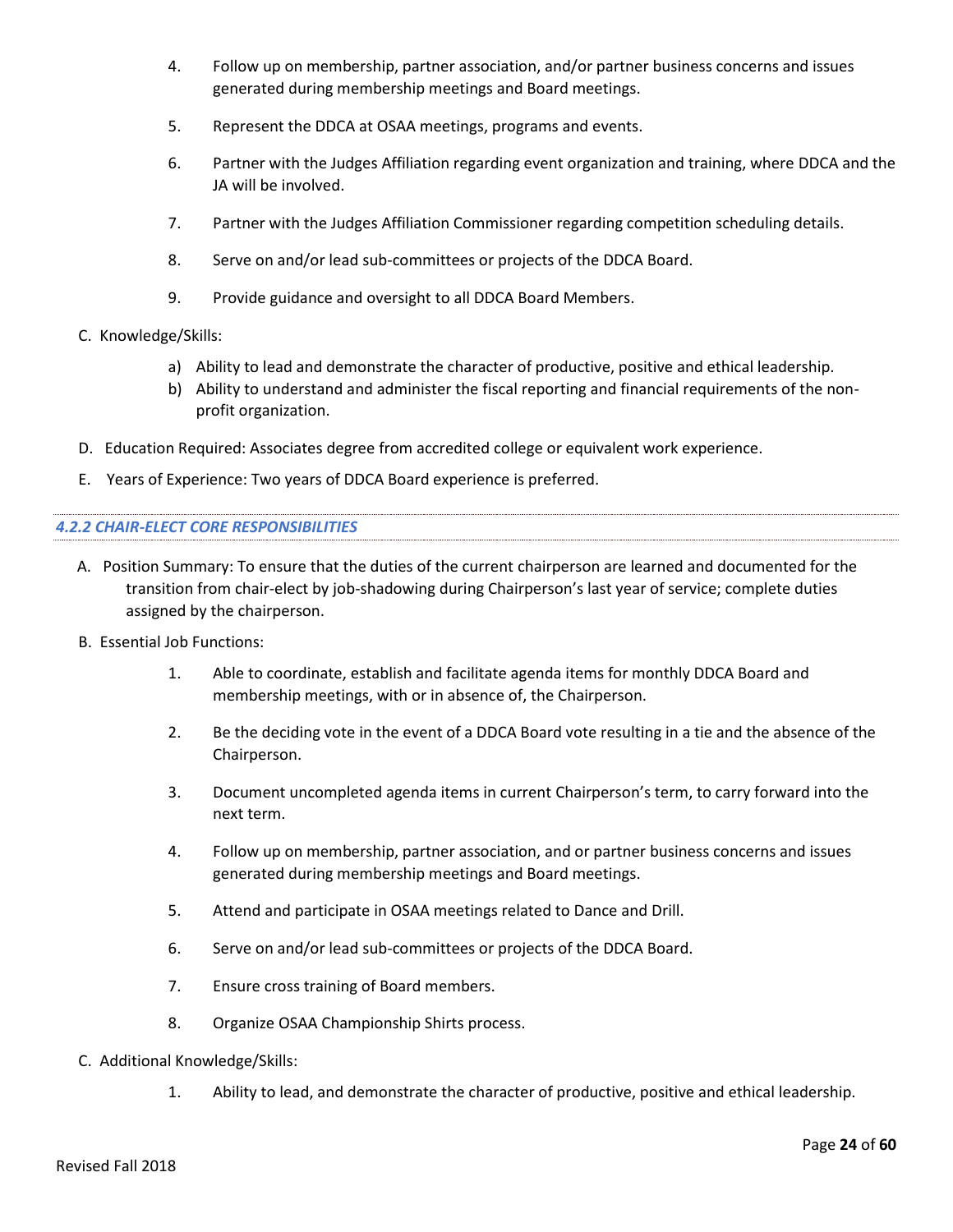- 2. Ability to understand and administer the fiscal reporting and financial requirements of the nonprofit organization.
- D. Education Required: Associates degree from accredited college or equivalent work experience.
- E. Years of Experience: Two years of DDCA Board experience is preferred.

#### *4.2.3 TREASURER CORE RESPONSIBILITIES*

- A. A Position Summary: Responsible for monitoring and tracking all DDCA financial matters; works closely with the Judges Affiliation Commissioner; prepares monthly financial reports; prepares year-end reports in preparation for tax returns.
- B. Essential Job Functions:
	- 1. Prepare and present Treasurer's Report at each Board meeting and membership meeting.
	- 2. Coordinate, establish and facilitate agenda items for monthly DDCA Board meetings, with, or in absence of, the Chairperson and Chair Elect.
	- 3. Be the deciding vote in the event of a DDCA Board vote resulting in a tie and the absence of the Chairperson and Chair Elect.
	- 4. Pay all association bills in a timely manner.
	- 5. Maintain an accurate accounting of all Accounts Receivable items
	- 6. Maintain an accurate record of expenses.
	- 7. Collect and/or receive funds for the association. Deposit and accurately manage cash flow.
	- 8. Prepare accurate year-end financial reports in September for association accountant, to be used in annual tax return preparation.
	- 9. Prepare and mail 1099 tax forms in January of each year.
	- 10. Send scholarship funds to college specified by individual scholarship recipients.
	- 11. Ensure local competition judges are accurately paid within 14 days of completion of a competition event. Coordinate details with the Judges Affiliation Scheduling Director.
	- 12. Prepare invoices for local competitions and track payment of those invoices.
	- 13. Understand current scholarship disbursement procedures, as affected by state and federal laws and the scholarship recipient's receiving school.
- C. Additional Knowledge/Skills: Ability to understand and administer the fiscal reporting and financial requirements of the non-profit organization.
- D. Additional Education Required:
	- 1. Associates degree from accredited college, with coursework in accounting, or work equivalent.
	- 2. Proven skills with accounts payable, accounts receivable, checkbook ledger and basic bookkeeping.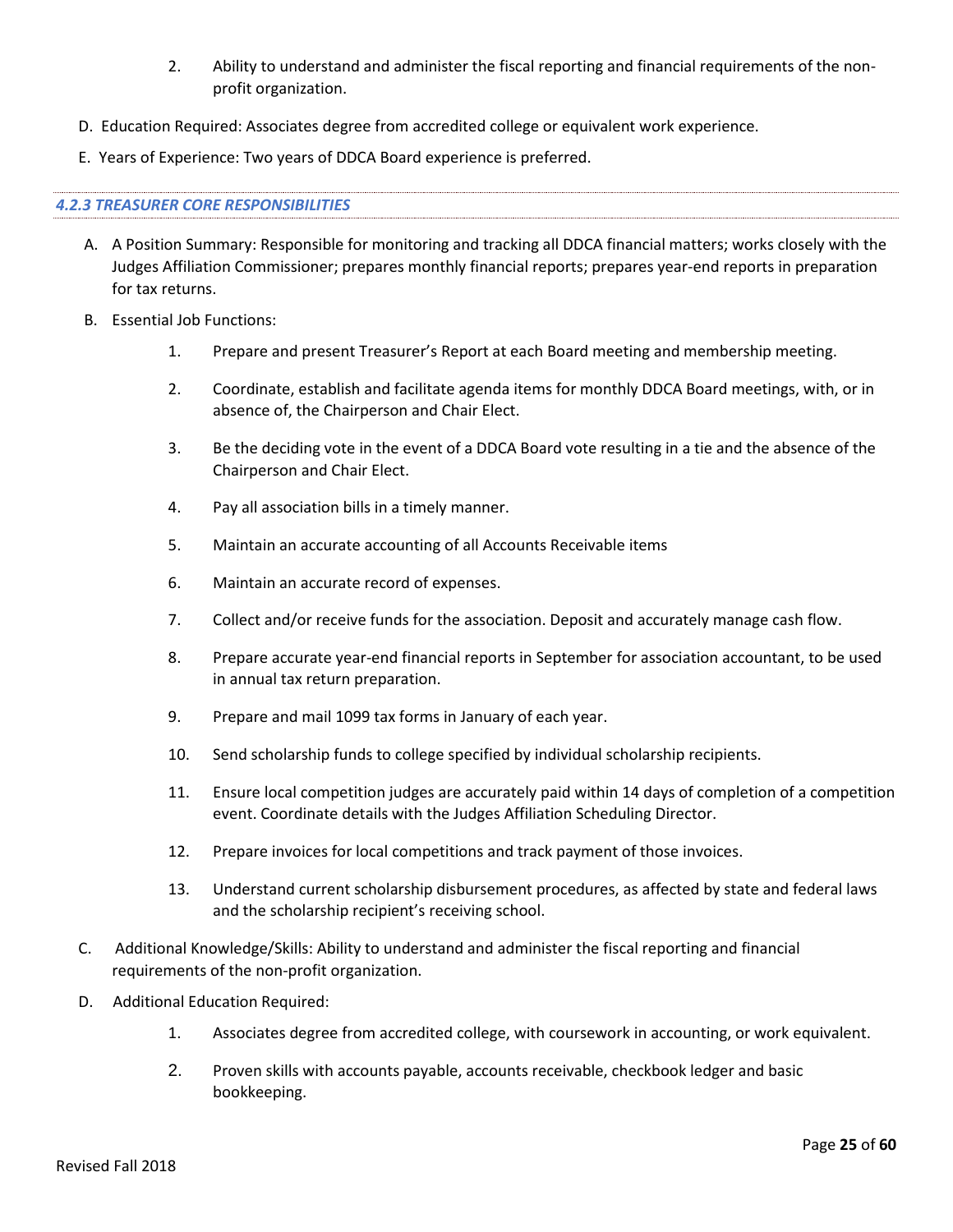#### *4.2.4 MEMBERSHIP SERVICES DIRECTOR CORE RESPONSIBILITIES*

- A. Position Summary**:** Responsible for distribution of all DDCA materials; tracking of dues and membership status.
- B. Core Responsibilities:
	- 1. Ensure that records are current at the end of each fiscal year and at the end of the dance team season.
	- 2. Must have the ability to process DDCA communications in a timely manner for the membership and the Board.
	- 3. Responsible for creating and updating membership forms on Constant Contact and maintaining accurate membership records.
	- 4. Responsible for creating and maintaining accurate lists of current Team Memberships on the DDCA website.
	- 5. Responsible for creating and maintaining accurate lists of membership information for the Board and other DDCA members.
	- 6. Track registration of membership and vendors for conference.
- C. Additional Knowledge/Skills: Basic accounting ability for maintaining spreadsheets and familiarity with Constant Contact.

#### *4.2.5 CONFERENCE COORDINATOR CORE RESPONSIBILITIES*

- A. Position Summary: Coordinate and facilitate all details for the annual DDCA Conference. Communicate accurately and in a timely manner, all conference information to the DDCA Board and membership.
- B. Core Responsibilities:
	- 1. Determine site and venue for conference; negotiate contract with venue regarding lodging, event set-up, food and beverage, and business center needs.
	- 2. Develop budget for conference.
	- 3. Develop and disseminate conference schedule.
	- 4. Coordinate conference registration forms on Constant Contact including confirmation materials and fee receipts for membership and vendors.
	- 5. Develop, obtain and coordinate conference curriculum and instructors, with the help of the board members.
	- 6. Determine social activities.
	- 7. Acquire and coordinate with booth vendor for set up and take down.
	- 8. Act as liaison for board, members, vendors and hotel staff.
	- 9. Compile conference evaluations from attendees and vendors. Review evaluations for coordination and content improvements.
- C. Additional Knowledge/Skills: Event planning experience.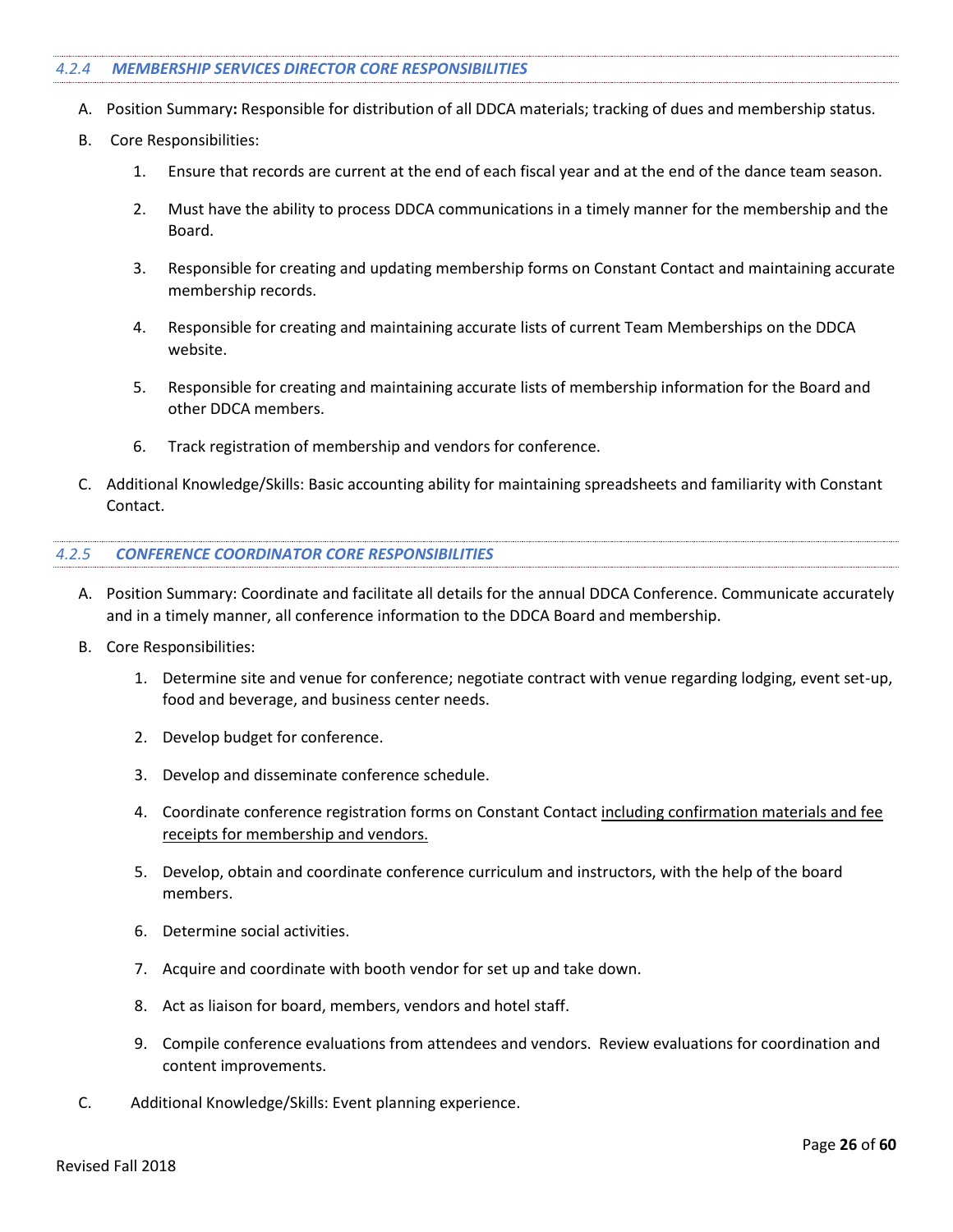#### D. Additional Years of Experience: Recommended – one-year internship.

#### *4.2.6 RECORDING SECRETARY CORE RESPONSIBILITIES*

- A. Position Summary: Responsible for the accurate accountability of all DDCA decisions throughout the organization to include note taking at every membership and board meeting, and preparation of meeting minutes to be distributed to the DDCA membership in a timely manner.
- B. Essential Job Functions:
	- 1. Document each meeting in an electronic format.
	- 2. Ability to coordinate, establish and facilitate agenda items for monthly DDCA Board meetings, with, or in absence of, the Chairperson, Chair Elect and Treasurer.
	- 3. Be the deciding vote, in the event of a board vote resulting in a tie, and the absence of the Chairperson, Chair Elect and Treasurer.
	- 4. Distribute minutes to the Board members for proof reading, editing and then ensure distribution to membership in a timely manner.
	- 5. Maintain the DDCA Manual, its updates, copies of all meeting minutes, financial reports, membership rosters, DDCA awards and scholarships, etc. for reference, historical and tax purposes.
- C. Additional Skills required: Excellent grammar and editing skills.

#### *4.2.7 SCHOLARSHIP DIRECTOR CORE RESPONSIBILITIES*

- A. Position Summary: Responsible for coordination of the DDCA scholarship program.
- B. Essential Job Functions:
	- 1. Maintain dance and academic scholarship applications.
	- 2. Outline and enforce application requirements for scholarship program.
	- 3. Disseminate application and requirements to DDCA members in a timely manner.
	- 4. Select qualified judging panel for dance scholarship audition.
	- 5. Select review panel for evaluation of academic scholarship packet submissions.
	- 6. Encourage and outline accuracy, diplomacy and confidentiality guidelines with judging and review panels.
	- 7. Communicate scholarship recipients to state event director(s) in a timely and accurate manner.
	- 8. Communicate scholarship recipients to DDCA Treasurer in a timely and accurate manner, including addresses and other contact information for recipients.
	- 9. Obtain awards and prepare correspondence to each scholarship recipient for presentation at the championship awards ceremony.
	- 10. Coordinate the DDCA Scholar Athlete program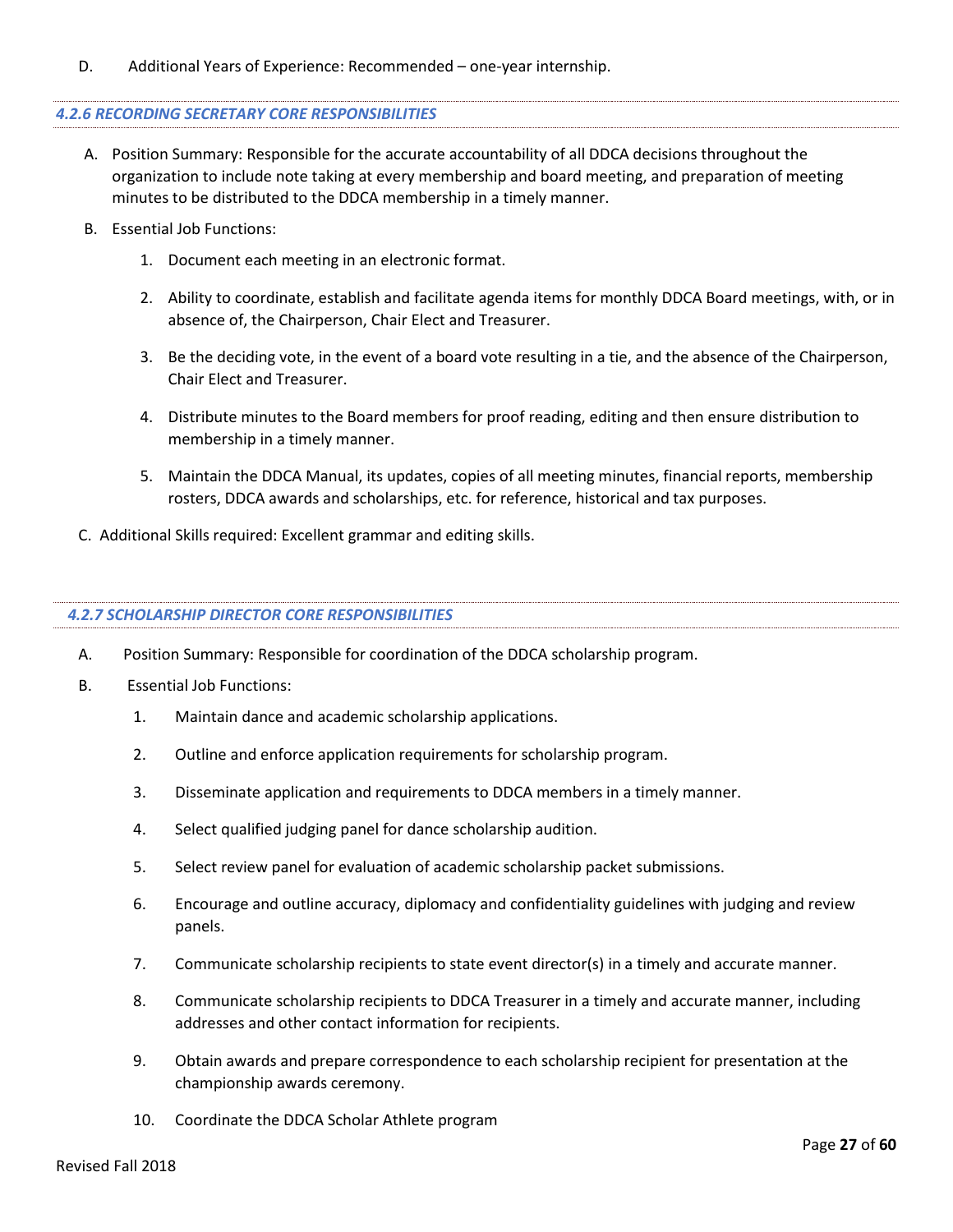11. Coordinate with vendors who wish to offer scholarships at Category Championships.

#### *4.2.8 DRILL DOWN DIRECTOR CORE RESPONSIBILITIES*

- A. Position Summary: Recruit, train, certify, schedule and continue education for Drill Down callers and participants.
- B. Essential Job Functions:
	- 1. Establish and maintain lines of communication with current and potential Drill Down Callers.
	- 2. Train and certify new callers at DDCA training events.
	- 3. Follow and enforce certification guidelines set forth by the DDCA.
	- 4. Review and propose guideline adjustments, as needed.
- C. Knowledge/Skills: Understanding and knowledge of the Drill Down section of the DDCA and OSAA manuals.
- D. Years of Experience: Three years' experience as a certified drill down caller is preferred.

#### *4.2.9 RECOGNITION DIRECTOR CORE RESPONSIBILITIES*

- A. Position Summary: Coordinate and facilitate the nomination, selection and presentation of special recognition such as: Coach of the Year, Service Award and Lifetime Achievement.
- B. Essential Job Functions:
	- 1. Ensure Coach of the Year, Service Award and Lifetime Achievement selection guidelines are maintained and that guidelines are equitable to the entire membership.
	- 2. Review soundness and applicability of Coach of the Year, Service Award and Lifetime Achievement guidelines as needed, to ensure the on-going quality of the honor bestowed.
	- 3. Purchase and present award(s)
	- 4. Maintain DDCA Awards page on the DDCA website: ddcaoregon.org.

#### *4.2.10 WEBSITE DIRECTOR CORE RESPONSIBILITIES*

- A. Position Summary: Oversee the creation, review, updating and maintenance of the DDCA website.
- B. Essential Job Functions:
	- 1. Maintain the accuracy of information on the DDCA website. Upload and update files as needed. Create and maintain the yearly calendar and maintain DDCA program information.
	- 2. Hire and manage the web development personnel when needed.
	- 3. Act as the liaison between the DDCA Board and Membership to the web developer to provide updates, enhancements, etc.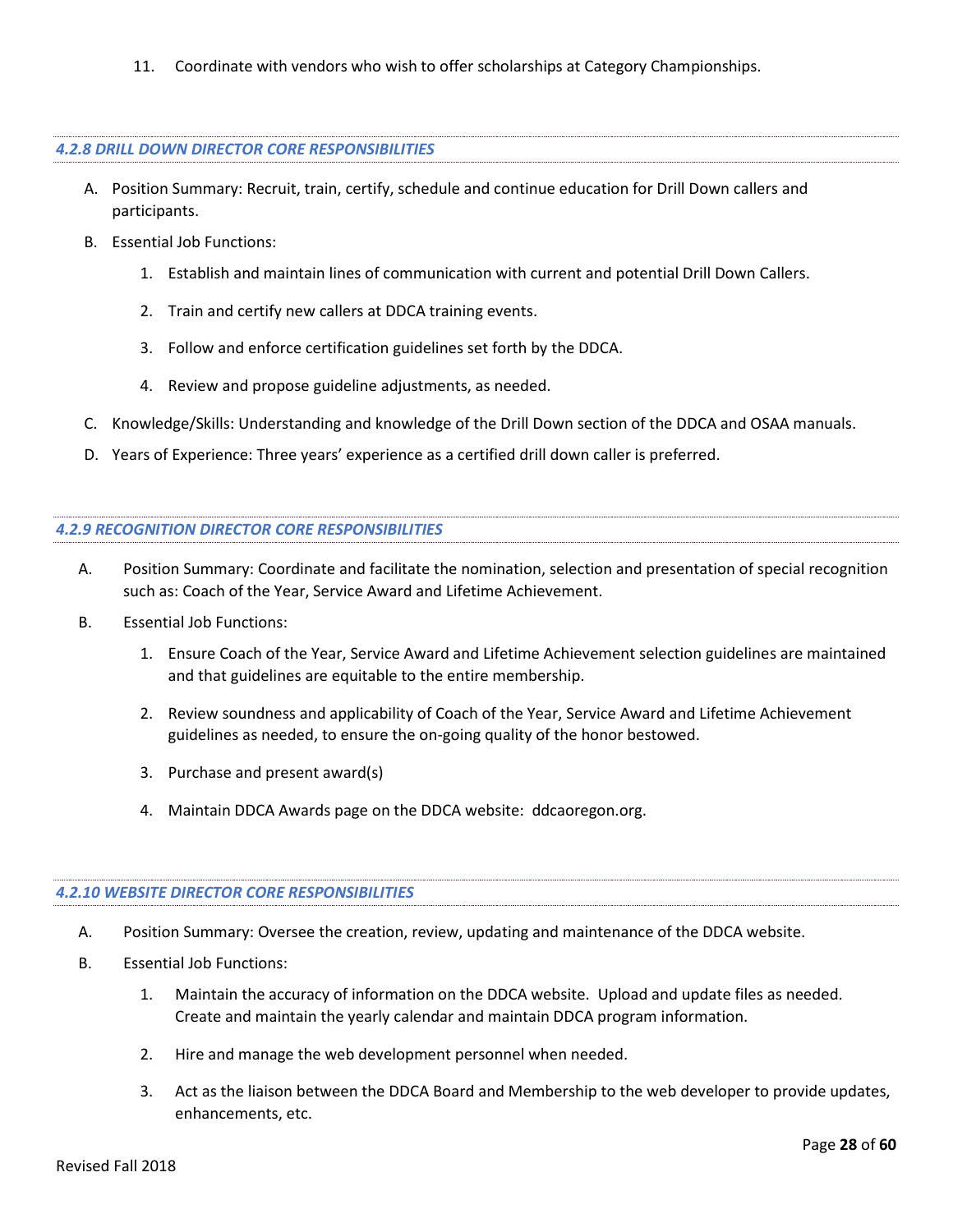- 4. Develop and provide requirements for the web developer as received by the DDCA Board.
- 5. Ability to understand basic web design and languages in order to communicate requirements and needs.
- 6. Review website (news, forms, manual, vendors, etc.) monthly and report to the Board items of change..
- C. Knowledge/Skills: Understanding and knowledge of basic web management and computer skills.

#### *4.2.11 OSAA REPRESENTATIVE CORE RESPONSIBILITIES*

- A. Position Summary: Represent DDCA in matters concerning OSAA.
- B. Essential Job Functions:
	- 1. Attend OSAA meetings representing the DDCA.
	- 2. Present new information to OSAA with regard to changes/updates within the DDCA.
	- 3. Act as the DDCA spokesperson/lobbyist to get OSAA approval for changes/updates.
	- 4. Report to the DDCA Board and membership relevant information from the OSAA meetings.
	- 5. Act as the liaison between the DDCA and OSAA ensuring open communications.
	- 6. Act as an additional resource for state organizational issues when deemed necessary by OSAA Activities Representative.

#### *4.2.12 JUDGES AFFILIATION LIASION CORE RESPONSIBILITIES*

- A. Position Summary: Be conduit of information between DDCA Board and Judges Affiliation Leadership Team. The JA Liaison serves as an appointed member of the DDCA Board.
- B. Essential Job Functions:
	- 1. Consistent attendance at DDCA meetings, JA Leadership Team meetings, and related functions.
	- 2. Be informed about the process, functioning, and structure of the judging system, sanctioning and prequalification rules to provide clarification and direction to the DDCA.
	- 3. Be informed about the membership needs and function of the coaches association to provide clarification and direction to the JA.
	- 4. Ability to represent the Judges Affiliation and the DDCA to introduce proposals or lead discussions on topics of mutual concern.
	- 5. Serve as the DDCA Sanctioning Coordinator for local events.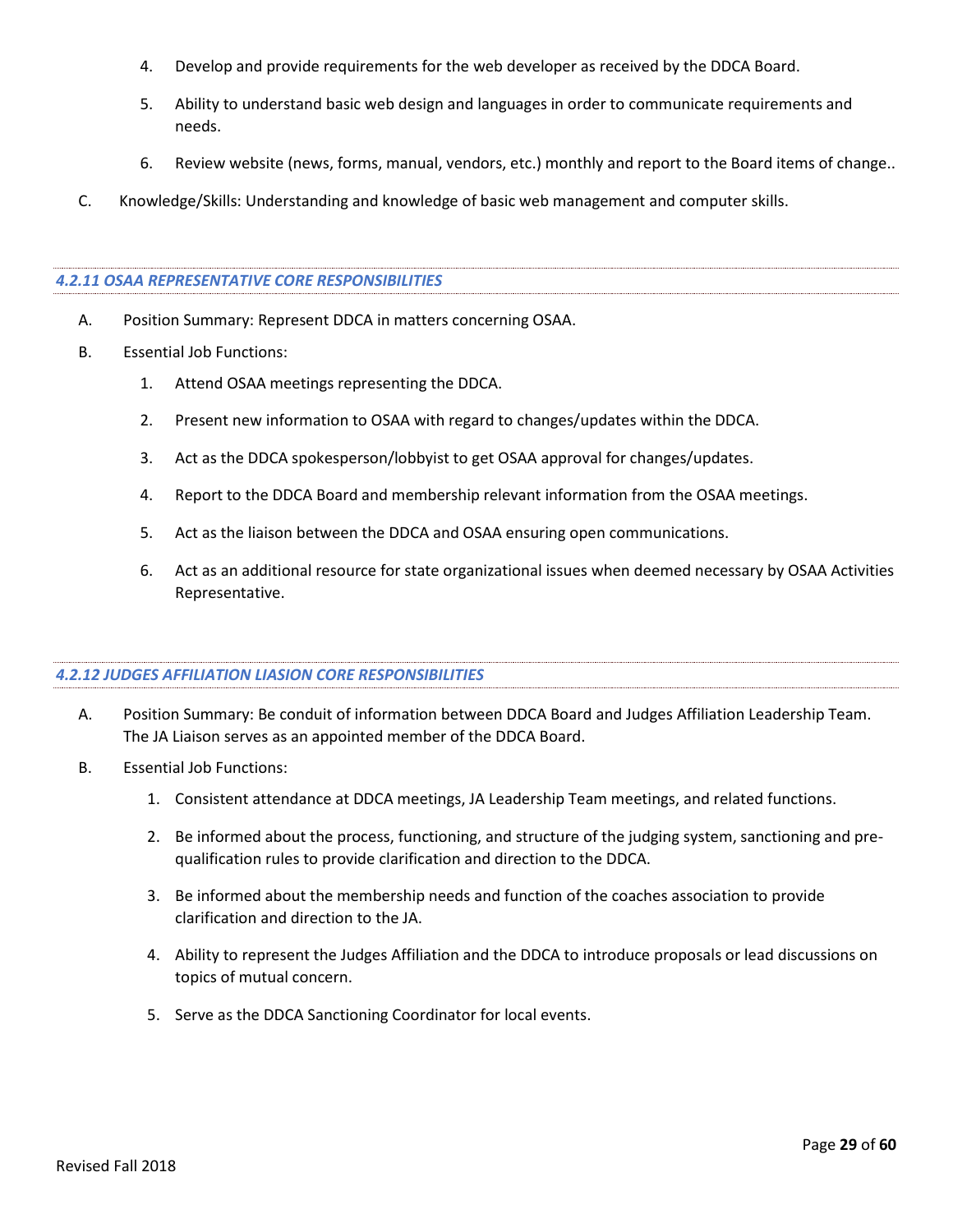- A. Position Summary: Coordinate the DDCA All-State program
- B. Essential Job Functions:
	- 1. Determine site and venue for the All-State auditions
	- 2. Determine the schedule for the All-State auditions
	- 3. Contract with necessary personnel (instructors, assistants, judges, etc)
	- 4. Develop and maintain All-State registration materials on the DDCA website and in Constant Contact.
	- 5. Secure medallions for the All-State recipients
	- 6. Communicate the list of All-State recipients to the OSAA State Championship event director(s) in a timely and accurate manner.
	- 7. Update the All-State recipients list on the DDCA website Awards page.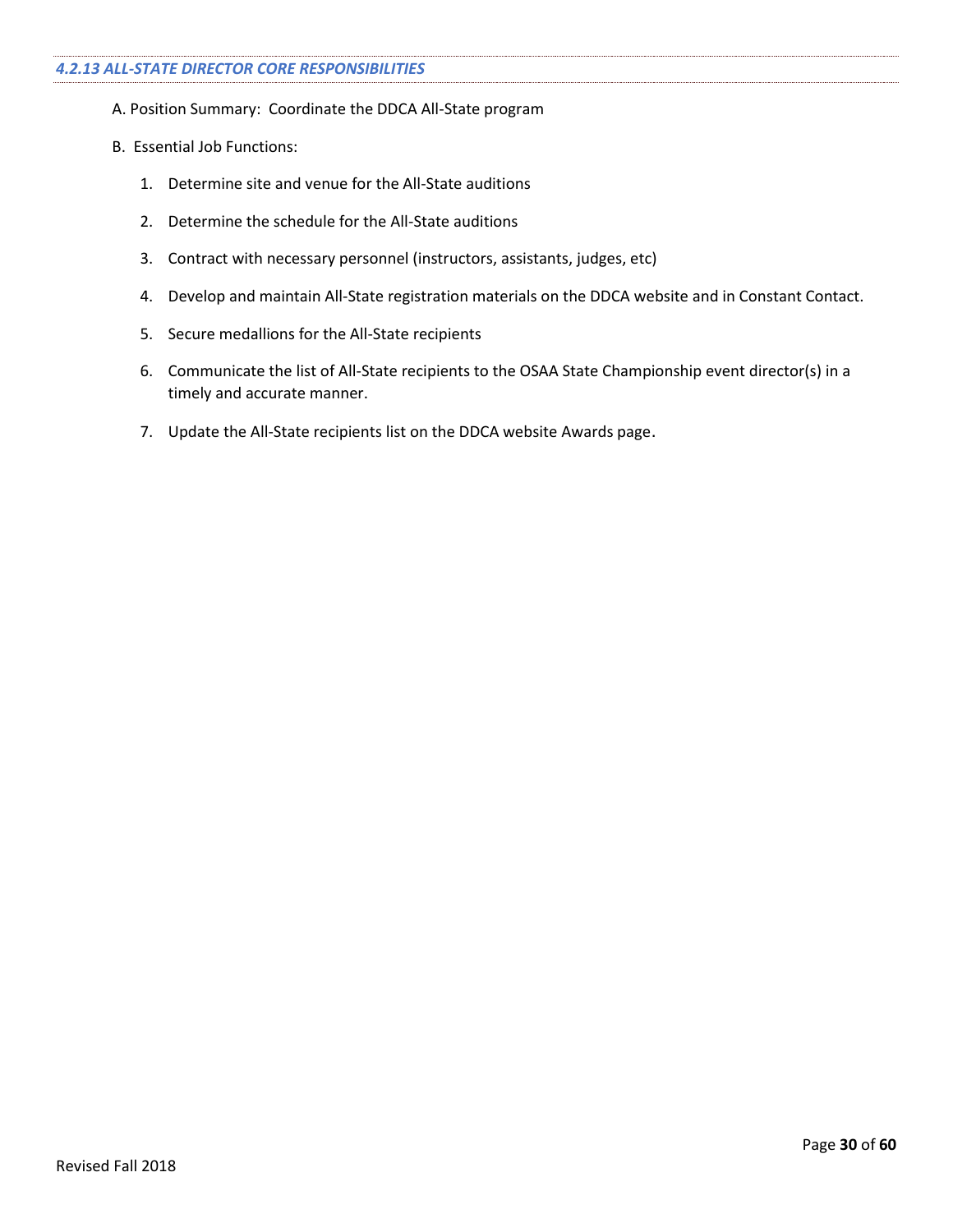# *Part 5 LOCAL COMPETITIONS*

## *5.0 JURISTICTION*

A. The Oregon School Activities Association (OSAA) is a private, non-profit organization that was created at the request of Oregon High School Administrators in 1918. The intended purpose of OSAA was to regulate sporting contests between high schools in the state and to ensure that each team was treated equitably. In 1986, OSAA's mission was expanded to include activities.

All schools who become members of OSAA (hereafter called "member schools") agree to follow the contest rules and guidelines for eligibility set forth by OSAA. Representatives from member schools, working through OSAA committees, actually make the rules, and OSAA enforces them using a variety of penalty methods. The entire OSAA manual, with a complete listing of rules and regulations, can be seen on the OSAA website. A partial list of the individual eligibility requirements includes the following: (OSAA Rule 8)

- 1. Academic standing -An eligible student must be enrolled full time and making satisfactory progress as defined in this rule. (8.1.)
- 2. Living within the boundaries of the school district. (8.5)
- 3. Duration of eligibility four consecutive years after entering 9th grade (8.2)
- 4. Age must not turn 19 before Aug 15 of the competition year (8.3)

In addition, each participant must satisfy the eligibility rules of their school district, including drug, tobacco and alcohol policies.

The entire OSAA manual, including those sports and activities under OSAA's jurisdiction is found on the OSAA website at: www.OSAA.org

B. Dance and Drill is one of the many activities that fall under OSAA's jurisdiction. The Dance and Drill Coaches Association (DDCA) represents the dance coaches from Oregon high schools and middle schools and is responsible for creating rules and guidelines for local DDCA competitions.

All schools attending and hosting a DDCA local competition agree to follow DDCA guidelines for performance and all OSAA guidelines, including those for eligibility and sportsmanship. This includes performance rules for both Category and Traditional competitions, as well as timing, safety and appropriateness. DDCA enforces its performance rules by numerical penalties to violating teams, and competition rules by numeric and monetary fines to hosting schools.

C. The annual Dance and Drill State Championships is an OSAA event. The majority of DDCA rules and guidelines are adopted by OSAA. Most rules in this manual are accompanied by a letter (A-F) indicating the level of authority required to modify or change that rule.

All teams competing at a local DDCA competition must follow all of the rules that apply to OSAA member schools. Should a Competition Director decide to allow teams to participate at his/her competition who are not affiliated with a member school, a separate competition division must be provided for those teams (ie: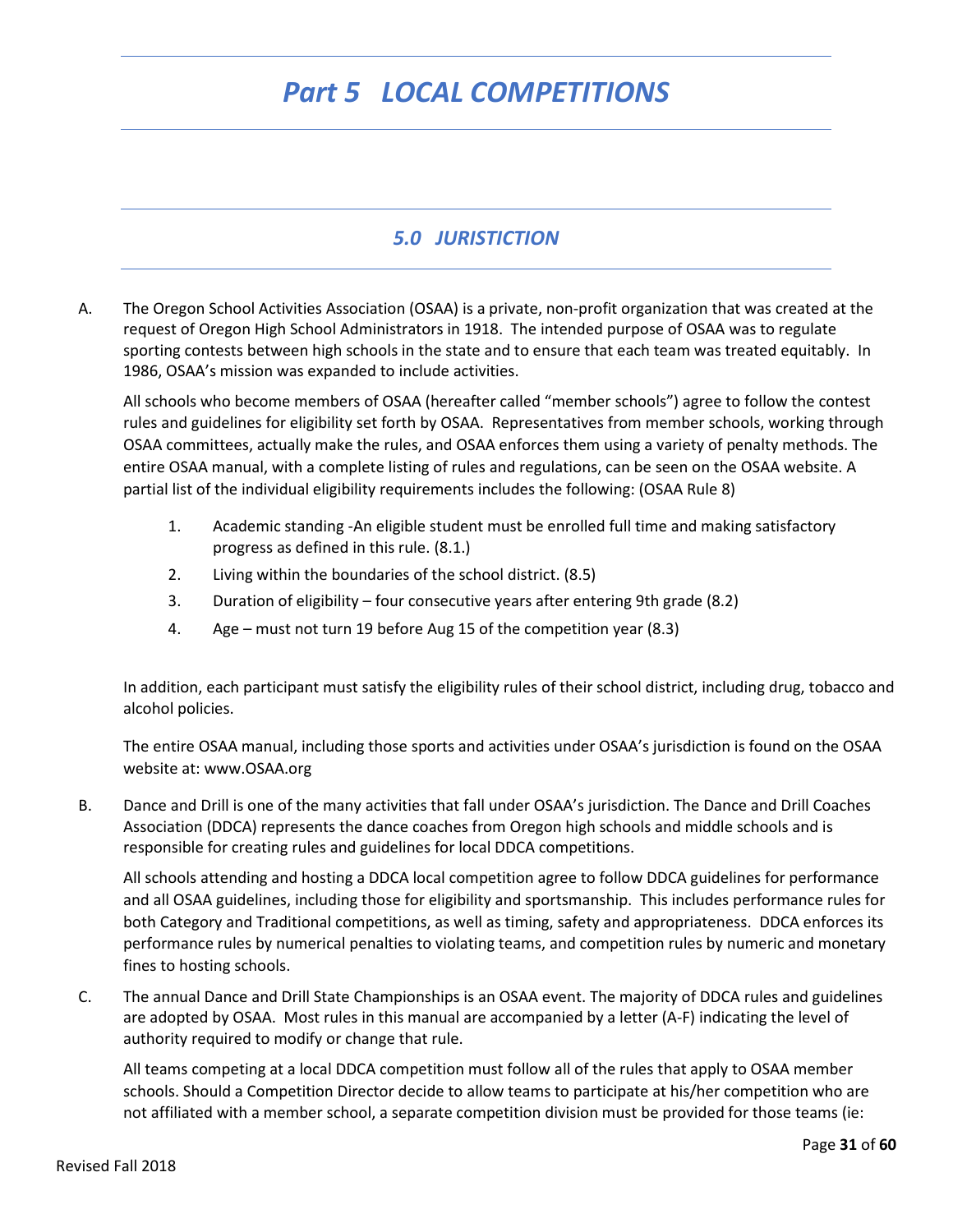club teams, studio teams). Member schools may only compete against teams from other member schools (OSAA Article 3.16). Varsity teams cannot compete against their JV team or themselves in a single division. If dancers wish to participate in Drill Down, and they represent a team that is not a member school, a separate division of Drill Down must be provided for them.

#### *5.1 SANCTIONING*

#### *Level F*

All local competitions will be considered sanctioned prior to the event by following the criteria below. The event coordinators may choose for their event to not be sanctioned. If that choice is made, they must advertise their event as non-sanctioned. If, after the competition, it is deemed by the sanctioning coordinator that sanctioning rules have not been met, the host school will be assessed a \$100 fine and will not be able to schedule another competition until that fine is paid. Competitions being assessed a \$100 fine will not be given priority for the following years' competition calendar. All funds collected from the assessed fines will be directed to the DDCA Scholarship Fund.

#### *5.1.2 CRITERIA FOR OSAA/DDCA SANCTIONED COMPETITIONS*

#### *Level A*

- A. Local competitions must be hosted by a DDCA member school. All coaches and advisors must be paid DDCA members prior to their competition.
- B. Local competitions will contract all their judging personnel through the DDCA Judges' Affiliation, including one Judges' Director, one Tabulator, one Information Technician and two Technical judges. Local competitions will contract a minimum of three performance judges (traditional season: one per caption), or a maximum of 6 (traditional season: two per caption).
- C. The drill down caller must be certified by the DDCA Board Drill Down Coordinator and contracted by the competition.
- D. The Event Director is responsible for determining and following the local School District policy for emergency medical personnel.
- E. During the competition coaches' meeting the Competition Director(s) will review the injury policy which states: Dancers must be instructed by their coaches on the proper action to take if injured while performing. If the dancer feels he/she will not be further injured and is near enough to the floor boundary lines that movement will not injure other dancers, he/she should move to outside the nearest boundary line and remain until the coach, team representative, or medical personnel comes to his/her aide. If the injury is more serious, the dancer should remain on the floor, and the judges' director will stop the music should continuation of the routine appear to be harmful to the injured dancer, the team, or credibility of the performance. The team will be given an opportunity to repeat their performance when all remaining teams have finished their performances in that designated round.
- F. The DDCA Competition Etiquette page must be included in the competition's program or posted in a visible location. Copies of these pages are located in the appendix of this manual, as well as on the DDCA web site.
- G. Local competitions must seek to support the DDCA scholarship fundraising goals by offering a fundraising effort, with proceeds being donated to the scholarship fund.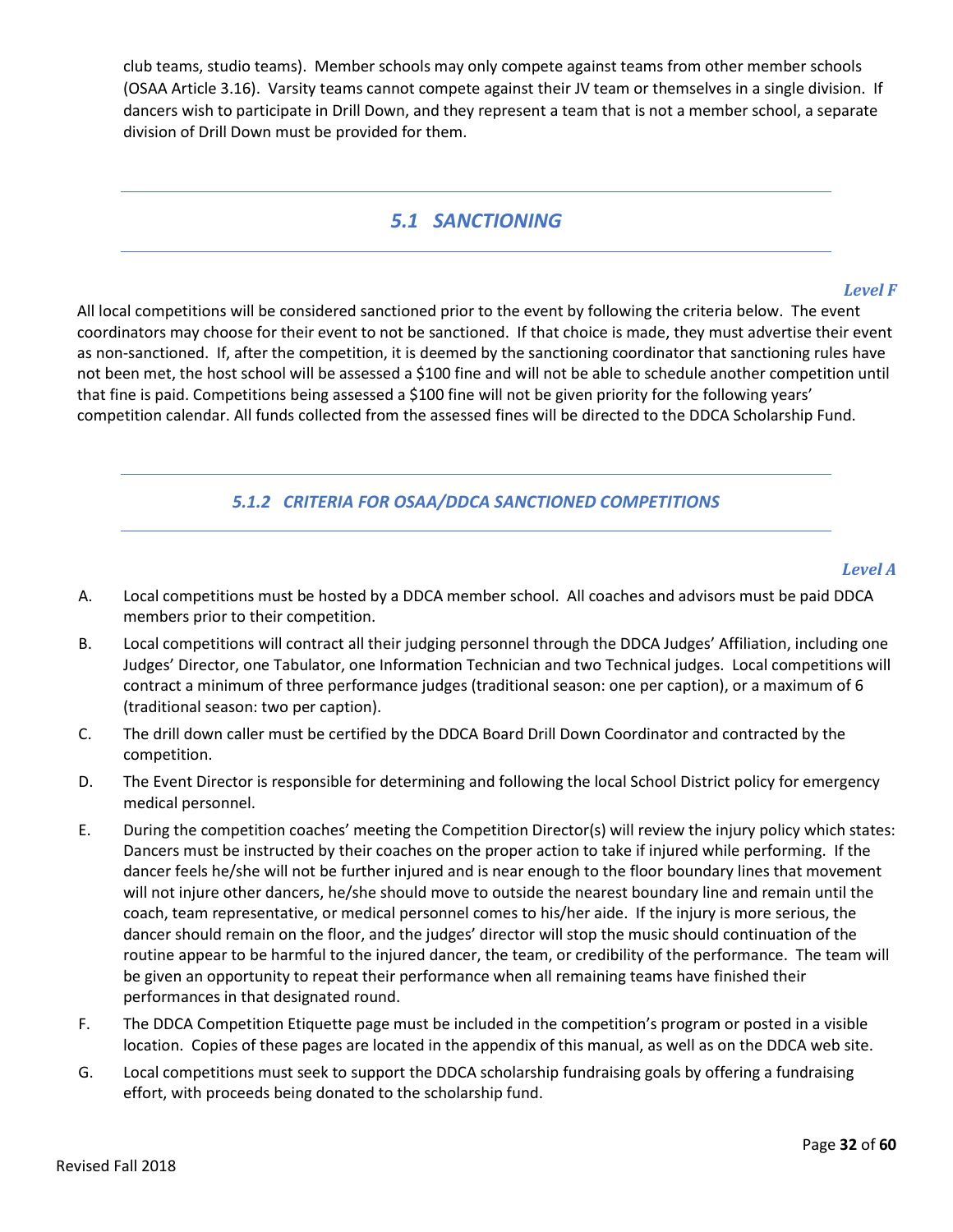- H. A fine will be issued to competitions that go over the maximum number of allowed performances (for Category Season) or maximum number of allowed teams (for Traditional Season). (See section 5.4.E)
	- 1. **Category Season Fines:** The offending event will be fined **\$50 per performance** for each performance that goes over the maximum number of performances set by the DDCA Board and Judges Affiliation for that year.
	- 2. **Traditional Season Fines:** The offending event will be fined **double the competition's team entry fee** for every team that is over the limit set by the DDCA Board and Judges Affiliation for that year. For example, if a competition charges teams a \$150 entry fee at their competition, then their fee will be \$300 for every team over the maximum allowed number.

#### *5.1.3 SANCTIONING CRITERIA SPECIFICS*

#### *All level A*

- A. The following information is specific in relating to the penalties and/or follow up required to maintain the sanctioning criteria.
	- 1. A member school may host a DDCA Sanctioned Competition if:
		- a. DDCA membership fees are current for all staff including coaches, choreographers, advisors and consultants.
		- b. Competition fees or outstanding balance from previous year are paid in full.
		- c. Criteria for sanctioning are being followed and the competition has been cleared by the Sanctioning Coordinator.
		- d. If previous year's evaluation satisfies JA requirements.
	- 2. Any competition that contracts a non-certified judge without the written consent of the Judges Affiliation (JA) Commissioner will be penalized. Last minute changes to the judging staff will be considered a JA issue and must be cleared by the JA Commissioner and the Sanctioning Coordinator.
	- 3. The Judges Director, Tabulator, Performance Judges, Technical Judges and Media and Tabulation Specialist must be identified on the sanctioning checklist.
	- 4. Any competition that contracts a non-certified drill down caller without the written consent of the DDCA Drill Down Director will be penalized. The Drill Down Caller must be identified on the sanctioning checklist.
	- 5. Contracting of the medical/emergency personnel is the responsibility of the Competition Director. The Competition Director is also responsible for making sure they are following the local school district guidelines concerning hiring and providing appropriate medical/emergency personnel.
	- 6. The Competition Director must acknowledge that the injury policy was read during the coaches meeting on the sanctioning checklist.
	- 7. The Competition Director must acknowledge that all of the required pages have been included in the competition program on the sanctioning checklist.
	- 8. Scholarship Fundraising
		- a. Funds from the competitions' Scholarship fundraising effort must be received by the DDCA Treasurer prior to the Spring Meeting. The DDCA Treasurer and /or the DDCA Sanctioning Coordinator may extend this time frame.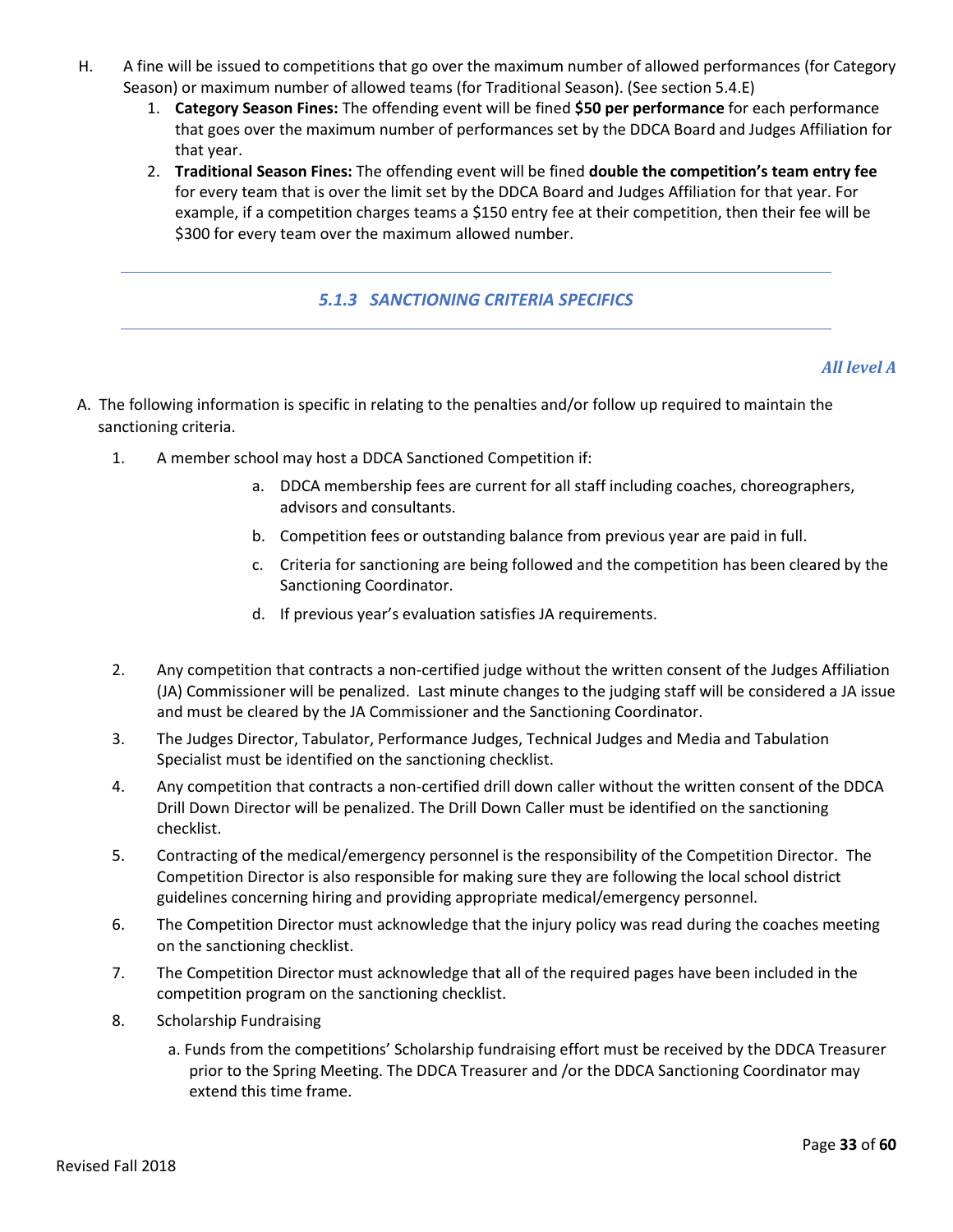- b. Record the dollar amount raised and an estimated date of when the funds will be sent to the DDCA Treasurer on the sanctioning checklist.
- B. Process:
	- 1. The Competition Director must complete and return the sanctioning checklist to the DDCA Sanctioning Coordinator via email within one week of the event. The name and email address of the Sanctioning Coordinator is listed on the Sanctioning Checklist.
	- 2. Failure to meet the deadline for the sanctioning checklist may be disputed through a written appeal.
		- a. The appeal must contain a written statement giving the reason for the delay.
		- b. The Sanctioning Coordinator, Judges Affiliation Commissioner will review the appeal and determine the validity of the request. A reply to the appeal will be sent within five business days.
		- c. If the appeal is granted, a new deadline for results and checklist will be set.
		- d. If the appeal is granted and the new deadline is missed, the competition becomes Non-Sanctioned and the school hosting that competition will not be eligible to host a competition the next year.
	- 3. If a competition fails to comply with the sanctioning criteria, the host school will be assessed a \$100 fine.
- C. Infractions: Any infraction observed at a competition can be reported to the DDCA Board Sanctioning Representative. The following process must be used:
	- 1. Documentation must be presented proving that there was an infraction within a week after the competition.
	- 2. All information must be submitted in writing and provided to the Sanctioning Representative for review.
	- 3. Those presenting the infraction must submit their name and contact information for follow up.
	- 4. Failure to complete the above steps will void the notice of infraction
- D. Appeals:

Appeals to the determination for sanctioning may be made, in writing, through the DDCA Sanctioning Coordinator.

## *5.2 COMPETITION SELECTION PROCEDURES*

*All level A*

- A. Competition dates will be awarded based upon the following criteria:
	- 1) Hosting school must be in good standing with DDCA
	- 2) Location
	- 3) Evaluation Score: Priority given to highest Evaluation score
	- 4) Date application was submitted
	- 5) Date registration fee was received
	- 6) Date of last year's event
	- 7) Number of years the school has hosted
- B. Implementation:
	- 1. Competition standing
		- a. Great, Good, Okay standing eligible to host;
		- b. Poor standing- not eligible to host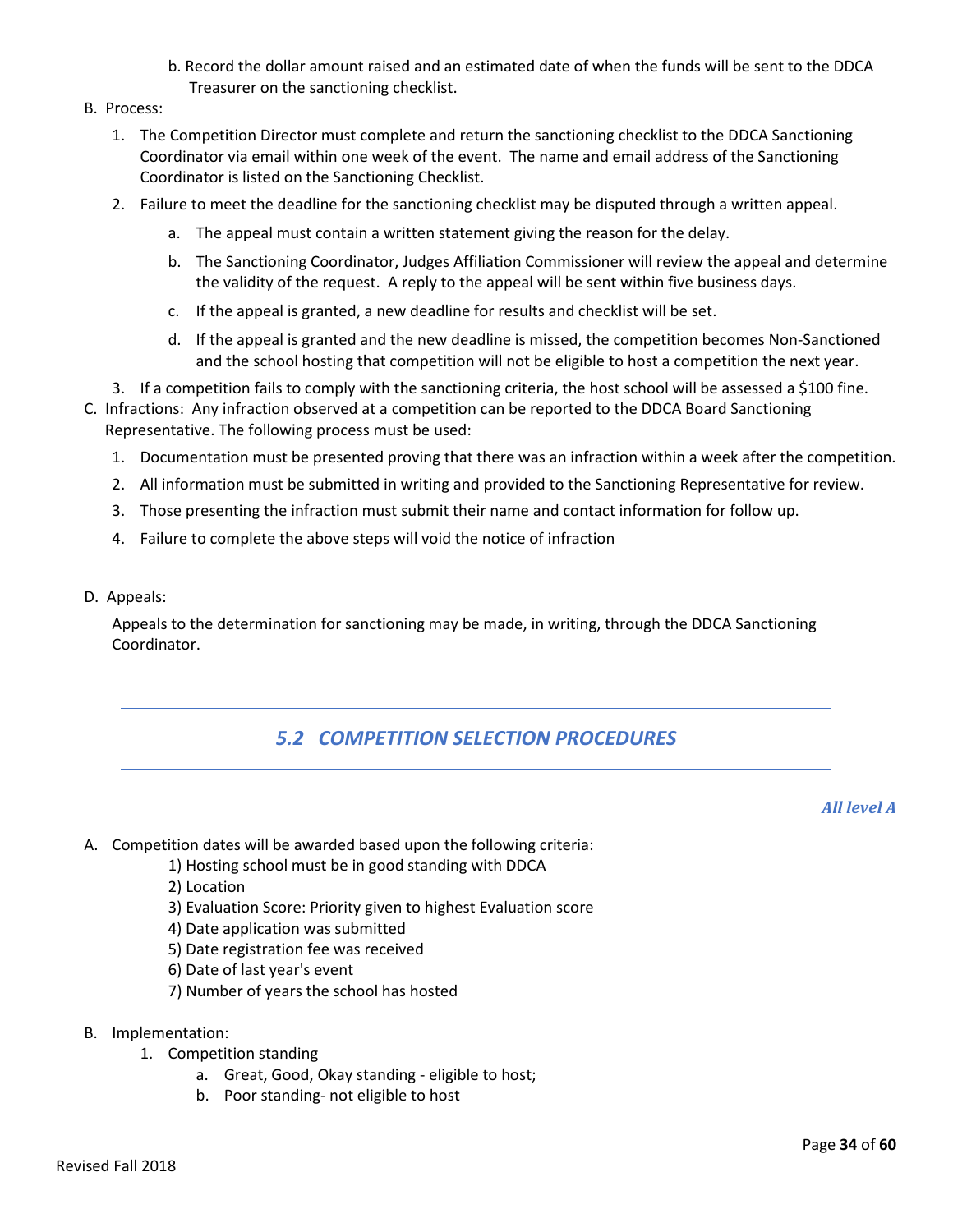- 2. Evaluation Score: equal to the number of points earned on the past year's evaluation
- 3. Location: determine what our "areas" are and what District's fit into an area. For example: Portland, Salem, Eugene, Albany, other. The JA shall schedule events to balance the locations of events on a given weekend to ensure that schools throughout the state have adequate access to competitions within a reasonable travel distance. Note: consideration will also be given to what type of teams can be accommodated at specific schools (show vs. dance/drill). For example, three events shall not be schedule for one weekend in the Portland area or two events shall not be scheduled for the same weekend in Salem. Two events shall be scheduled in a specific area if they can accommodate different types of teams (show vs dance/drill).
- 4. If multiple schools from the same location want the same date, priority will be given to the school with the higher total evaluation score.
- 5. If the total number of points earned on the past year's evaluation are tied, the following will be used to break the tie:
	- a. Evaluation Score:
		- Great Standing (2 points)
		- Good Standing (1 point)
		- Okay standing (0 points)
	- b. Date application was submitted:
		- April 1 to April 7 (4 points)
		- April 8 to April 14 (3 points)
		- April 15 to April 21 (2 points)
		- April 22 to Spring Meeting (1 point)
		- At Spring Meeting or later (0 points)
	- b. Date registration fee was received:
		- At Spring Meeting (4 points)
		- Within One Week of Spring Meeting (3 points)
		- Within Two Weeks of Spring Meeting (2 points)
		- Within Three Weeks of Spring Meeting (1 point)
		- Beyond Three Weeks of Spring Meeting (0 points)
	- c. Date of last year's event:
		- Same weekend as last year (2 points)
		- Moving one weekend forward or back (1 point)
		- All other moves (0 points)
	- d. Number of years the school has hosted an event (doesn't have to be consecutive):
		- 20+ years (5 points)
		- 15 to 19 years (4 points)
		- 10 to 14 years (3 points)
		- 5 to 9 years (2 points)
		- 1 to 4 years (1 point)
		- New event (0 points)

## *5.3 RULES*

A. Local Competitions are divided into two separate seasons, Category and Traditional. The Category Season runs from October through December. The Traditional Season runs from January through March. The State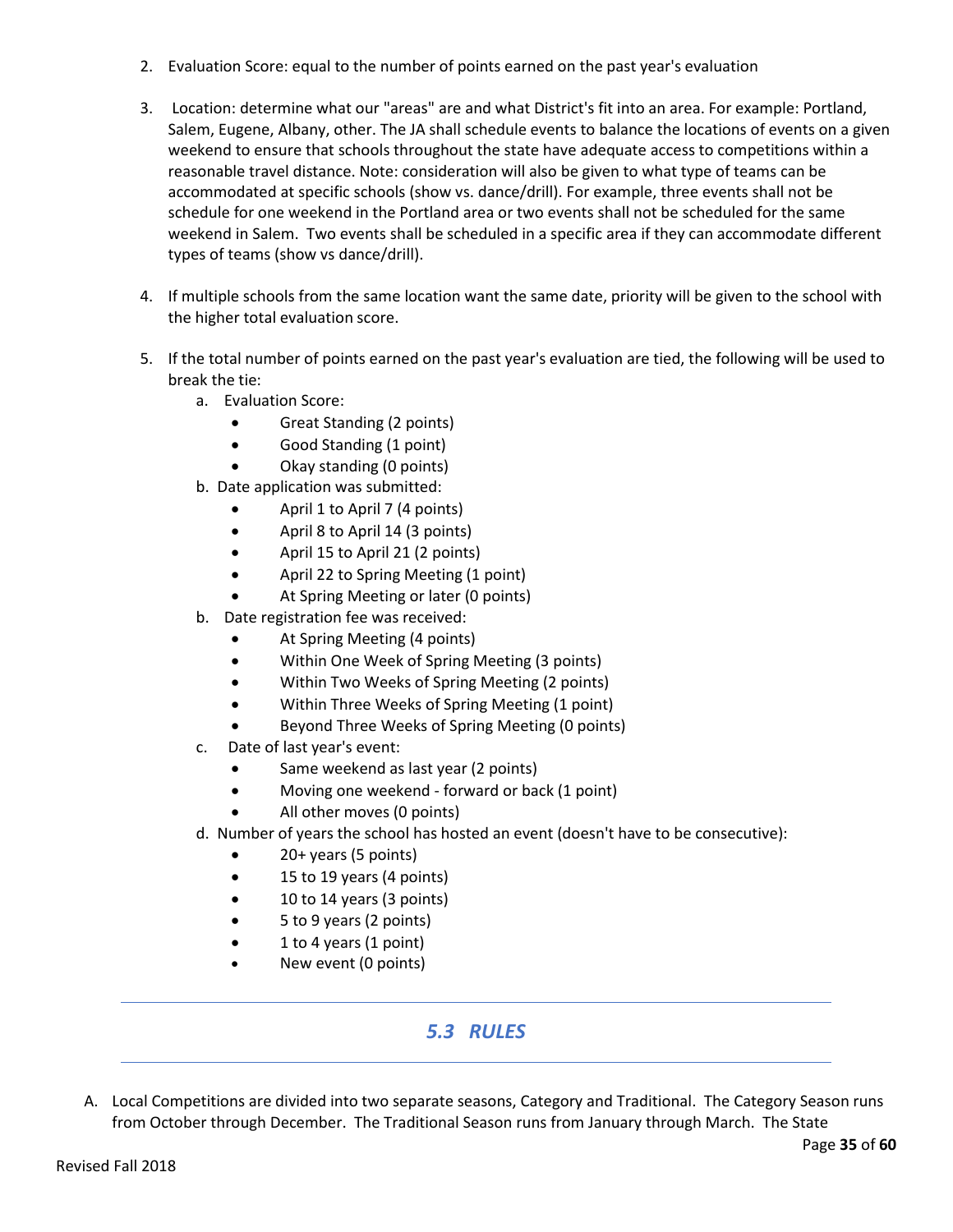Championship competition is held in March and is the final competition of the high school dance team year.

- B. The Category Season is distinguished by short routines. For competition purposes, the routines are divided into categories according to dance style as specified in 5.2.1.
- C. During Traditional season the routines are longer, with mixed dance styles, building toward the final State Championship routine. For competition purposes, the routines are divided as being "Show" – with props, sets and costume changes, or as "Dance/Drill" – no props, sets or costume changes.
- D. Competition Directors will make the following competition information available on the DDCA website: round times, entry fees, admission prices, driving directions and a list of attending teams. These items should be posted promptly and updated as changes occur.
- E. Eligibility/Qualification: All Oregon high school student participants in local competitions, including musicians, must meet OSAA student eligibility rules.
- F. Event format/Divisions: The Local Competition will be formatted based upon school team entries received for the event as determined by the Competition Director. Team sizes, team divisions, school classifications are all possible means for determining event format/divisions. Practice times, competition times, drill down and awards ceremony are determined by the Competition Director.

#### *Level B*

G. OSAA Club and Unattached Competition (OSAA Board Policy 12): A high school team shall not compete against an unattached team (i.e. club team). Students representing a high school shall not compete against unattached individuals. Students shall not represent a high school and compete as unattached on the same day at the same venue/facility.

*Level D*

## *5.3.1 DIVISIONS – CATEGORY SEASON*

#### *Level B*

#### **There are SEVEN (7) categories – Jazz, Hip Hop, Modern, Contemporary, Kick, Pom, and Novelty.**

- A. Each category is distinct and separate from the others thus categories cannot be combined for judging.
- B. The Novelty category is the only category that may use backdrops, sets, portable dance floors. The Novelty category may also use props or pom-poms.
- C. A team may enter only one group in each category. The same dancers may dance in each category.
- D. A team may wear the same costume for more than one category.
- E. The Hip Hop, Jazz, Modern, Contemporary, Pom and Kick categories may use one handheld prop, or one costume change, or one item that will be manipulated while dancing. (Examples: a chair, scarf, flag, etc.) In a Pom routine, the pom is the only prop allowed. Penalty: See Penalty Value page.
- F. Jazz Jazz is a dance technique often demonstrating the use of parallel leg rotation and a lowered center of gravity. Movement style will include isolation of the hips, torso, and limbs, extension, balance, turns, jumps, and leaps. While jazz style may vary, it commonly displays a musical choreography, a variety of movement qualities, and a structured technique.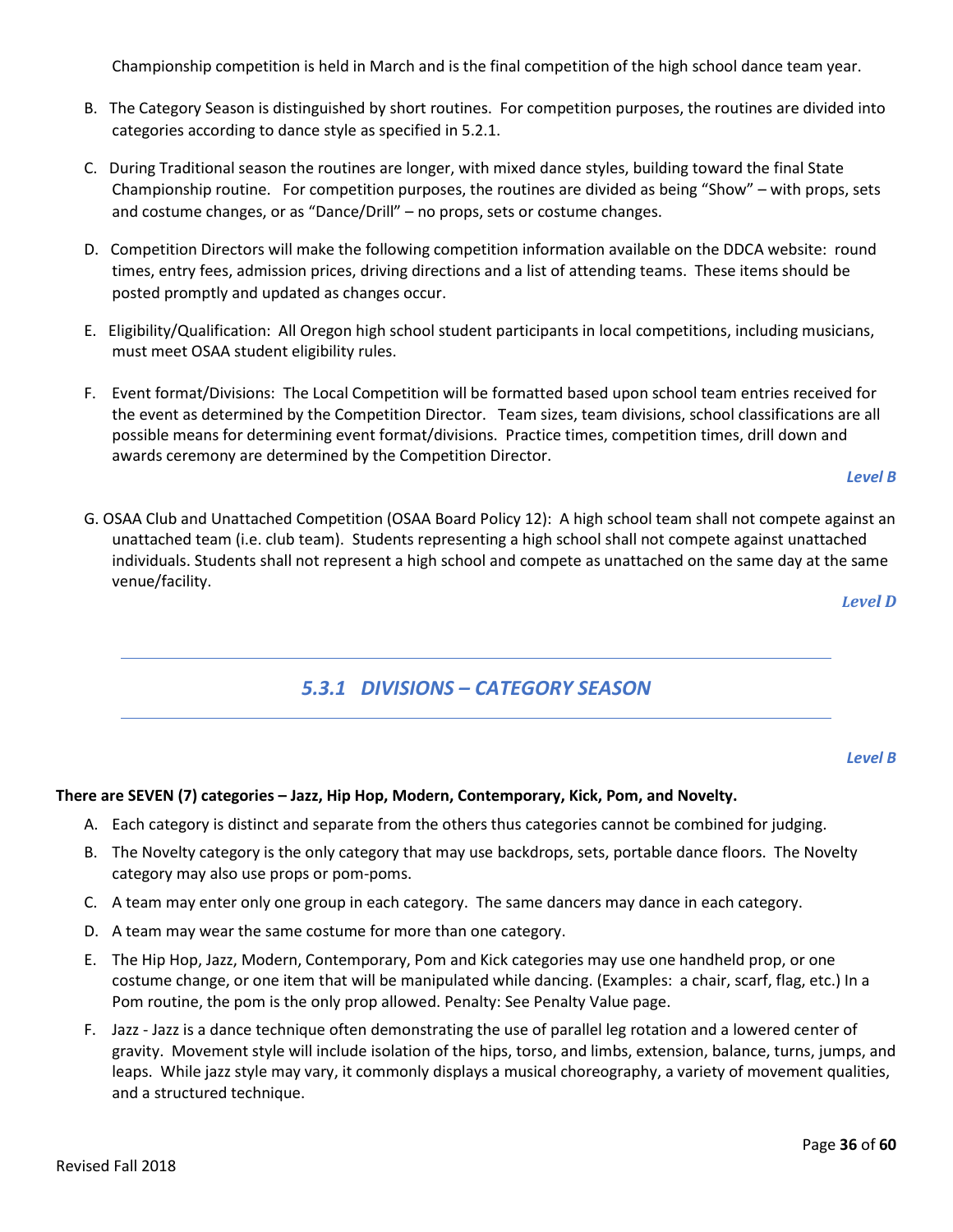- G. Hip Hop Derived from Funk and street dance, the Hip Hop style is identified by its use of body isolations and punctuated musical rhythms. Timing and articulation of the body and a low sense of weight are major elements of the technique. Movements and gestures are mostly bound and percussive often in conjunction with the musical down beat.
- H. Modern The modern dance style includes the use of abstract movement technique, timing, and theme. This movement style may demonstrate balance, extension, isolation, weight change, turns, jumps, leaps, and floor work. Inward or outward leg rotation may also be used.
- I. Contemporary Contemporary is a collection of methods based in technical training that is continuously evolving. Contemporary includes a fusion of jazz, ballet and modern techniques and a mixture of punctuated and fluid movements, highlighted by variations of pacing.
- J. Kick A kick routine must contain at least fifty (50) kicks (a total of 50 kicks performed by at least half of the team). A kick is defined as one foot remaining on the floor while lifting the other foot from the floor at least waist high. Movement performed as an extension of the leg from the hip or knee is considered a kick. A variety of kicks, group work, effective floor patterning, and the use of levels are common in a kick routine. A variety of styles may be combined, or a single style may be used. Kick routine styles may be Dance-oriented or Drill (precision) oriented.
	- 1. While the Kick category is not a specific style or dance technique, it involves the use of basic kinesthetic training of balance, posture, alignment, extension, and flexibility. Choreography is judged for its variety within the ensemble and individual movement.
	- 2. Within the Kick category, themes may be used. The emphasis should be placed on presenting a wellbalanced mixture of creativity, difficulty, variety of kicks and a demonstration of good upper body control, uniformity of kick height and kick technique.
	- 3. The penalty for having less than 50 waist high kicks, in the Kick category, will be disqualification.
- K. Pom focus is on use of Poms and should demonstrate synchronization, sharp motions and visual effect. Choreography should be upbeat and fast paced. Showcase precise and tight arm motions, as well as technical dance skills. Emphasis should be on creating visual effect with the Poms and entertaining and engaging the audience.
- L. Novelty–The Novelty category is the presentation of creative entertainment by use of theme, music, characters, costumes, backdrops, sets, portable dance floors, props, pom-poms, choreography and communication with the audience.

# *5.3.3 DIVISIONS – TRADITIONAL SEASON*

#### *Level B*

During the Traditional season, team performances are not divided by divisions relating to dance style. Many styles of dance may be combined in a single routine, and only one routine is performed by any team at a competition. Routines will be divided into "Show" and "Dance/Drill" divisions and may be further subdivided by team size or OSAA designated classifications (4A, 5A, etc).

## *5.4 REGISTRATION AND FEES FOR TEAM ENTRY*

A. Host school determines team registration fees and deadlines.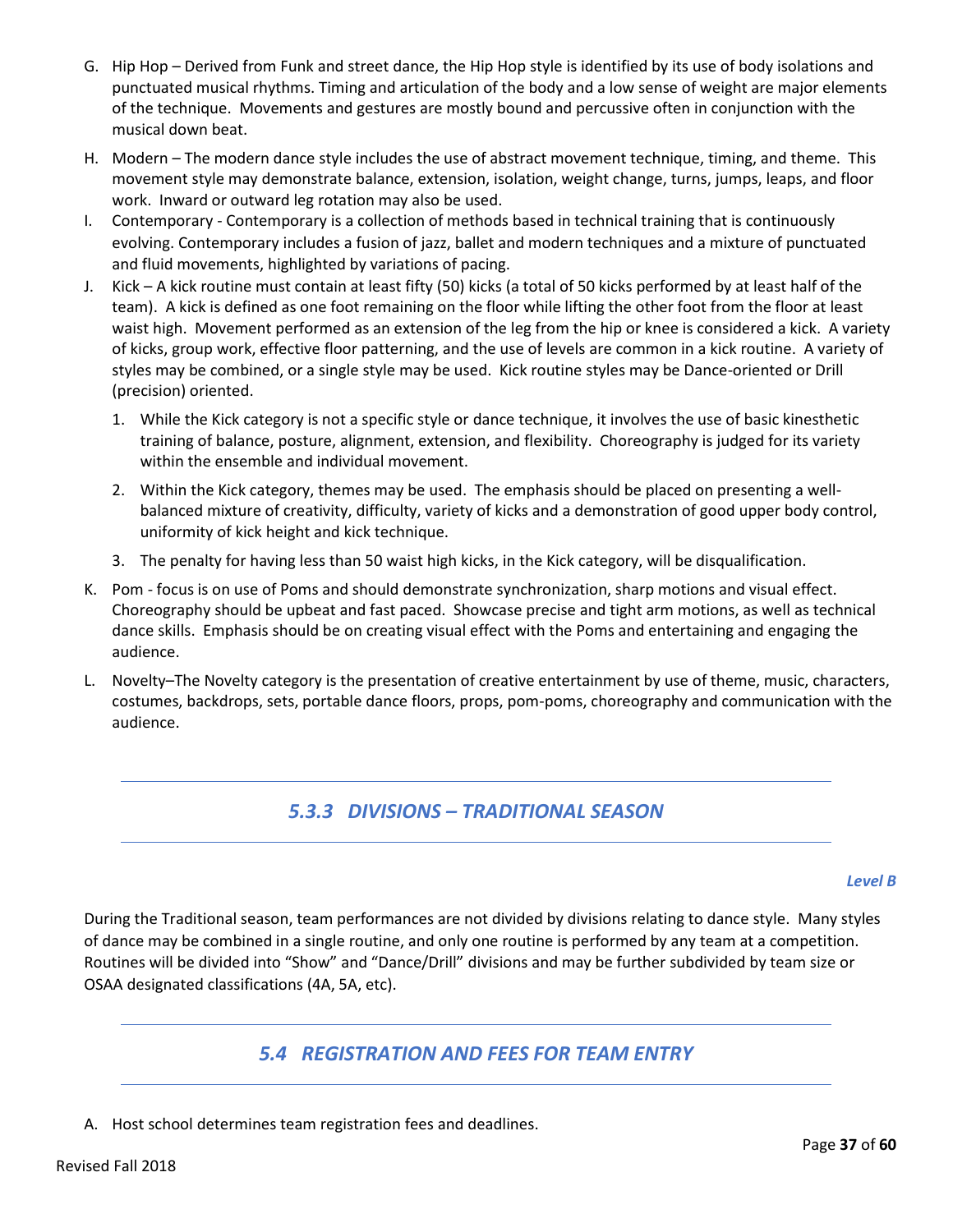- B. Registration/Entry Information should include the following:
	- 1. Date of the event, including projected round times
	- 2. Location, including school address, phone number and driving directions.
	- 3. Spectator entry fees.
	- 4. Judging format, festival or one-sided.
	- 5. Dressing room rules and guidelines.
	- 6. First Aid and Trainer availability.
	- 7. Specific facility information food, room keys, security, gym rules.
	- 8. Drill Down competition information.
	- 9. Competition Contact information Name, phone, email address.
- C. The host school determines and communicates registration fees and spectator entry fees. Guidelines and decisions made on refunds in the event of team cancellations, poor weather conditions, hardship, shall be decided by the hosting school representatives.
- D. Only schools that are members of the DDCA shall be allowed to compete at sanctioned competitions.
- E. Competition Caps
	- 1. Category Competitions maximum of 55 performances
		- a. The hosting school may perform 1 exhibition routine not included in the cap. Any additional routine performed by the host team will be included in the cap.
		- b. The offending event will be fined \$50 per performance for each performance over the designated maximum
	- 2. Traditional Competitions maximum of 23 teams
		- a. The hosting school may perform a one round exhibition performance not included in the cap. If the hosting school chooses to perform both rounds for comments/scores, then that will be included in the cap.
		- b. The offending event will be fined double the event's team entry fee for every team over the designated maximum
	- 3. This cap includes any performance/team that is evaluated by DDCA/JA performance judges.
- F. Host school determines the number and types of awards provided.
- G. Number of Rounds:
	- 1. During the Category season, each routine will be performed only one time. There may be more than one "round", with different division performances in each session.
	- 2. During Traditional season, there shall be two rounds of competition, with each team performing their routine in each round.
	- 3. Changing Routines: During Traditional season, the same routine, music and costume must be used for both rounds, except when change is mandated by OSAA/DDCA for safety reasons. PENALTY: See the J.A. manual, Technical chapter.

*LEVEL F*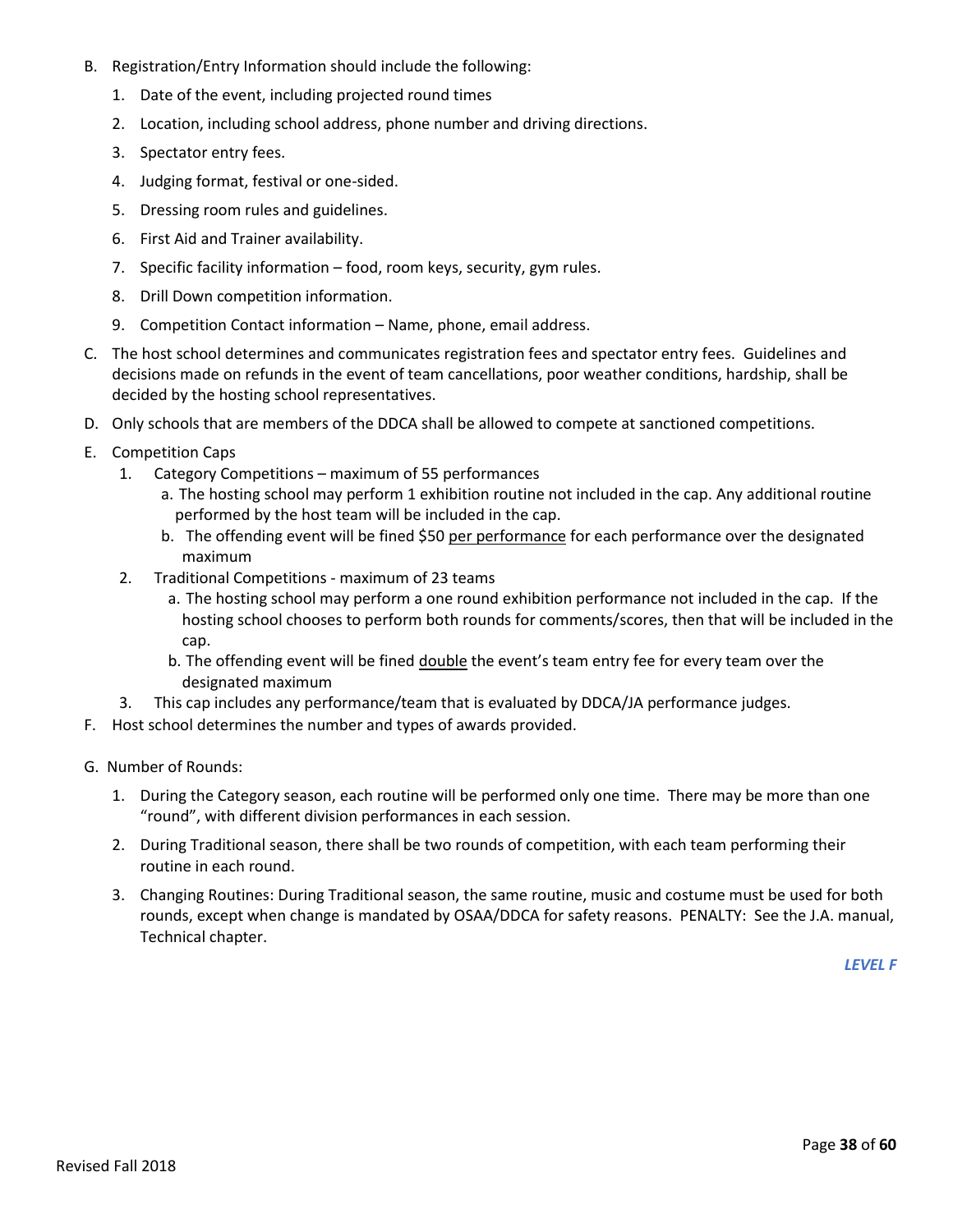## *5.5 BOUNDARIES*

The "performance area" shall be defined by the inside edge of the boundary line of the basketball court on which the competition is held.

*LEVEL F* 

# *5.6 TIMING*

Timing rules are the same for Category Competitions and Traditional Competitions. Coaches are advised to read the following rules carefully to avoid any confusion about time restrictions for different routines or when timing starts and stops.

*LEVEL B* 

*LEVEL F* 

- A. Judging and timing shall begin with the first beat of the music or recorded sound. Judging and timing will end with the last beat of the music or when the last member crosses the performance area boundary line at the end of the routine, whichever comes first.
- B. TIMING PENALTY: 1 point.
- C. Time Requirements for each category:
	- 1. Jazz: two (2) to three (3) minutes
	- 2. Hip Hop: two (2) to three (3) minutes
	- 3. Modern: two (2) to three (3) minutes
	- 4. Contemporary: two (2) to three (3) minutes
	- 5. Kick: one and a half (1.5) to two and a half (2.5) minutes
	- 6. Pom: two (2) to three (3) minutes
	- 7. Novelty: two (2) to three (3) minutes
- D. Time Requirements for Traditional Season:
	- a. Dance/Drill Teams: two and a half (2.5) to five (5) minutes
	- b. Show Teams: four (4) to seven (7) minutes
- E. Technical Judges will time all teams and record the time on the competition Timing sheet.
- F. Teams must be ready to take the floor one team ahead.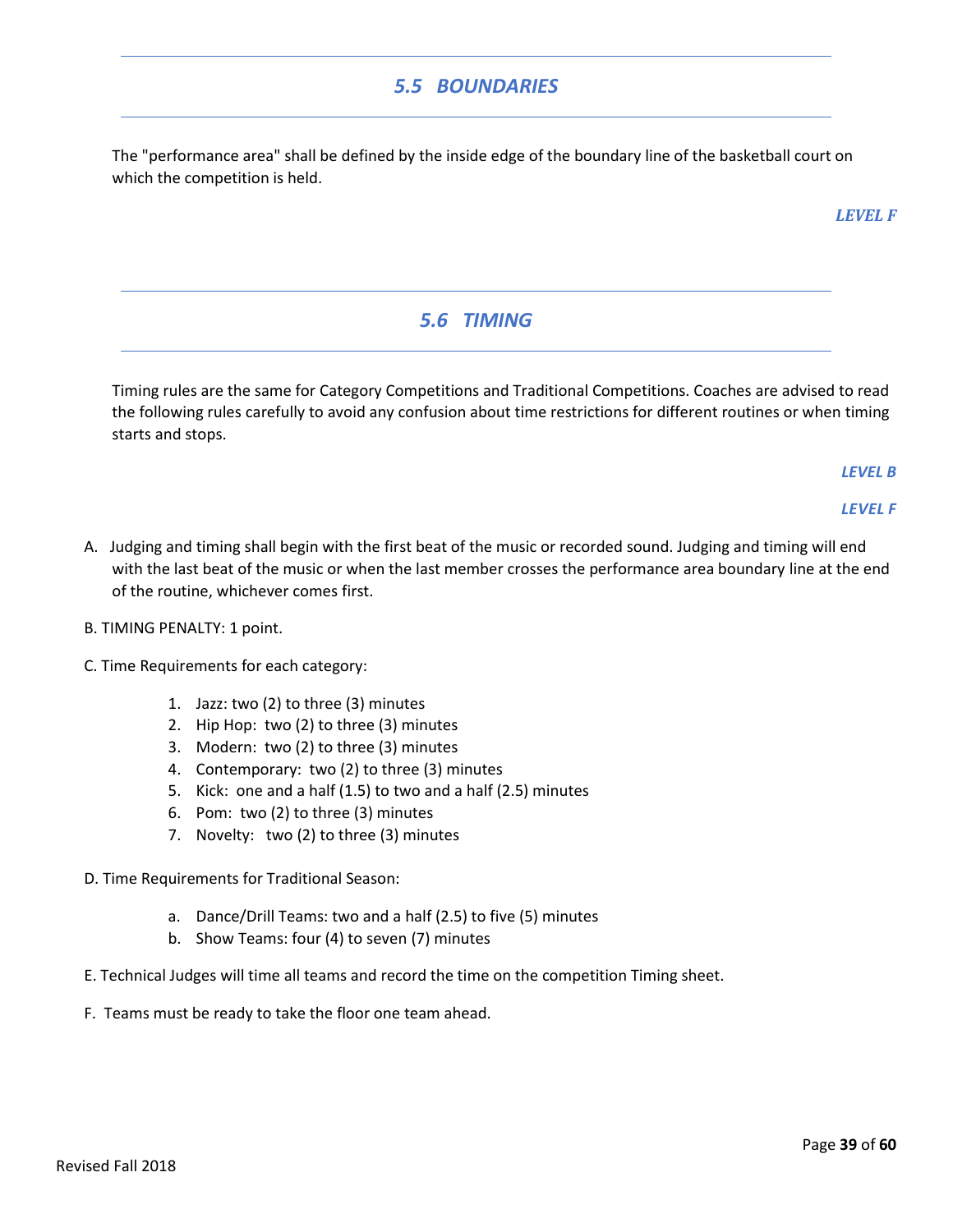# *5.7 OSAA STATE RULES AND REGULATIONS APPLY FOR THE FOLLOWING AREAS AND MUST BE ADHERED TO*

*LEVEL C* 

- A. NFHS Rules and Regulations. (See NFHS Spirit Handbook)
- B. Special effects rules (OSAA Dance & Drill Handbook, Section 2.6)
- C. Props/Set Rules (OSAA Dance & Drill Handbook, Section 2.8, and NFHS Rule Book)
- D. Stunts (OSAA Dance & Drill Handbook, Section 2.9, and NFHS Rule Book)
- E. Music Guidelines (OSAA Dance & Drill Handbook, Section 2.5 and NFHS Rule Book)
	- 1. **Recordings.** Recorded music, if used, must be provided to OSAA in whatever manner they request. At the Dance and Drill State Championships, a CD must be provided for back-up purposes.
	- **2. Music Cue Person.** A representative of each team must be present at the announcer's table during that team's practice and performance to cue the music. No responsibility will be taken by the sound crew if a representative is not present. The music cue person should have a "back‐up" copy of the performance music available in case of mechanical failure of the original.
	- **3. Mechanical Failure.** In case of a mechanical failure during the performance, the team will be given the option to go back to the beginning and repeat their performance.
	- **4. Lyrics**. Music may have words, but all lyrics must be appropriate for a high school event. Lyrics that include profanity, encouragement of violence or sexual references are not appropriate for a high school event.
	- **5. Live music.** Live music, if used, may be provided by a maximum of ten musicians who must remain inconspicuously outside of the performance boundary in order not to be counted toward the roster limit. The same ten musicians must be used throughout the performance, and they must meet the OSAA student eligibility rules. PENALTY: Disqualification of the team.
	- **6.** A team member may be a dancer or a musician but not perform as both. Penalty: Infraction with live music and/or musicians is 10‐point deduction.
	- NOTE: The Dance and Drill State Championships Finale Music ("One Singular Sensation") should not be used by a team competing at the Dance and Drill State Championships
- F. Rules for good sportsmanship.

## *5. 8 DETERMINATION OF VIOLATIONS*

- A. The rules violation committee has the authority and responsibility to determine if the competition rules have been violated. The rules violation committee will consist of the Judges Director and two technical judges. The determination of a violation may be based upon first hand observation by a committee member and must be in response to a written protest filed by a participating coach. All decisions on alleged violations will be made by this committee and this committee only.
- B. Protests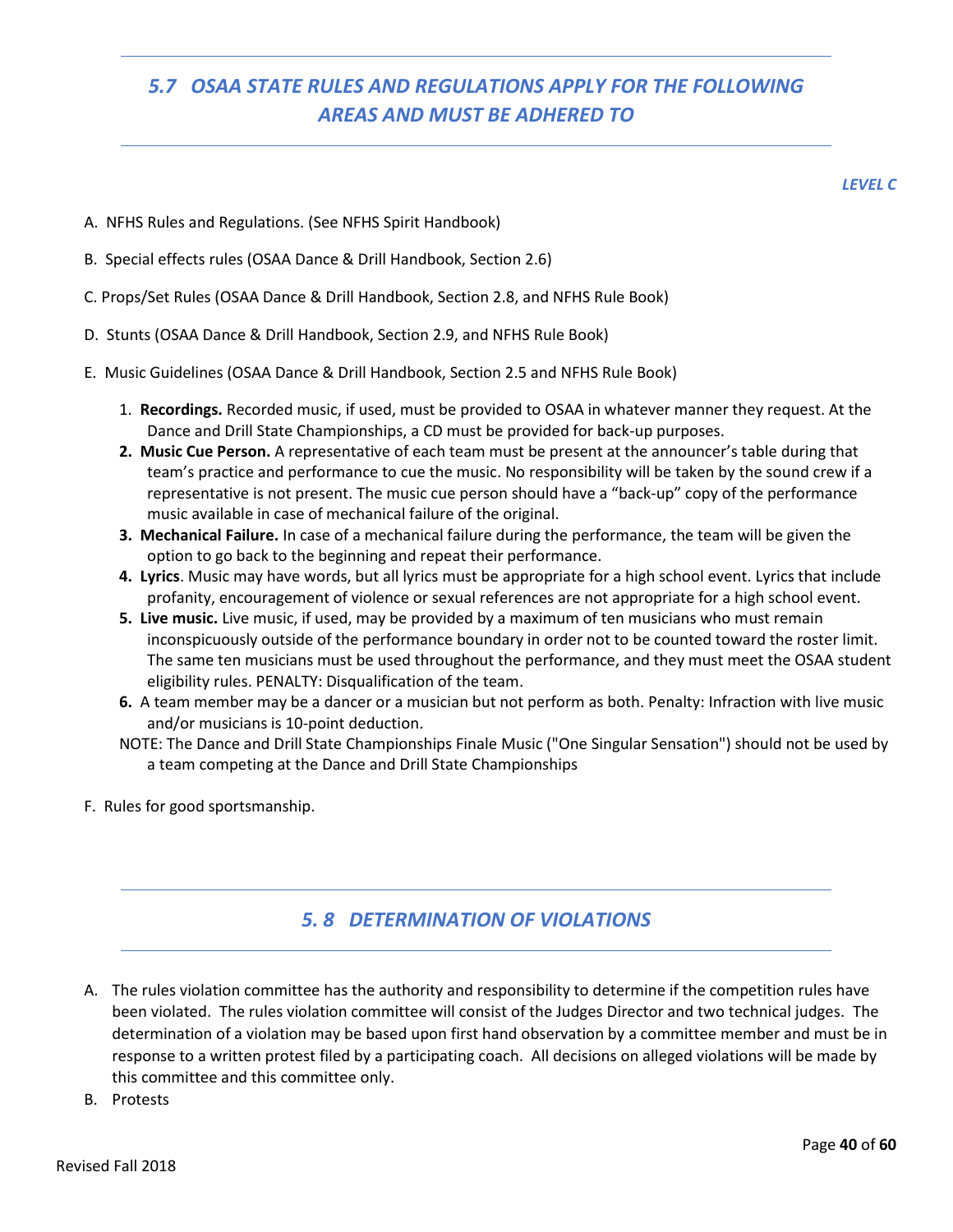- 1. If a participating coach believes that a team has violated a competition rule, that coach has the right to file a written protest to the Rules Violation Committee specifying the team involved, the rule in question and the manner in which the coach believes the rule was violated. Protests must be filed prior to the final round of the competition unless the violation occurred exclusively during the final round. The issuance of a protest against another team is a very serious accusation and should not be frivolously undertaken.
- 2. If a protest is filed, the Rules Violation Committee shall meet to discuss the validity of the protest. Valid protests will be brought to the attention of the coaches of the offending team prior to second round, or awards (depending on when the violation occurred). Depending on the nature of the violation, the Rules Violation Committee may assess penalties against offending teams as indicated in these rules. All decisions shall be final.
- 3. Verbal protests will not be accepted. Only written protests will be pursued and acted upon.

# *5.9 COMPETITION TABULATION*

*All LEVEL B* 

- A. In Category competitions, or competitions where each routine is performed only one time, there is a difference/variation in the way scores are calculated.
- B. Competing teams will be scored by judges using the linear scale (See appendix). The Scoring system used for Category Competitions and Traditional Competitions is the same. Judges use the same Linear Scale, subcaptions, point values, rating and ranking, and ordinal tabulation (in the event of a tie) (See 5.10.3).
- C. Competing Teams are judged on the following 10 sub captions:
	- 1. Technique
	- 2. Control
	- 3. Precision
	- 4. Alignment and Spacing
	- 5. Staging
	- 6. Choreography
	- 7. Complexity (Difficulty)
	- 8. Creativity
	- 9. Projection
	- 10. Overall Impression
- D. The maximum points per judge, per round for all divisions is one hundred (100). Maximum of (10) points per judge, per round, per sub caption.
- E. Adherence to category/style will be scored within the Choreography sub-caption.
- F. Judges' comments will be recorded.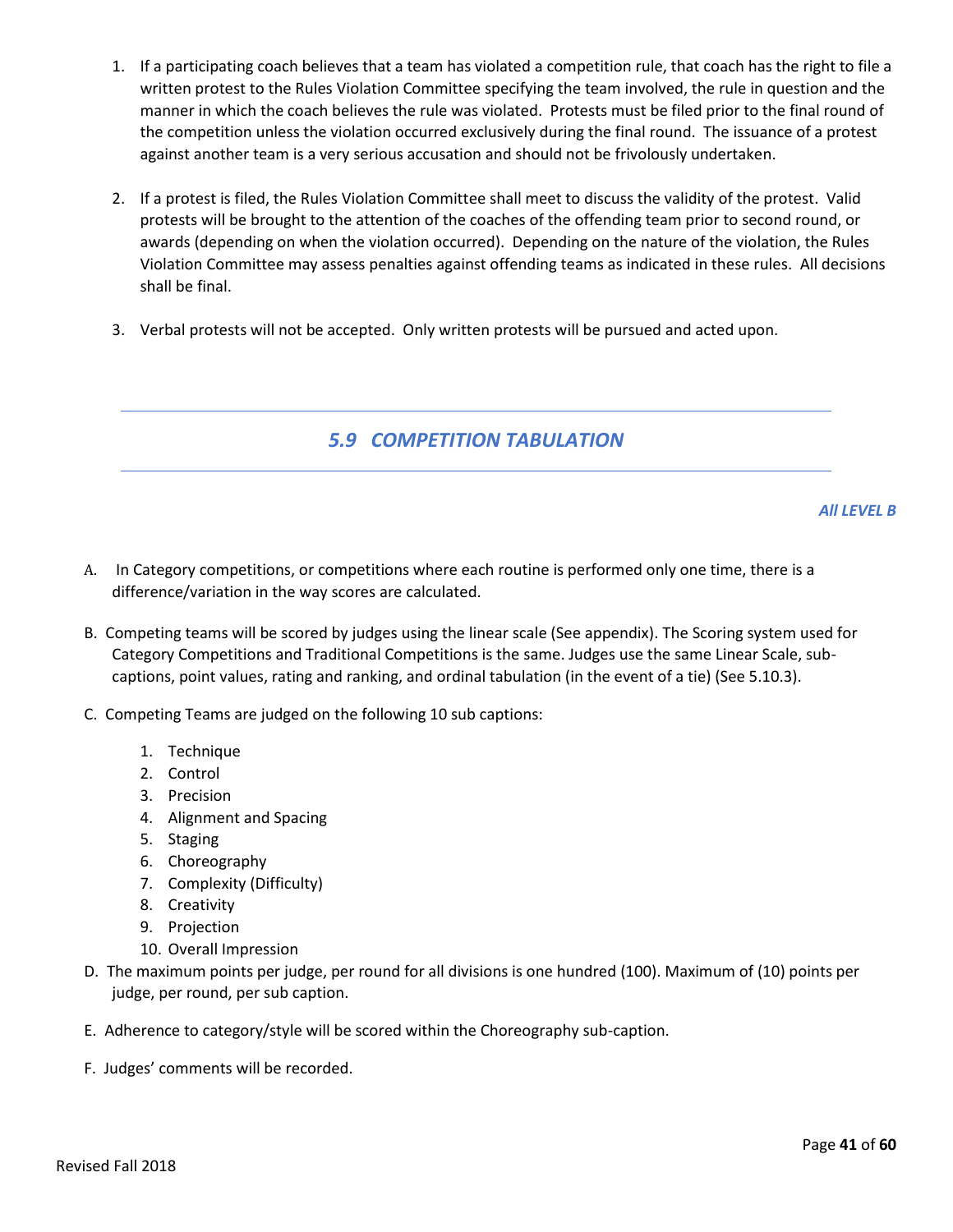G. Determining the Score: The formula for calculating a team's score is to add together the total points from each judge. Divide that total by the number of judges, and by the number of rounds, and then subtract penalty points.

For example:

A team performs at a two-round competition, and is judged by 3 judges both rounds. The scores they receive in the first round from the judges *(out of the total of 100)* are: **65/72/79**. The scores that the team receives in the second round are **76/64/68**. This team also gets a 3-point timing penalty in the second round.

Round 1: 65 + 72 + 79 = 216 Round 2: 76 + 64 + 68 = 208 216 + 208 = 424 Total Points 424/6 (number of judges) = 70.67 70.67-3 (penalty points) = **67.67 FINAL SCORE**

H. A team's decimal point score will be rounded to the nearest one hundredth; up if the third number after the decimal is .005 or larger, such as 65.107 would be considered 65.11. Scores will remain unchanged if the third number after the decimal is .04 or smaller, such as 65.104 would be considered a 65.10.

*Revised April, 2013*

## *5.9.3 CRITERIA FOR DETERMINATION OF WINNERS*

The master tabulation sheet shall be filled in with the numerical total points, the average score and the ordinal place from each judge. Winners shall be determined using the following criteria IN THIS ORDER:

- 1. Placements will be awarded to the highest final averaged scores in descending order.
- 2. In case of a numerical tie in final averaged score and in total points, the lowest ordinals score will be used to break the tie.
- 3. The ordinals score is the sum of the rankings  $(1<sup>st</sup>, 2<sup>nd</sup>, etc.)$  from each of the judges.
- 4. In the case of a tie in both final averaged, total points and ordinals score, an unbreakable tie shall be declared. Two awards shall be given for that place and the next place shall be skipped in the assignment of placements.

## *5.10 DRILL DOWN*

#### *LEVEL A*

- A. The host school determines the number of team members to compete in the Drill Down. At Local Competitions, the participants may wear either their costume or traveling outfit and shoes.
- B. The host school determines if it will host a novice and/or advanced drill down during Traditional season. All competitions are asked to hold both novice and advanced drill down during Category season.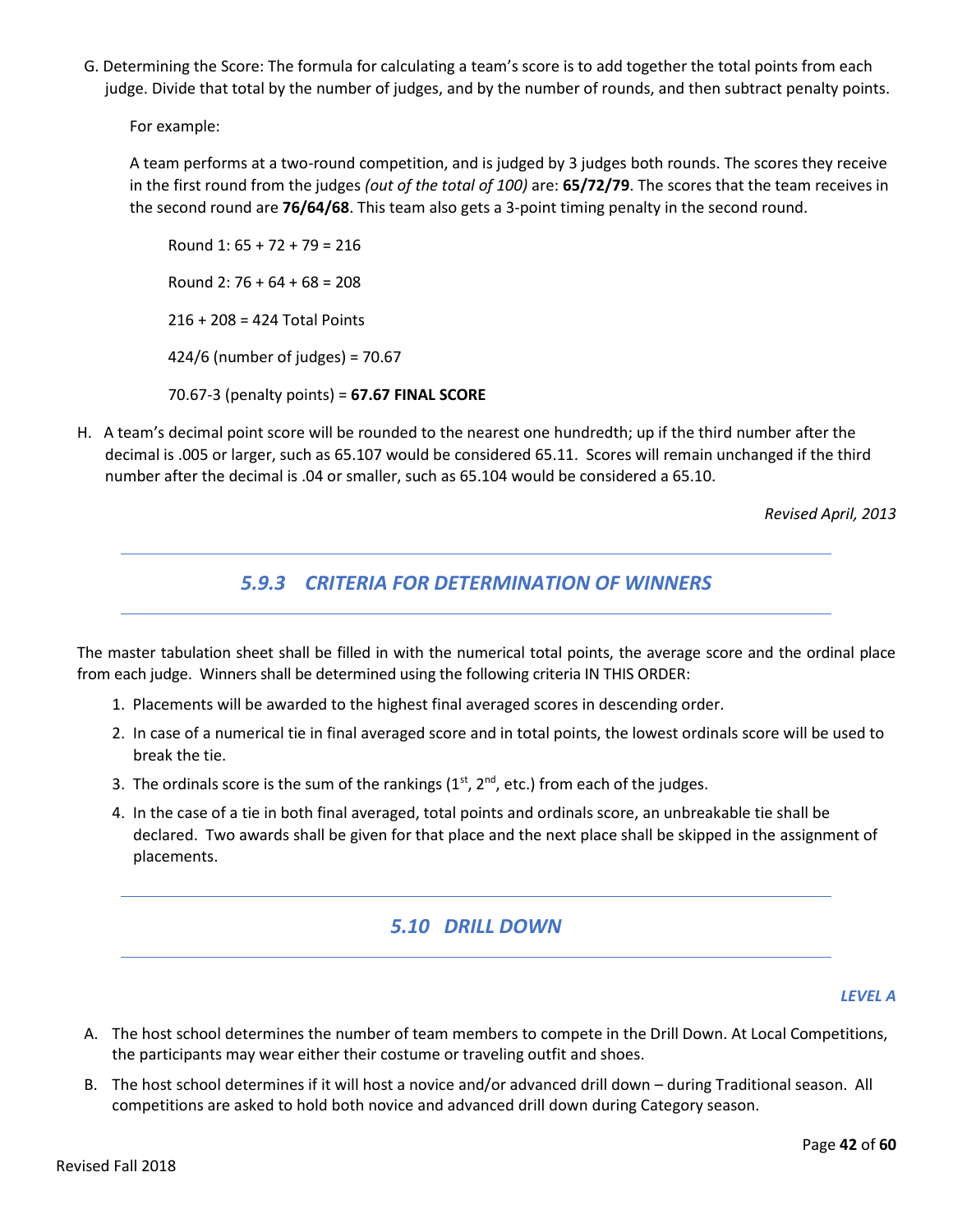- *C.* For Drill Down specifics *See Section 6 of this manual.*
- D. During Category Season, the host school will award 10 winners in both Novice and Advanced Drill Down competition. The names of those winners will be sent to the Sanctioning Coordinator and will be forwarded to the Category Championships Director. Those dancers will be eligible to compete in Drill Down at Category Championships.
- E. Event Director Responsibilities for Drill Down
	- 1. Secure a certified caller. The Drill Down Director maintains a list of certified callers and their contact information. Effort will be made to secure a certified caller whose team is not participating in the local competition.
	- 2. The local competition director and/or the drill down caller will ensure at least four pullers and one backup person for the calling committee has been contacted. This can be done in the coaches' meeting.
	- 3. The competition director will write the introduction to the drill down and have the announcer read it. Emphasis should be placed on the audience remaining as quiet as possible.

#### *5.11 PENALTY VALUES*

#### *LEVEL C*

- A. Penalties -- Infractions of the Rules and Regulations will cause the deduction of penalty points from the team's Average Score for that performance. Penalty points will be deducted PRIOR to awards/trophies presentation.
- B. General Deductions:
	- 1. Infractions of the Choreography Rules and Regulations are one (1) Penalty Point
	- 2. Infractions of the Costume Rules and Regulations are one (1) Penalty Point
	- 3. Infractions of the Music Rules and Regulations are one (1) Penalty Points
	- 4. Infractions of the Stunting Rules and Regulations:
		- a) Illegal stunts will receive a ten (10) Penalty Points
		- b) Legal stunts that become illegal due to participant error will receive a five (5) Penalty Points
		- c) A legal stunt that falls, but does not become illegal, will receive one (1) Penalty Point
	- 5. Infractions of the Safety Rules and Regulations are three (3) Penalty Points
	- 6. Timing infractions are one (1) Penalty Points

#### C. Specific Deductions:

1. Changing music or costume between rounds is ten (10) Penalty Points

Changing music between rounds of a competition is ten (10) Penalty Points

- 2. Inappropriate use of live music (OSAA 2.5.5) is Disqualification
- 3. Use of team member as both dancer and musician (OSAA 2.5.6) is ten (10) Penalty Points
- 4. Use of unapproved special effects (OSAA 2.6) is Disqualification
- 5. Performing on a prop or set higher than five feet (OSAA 2.8.3) is ten (10) Penalty Points
- 6. Having less than 50 kicks in a Kick routine is a disqualification.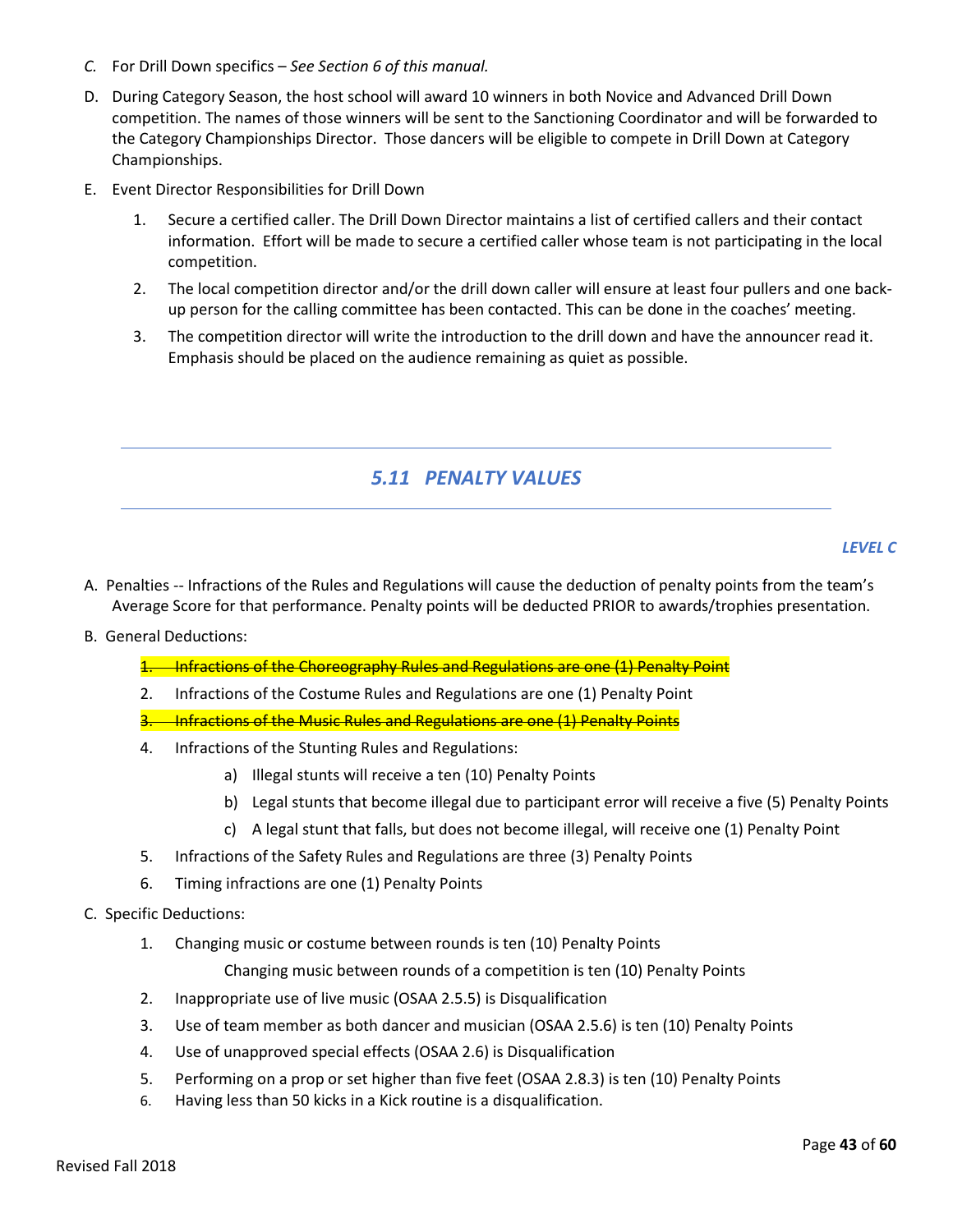# *PART 6 DRILL DOWN*

## *6.1 GENERAL RULES*

- 6.1.1. The number of Drill Downs, number of awards given and number of participants each team may enter in Drill Down will be determined by the organizers of each local competition.
	- a. Both Novice and Advanced Drill Down Divisions may be provided. The Novice division is limited to first year dance team members.
	- b. Should a competition choose to have competitive divisions for Club or Middle School teams, and members of those teams want to participate in Drill Down, a separate Drill Down division must be provided for them. (*See OSAA Article 3.16*)
- 6.1.2. The Drill Down will generally function under an honor system, but "pullers" will be used if necessary.
- 6.1.3. At each local competition, the Drill Down caller will be a certified caller approved by the DDCA Board of Directors, and not affiliated (whenever possible) with any of the teams participating in Drill Down at that competition.
- 6.1.4. Tag team calling is allowed but should be used sparingly. There should only be one caller whenever possible.

#### 6.1.5 PARTICIPANTS

- a. During the Drill Down, each participant will be expected to quietly leave the floor if he or she has committed an error. Participants who remain in the competition until the predetermined number of finalists is met, are the winners of the Drill Down (I.e. Top 10, Top 5, 3<sup>rd</sup>-1<sup>st</sup> etc.).
- b. Each participant must wear shoes and their costume or traveling outfit. Competitors must wear a dance/performance shoe that is appropriate for drill down. The following foot apparel in NOT ALLOWED: flip-flops, slippers, boots, sandals, or any street shoe that is not safe, could inflict damage to the gym floor, or impedes the ability of the participant to execute proper foot and heel placement.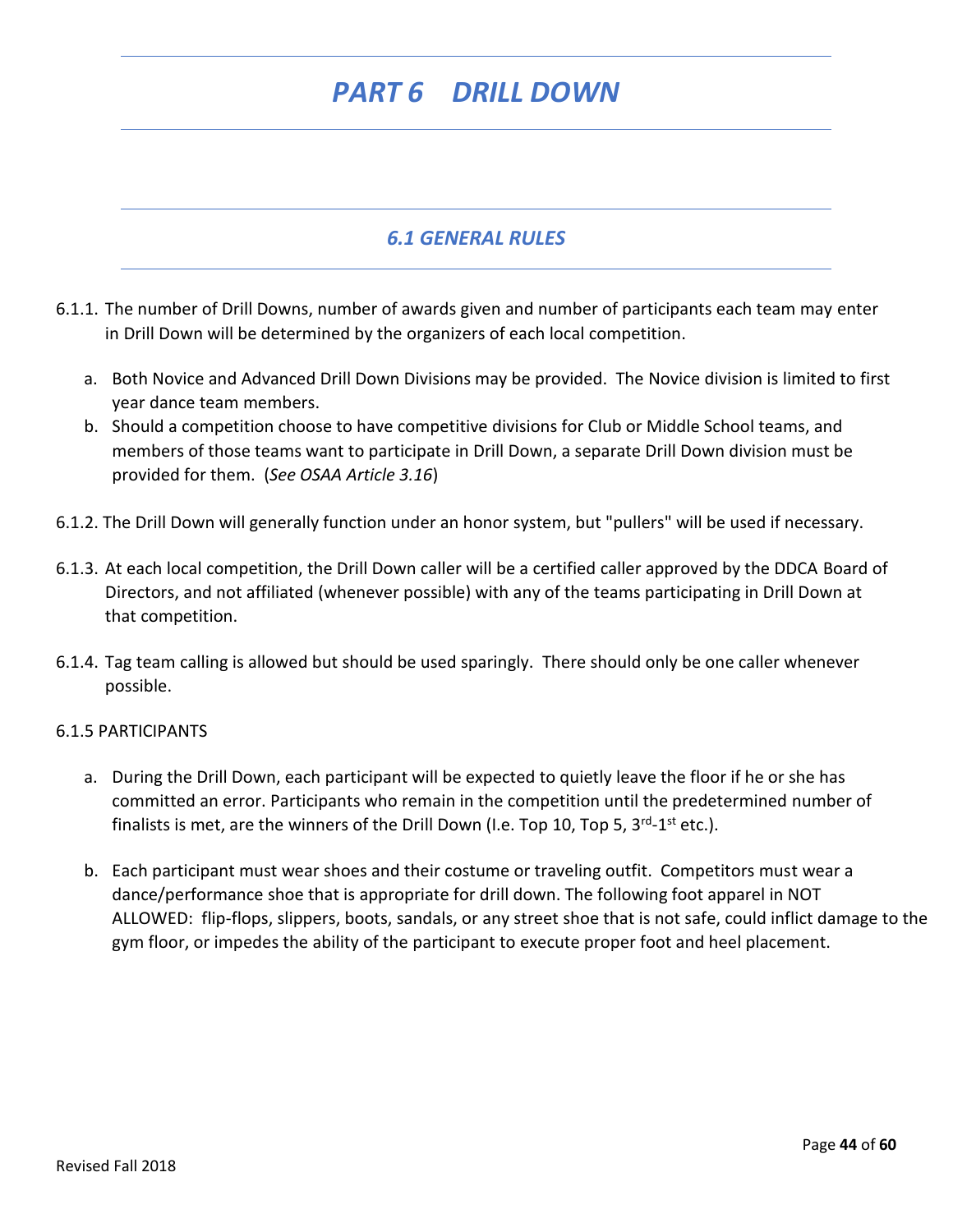# *6.2 DRILL DOWN CALLER RESPONSIBILITIES*

- 1. Participants are on the honor system and are expected to participate in the correct level, remove themselves for known mistakes, and respect the remaining participants.
- 2. Direct participants in setting up a drill block
- 3. Practice prior to starting the actual drill down. Do a rehearsal when the group is in front of the audience. This is a good time to recheck for clarity of the caller's voice and sound system.
- 4. During the practice, look at the level of the group--do not call above or below the level of the group. Time of year may be an indicator of level.
- 5. Call Attention to start/resume a Drill Down.
- 6. Tag team calling should only be used in necessary circumstances. If a competition is unable to find a Certified Caller, this style of calling is allowed but not encouraged
- 7. Allow the participants to choose where they will stand within the formation of the drill down.
- 8. Remind the audience to be as quiet as possible.
- 9. Give breaks during the drill down to allow the audience to applaud
- 10. Remind participants that drill down is on an honor system and they should remove themselves if they make an error. If they make an error and do not realize it, a puller will explain the error (whenever possible) then excuse that participant from the drill down.
- 11. Start drill down with simple, basic calls, then progressively get more difficult as needed.
- 12. When an appropriate number are left on the floor, move everyone to the center. Make everyone move in order to break the entire group's concentration, not just a few.
- 13. When only finalists remain, and a chain command is called, drill off everyone who makes a mistake while executing the chain, regardless of where in the chain the mistake is made. For example, an error on the first command of the chain is not considered a greater violation than an error made toward the end of the chain. All errors executed in a chain are weighted equally
- 14. "Dress" commands will only be used when setting up the group, they will not be used as a form of elimination.
- 15. When starting "*by the numbers* "commands, the statement "*by the numbers*" must be said two times When canceling "by *the numbers*", the statement "*cancel by the numbers*" must be said two times also. When canceling *"all commands"* you must state this twice. Canceling *"all commands"* **does not** cancel *"by the numbers"*
- 16. Half face commands will be called "Half right face" not "Right half face."
- 17. The caller may say "*to the*" in front of the commands: right flank, left flank, to the rear, left oblique, and right oblique
- 18. The command "as you were" is not an Oregon Drill Down command
- 19. The DDCA handbook is the correct guideline for all DDCA sanctioned Drill Downs.
- 20. Call Attention to start/resume a Drill Down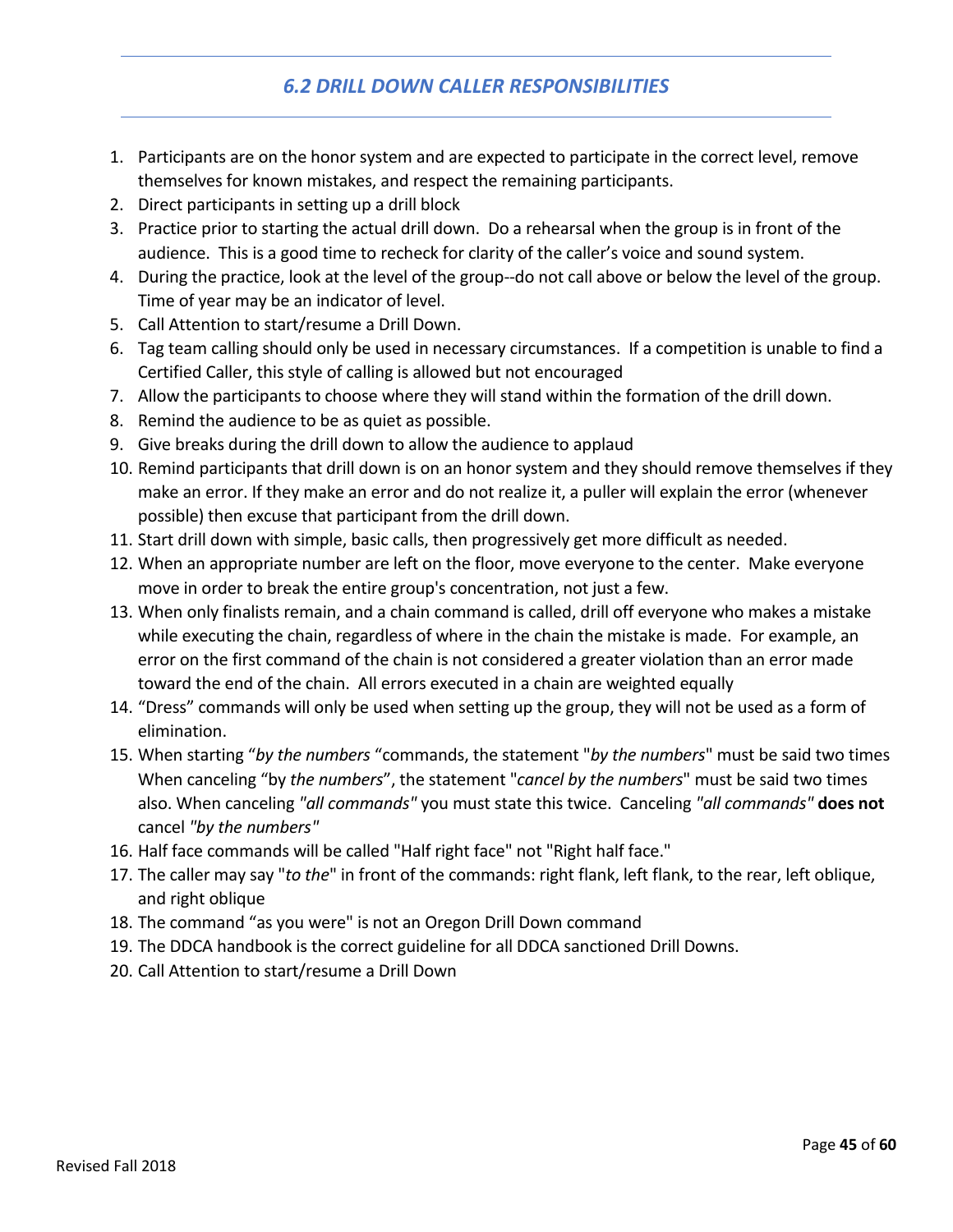## *6.3 DRILL DOWN PULLER RESPONSIBILITIES*

- A. You must be certified to pull for drill down as of Spring 2017.
- B. Assist in setting up the drill block. Participants must be standing directly behind and in line with other participants. Using Double Arm Dress/Wrist Dress/Elbow Dress, everyone should have equal spacing. If there are any holes in the formation, they should be at the back corners of the block.
- C. Watch for mistakes in the execution of commands.
- D. Watch for mistakes in the proper technique in the execution of the commands.
- E. Be current and know proper technique.
- F. Have knowledge of direction when it comes to obliques, marching and halting.
- G. Pull participants who make a mistake.
- H. Explain the mistake to the participant whenever possible.
- I. Assist the caller in bringing the remaining participants to the center, reestablishing a block, and tracking the number of participants left on the floor.

## *6.4 DRILL DOWN BACK UP/SECOND RESPONSIBILITIES*

- A. You must be a certified Puller to act as a Backup.
- B. Follow along with the commands that the Caller is using
- C. Track which axis the participants should be facing while executing commands/ halting.
- D. Listen for potential errors in the calling of commands and communicate them to the Caller immediately.
- E. Track when the participants are "by the numbers".
- F. Follow along with which commands have been canceled or are still in effect.
- G. A Back Up/Second is not allowed or expected to pull drill down participants during a drill down competition unless the Caller has paused. If a Caller finds the need to pause while calling and allow for their Back Up to pull a participant, the Backup is then allowed to walk onto the floor and remove a participant. Once the Backup has returned to their previous station, the Caller may then resume calling. This should only be used in necessary circumstances where Pullers are unaware of an obvious error.
- H. Keep an accurate count of the number of participants left on the floor and help the Caller track the finalists.
- I.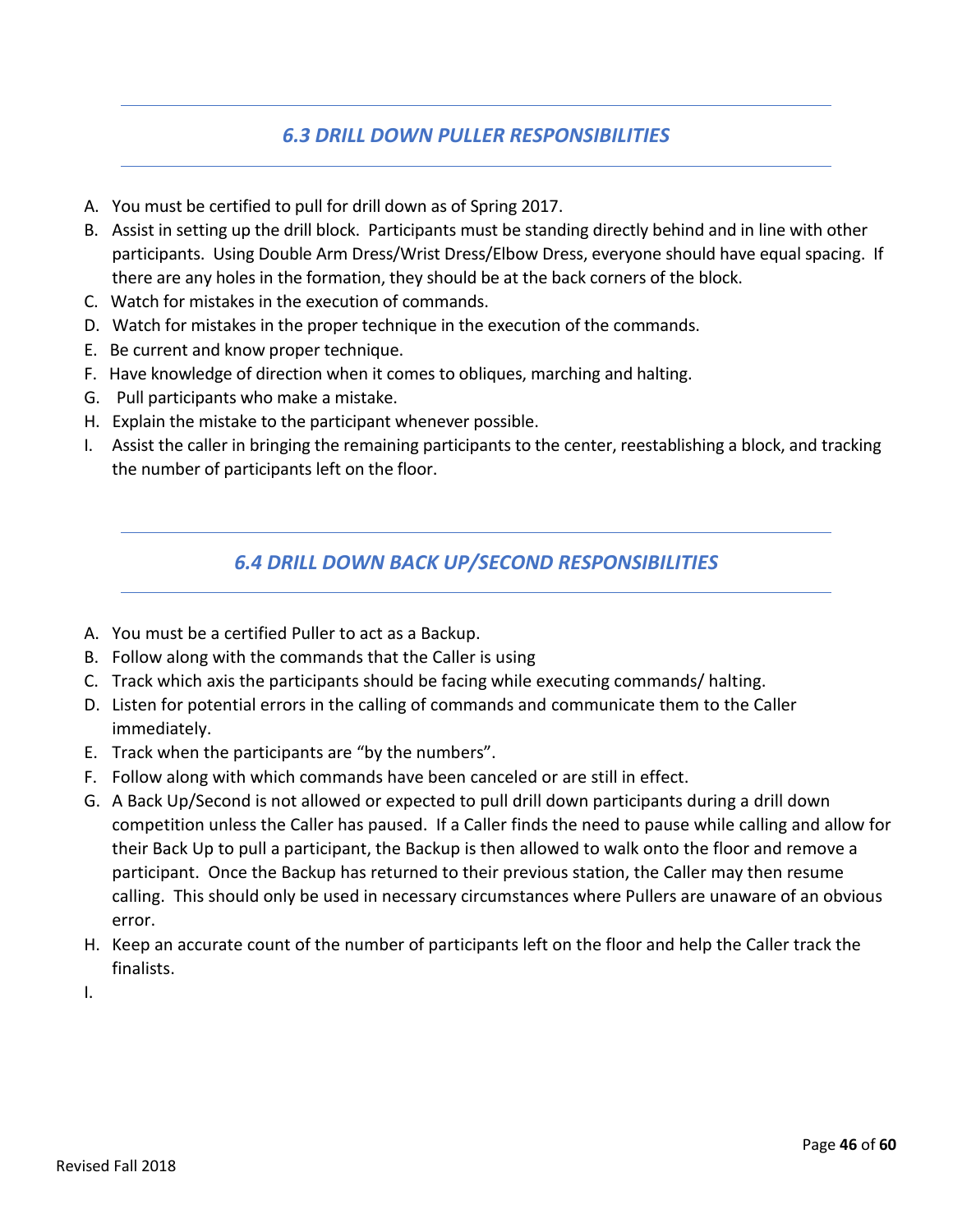#### *6.5 DRILL DOWN COMMANDS - STATIONARY*

- A. When executing stationary commands, heels must be together, focus remains straight ahead, arms and hands must be connected to the body (directly down the sides) with fingers and thumbs closed. Please note that there are no requirements on toe placement – only heel placement.
- B. **AT EASE** is the command to relax. Both feet may move.
- C. **DOUBLE ARM DRESS** is the command used to line up the group to start the drill down. When the caller calls "Double arm dress," the hands come to the chest in a broken T with elbows straight out from the shoulders, and then extend hands and arms straight out from the shoulders. Participants move according to the caller's directions. Dresses will only be used when setting up the group; they will not be used as a form of elimination. 1=hands at shoulders. 2=arms extended.
- D. **DRESS RIGHT DRESS OR DRESS LEFT DRESS** is another command used to line up the group to start the drill down. This command is usually used if space is limited and the caller needs participants to be closer together than Double Arm Dress. When the caller calls "Dress Right Dress," the right hand comes to the left shoulder with right elbow at shoulder height, the left hand comes up to the left shoulder with the left elbow at the side. Then the right hand extends to the right straight out from the shoulder and the left-hand returns to the side. Participants move to the right until fingertips are touching the shoulder of the person next to them. "Dress Left Dress" is executed exactly reverse of the right. Dresses will only be used when setting up the group; they will not be used as a form of elimination. 1=hands at shoulder. 2=proper arm extended and other arm down at side.
- E. **PARADE REST** is the command to step out with the left foot, hands placed on the small of the back with right hand on top. Thumbs are acceptable but not mandatory. Head can be up or down. Can be executed on the oblique. 1=step out.
- F. **ATTENTION (ATTEN HUT)** is the command to close the left foot to the right from "Parade Rest." There must be acknowledgement with both the head and arms. 1=close left foot to right, or acknowledgment with head and arms.
- G. **HAND SALUTE** is the command to raise the right hand in a salute position over the right eyebrow. Left arm may remain down or raise to the waist. 1=hand to eyebrow, 2=down.
- I. **ALL FACES RIGHT, LEFT, HALF** must be executed with a heel toe pivot. "Right Face" is the command to turn to the right 90 degrees. Pivot on the right heel and left toe 90 degrees. "Left Face" is the command to turn to the left 90 degrees. Pivot on the left heel and right toe 90 degrees. "Half Right Face" and "Half Left Face" are executed the same only turning 45 degrees. If the caller has the participants remain there for a time, the toe may be lowered to the ground. Head and knee delays are acceptable but not mandatory. Half faces will be called "Half right face," not "Right half face." 1=first position, 2=close.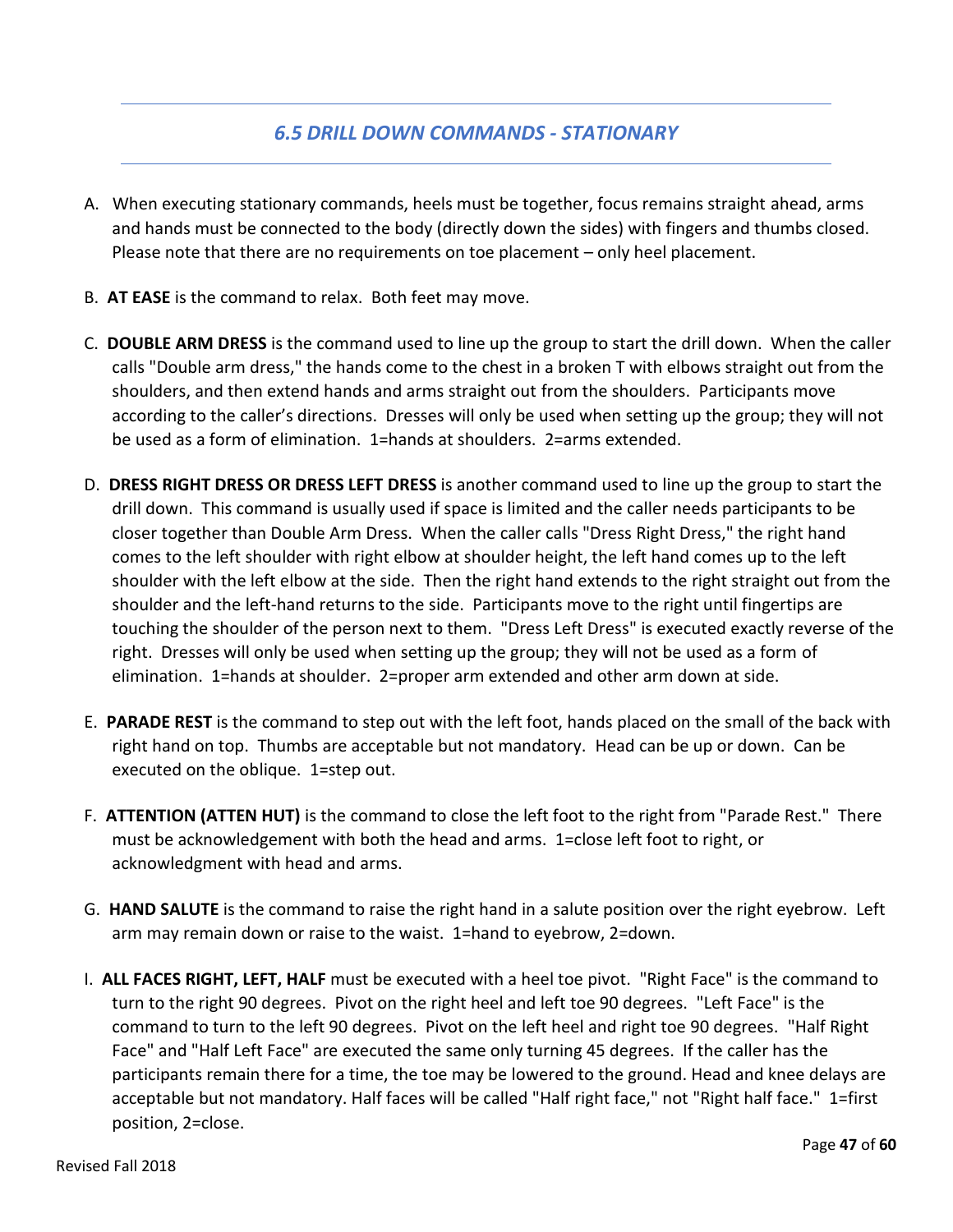- J. **ABOUT FACE** must be executed with a heel toe pivot. Dig the right foot behind the left and pivot on the left heel and the ball of the right foot 180 degrees. 1=dig, 2=close.
- K. **BY THE NUMBERS** is the command to execute stationary commands only after the caller counts 1, 2; or 1, depending if the command is a two-count command or a one-count command. When executing stationary commands when not by the numbers, the tempo is set by the caller's rhythm between words. When calling "Half \_\_\_\_\_\_\_\_ face," the tempo is set between the second and third words.

## *6.5 DRILL DOWN COMMANDS - MARCHING*

- A. When marching, arms can move in any style. Feet must lift completely off the ground and focus remains straight ahead.
- B. **MARK TIME** is the command to march in place. The caller will call "Mark time march" (which sets the tempo and begins the sequence). Always start marching on the left foot. Arms may move to your own style of marching, but when "Halt" is called, arms must return to the sides. The execution command for marching is "March." Calling "Mark Time March" while on an oblique is discussed below. Head acknowledgement is optional.
- C. **HALT** is the command to stop marching. The caller will call "Squad Halt," or "Halt." When halting on an axis, "Halt" is called on the left foot; take one more step with the right foot and close with the left foot. This is a two-count halt. Continue marching until the caller halts. Instructions on Halt commands for obliques follow below. Head acknowledgement is optional.
- D. **FORWARD MARCH** commands the squad to move forward on an axis. When the caller gives the command "Forward March" from the attention position on an axis, begin marching forward with the left foot. When the command is called from a mark time on an axis, "march" is called on the left foot; step right foot in place, then begins marching forward with the next left step. Forward March from an oblique is discussed below.
- E. **RIGHT FLANK MARCH** is the command to turn 90 degrees to the right. When the caller calls "Right Flank March", "march" is called on the right foot; step out directly in front of your body with the next left, then turn right and continue marching.
- F. **LEFT FLANK MARCH** is the command to turn 90 degrees to the left. When the caller calls "Left Flank March," "march" is called on the left foot; step out directly in front of your body with the next right, then turn to the left and continue marching.
- G. **RIGHT OBLIQUE MARCH** is the command to turn 45 degrees to the right. Executed the same as a "Right Flank" only turning 45 degrees. To maintain integrity, the left foot must step out on the oblique or axis directly in front of your body.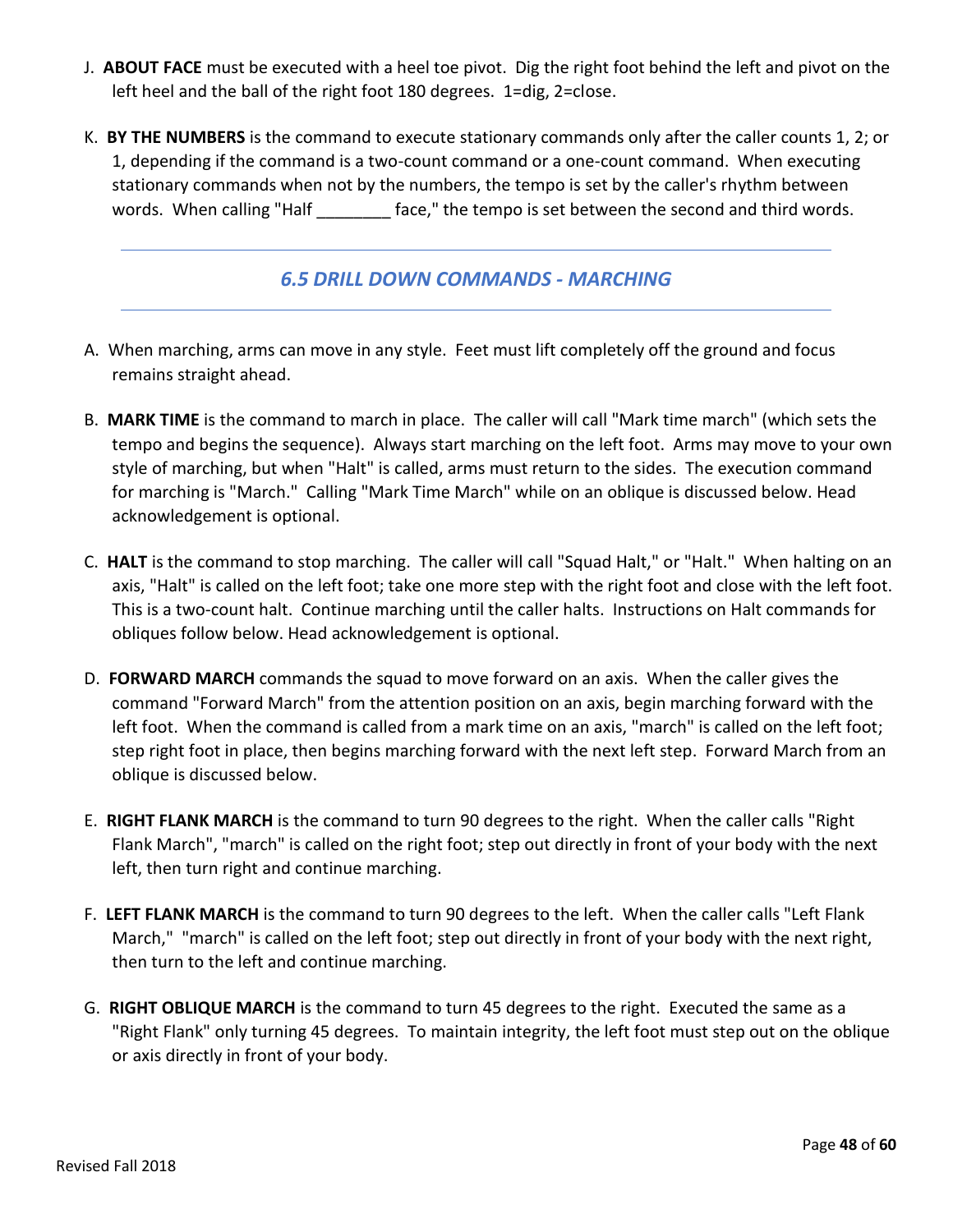- H. **LEFT OBLIQUE MARCH** is the command to turn 45 degrees to the left. Executed the same as a "Left Flank" only turning 45 degrees. To maintain integrity, the right foot must step out on the oblique or axis directly in front of your body.
- I. **TO THE REAR MARCH** is the command to turn 180 degrees to the right, in effect facing the rear. Executed the same as a "Right Flank" only turning 180 degrees instead of 90 degrees. "March" is always called on the right foot.
- J. **CHAIN COMMANDS:** Marching commands will be called in a row. Commands that are consistent with the same lead foot (ie: To the right flank to the rear to the right flank march), it will not be necessary to change feet. A chain command that switches your lead foot (ie: To the right flank, the the left flank, to the rear march), an extra step will be necessary to remain on the correct foot.
- K. **DOUBLE COMMANDS:** When the caller calls "Double" before any marching command, execute two of the commands called. "Double to the counts as one command. Example: Double to the Right Flank, to the Left Flank = two right flanks and one left flank. Double to the Right Flank, Double to the Left Flank = two right flanks and two left flanks.
- L. **DOUBLE CHAIN COMMANDS:** Double commands may be intermixed with single commands in a chain command.
- M. **IN PLACE HALT** is the command to halt on an oblique. It is a two-count halt with "Halt" called on the left foot.
- N. **MARK TIME MARCH (FROM AN OBLIQUE)** is the command to return the squad to the proper axis while performing a "mark time march." If the last axis point marched on is to the right, "March" will be called on the right foot; step out with the left foot directly in front of your body and turn right and continue marching in place. If the last axis point marched on is to the left, "March" will be called on the left foot; step out with the right foot directly in front of your body and turn left and continue marching in place.
- O. **IN PLACE MARK** is the command to mark time while still facing the oblique. This is a two-count command with "Mark" called on the left foot. This command is called after there has been forward directional movement on the oblique and the caller wishes to have the squad mark time march while still facing the oblique.
- P. **SQUAD HALT (FROM AN OBLIQUE)** is the command to return the squad to an axis. A three-count halt is used to return to the proper axis. If the last axis point marched on is to the right, "Halt" will be called on the right foot; step out with the left foot directly in front of your body and turn right; close with the left foot. If the last axis point marched on is to the left, "Halt" will be called on the left foot; step out with the right foot directly in front of your body and turn left; close with the right foot. If "Squad Halt" is called while on an axis, execute two-count halt.
- Q. **FORWARD MARCH (WHEN CALLED ON THE OBLIQUE):** When "Forward March is called from an oblique, the squad must return to the proper axis to begin marching forward. Once the squad is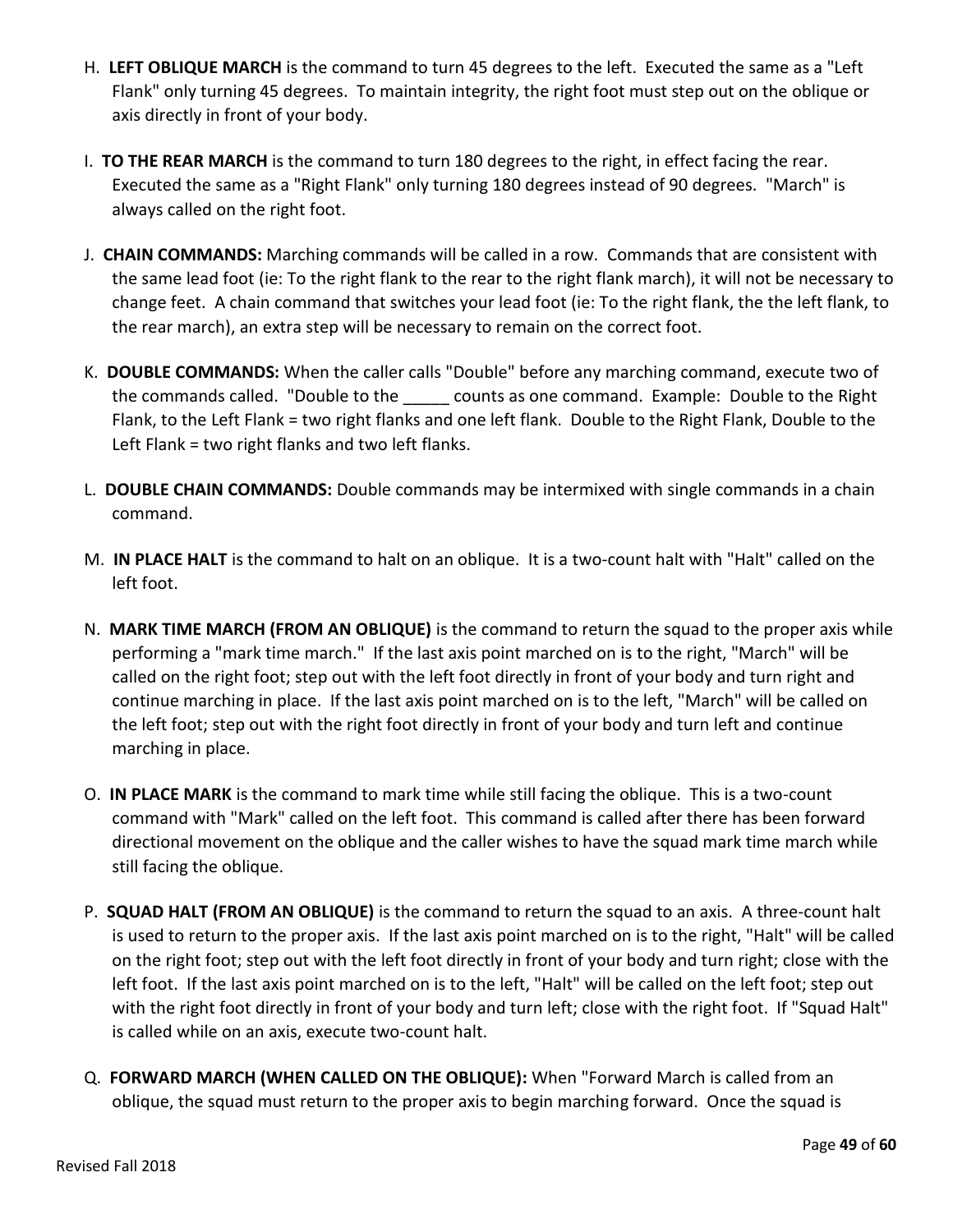moving forward, obliques may be called resulting in the squad to move forward on the oblique. When "Forward March" is called while halted or marking time on an oblique and the axis point is to the right, step out with the left foot toward the oblique, turn to the axis point, and continue marching.

- R. When "Forward March" is called while halted or marking time on the oblique and the axis point is to the left, step with the left foot in place, step forward on the oblique with the right foot, and step toward the axis with the left foot and continue marching. Continue marching forward until the caller calls mark time, halt or in place halt.
- S. **RESUME MARCH** is the command to resume the most recent march command. When "Resume March" is called after the squad has been marking time, the squad will resume a mark time march. When "Resume March" is called after the squad has been marching forward, the squad will resume a forward march. "Resume March," when called, will be called from an oblique. Examples:

1. Starting from an axis point, "mark time march, right oblique march, in place halt, resume march" = continuing a mark time on the right oblique.

2. Starting from an axis point, "forward march, right oblique march, in place halt, resume march" = continuing to march forward on the right oblique.

- T. **HANGING COMMANDS:** If the caller calls "by the numbers, right face, left face, right face," executes the first right face and left, then calls a march command, begin marching; once marching stops, the remaining right face is the hanging command and must be executed before any other stationary command.
- U. **CANCELING COMMANDS IN A CHAIN:** The only commands that can be canceled are commands given in a string that has not yet begun execution. This will prevent having to re-number commands.

#### *Hanging commands cannot be canceled once a new chain command is given. Examples:*

- 1. "Right Flank, Left Flank, Right Flank, cancel the second command, march" = right flank, right flank.
- 2. "By the numbers, right face, left face, about face, cancel the third command" = right face, left face.
- 3. "By the numbers, right face, left face, right face." Execute the first two commands. Call "Mark time march" and "Halt." Call "about face, left face, cancel the second command." The canceled command will be the left face because it is in the string that has not yet begun execution. When the caller starts executing commands, the order will be right face (the hanging command), about face.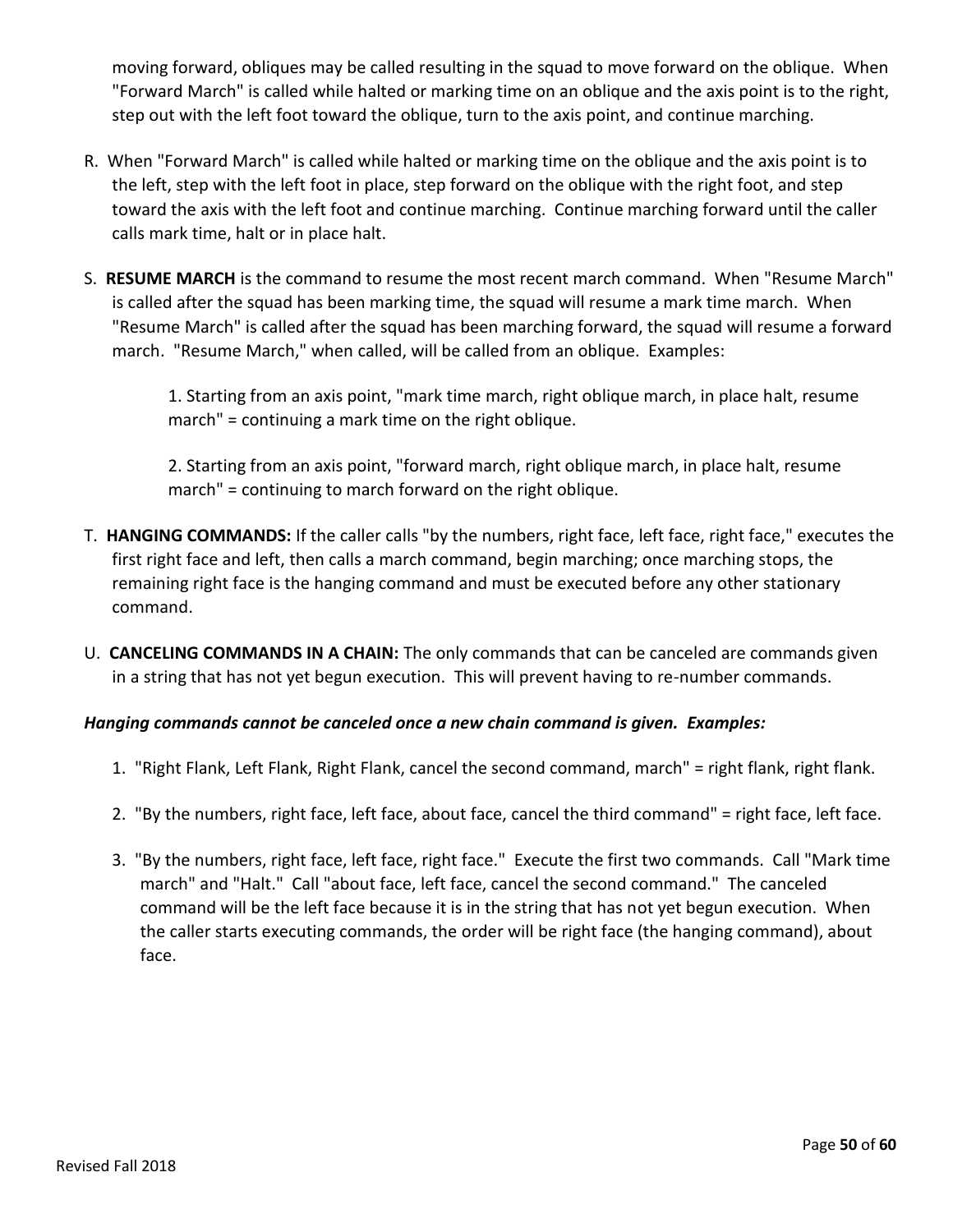## *6.6 ERRORS WHICH CAUSE ELIMINATION*

#### A. STATIONARY COMMANDS

- 1. Any anticipation, delays, or flinches are incorrect. This includes not executing commands in rhythm with the caller's rhythm.
- 2. Heels not touching upon conclusion of stationary commands.
- 3. Not using heel toe pivot when executing faces.
- 4. Lack of head and arm acknowledgement when Attention is called.
- 5. Eyes and head focused to floor during all commands except when at Parade Rest.
- 6. Looking around with the eyes or head to see if they are correct.
- 7. Left hand on top when at Parade Rest. Thumbs either up or down is acceptable.
- 8. Fingers and thumbs separated while stationary.
- 9. Any movement of the arms, hands, or fingers while stationary.
- 10. Unusual placement of the hands such as cupped, thumbs tucked under, or hands angled back.

#### B. MARCHING COMMANDS

- 1. Toes not lifting off the floor when marching.
- 2. Heels not touching the floor while marching.
- 3. Not stepping out directly in front of your body.
- 4. Rushing, hesitating, non-specific punctuation of foot placement on turns and while executing marching.
- 5. Executing a mark time march from an oblique with a two-count start is considered an error.
- 6. Downward focus of eyes and head while executing commands.
- 7. Heels are apart after coming to a halt.
- 8. Head moving around during marching.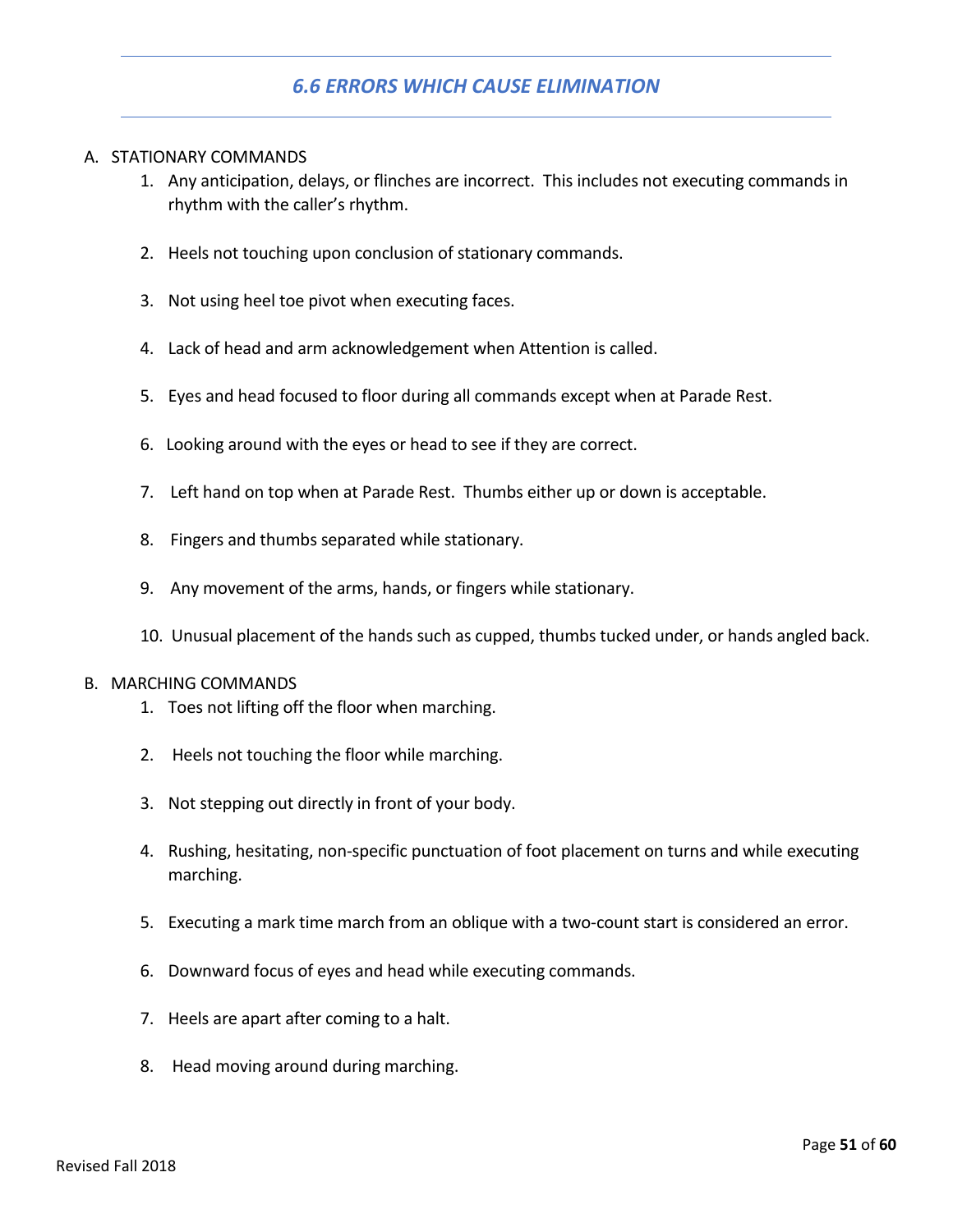- 9. When the number of participants who make an error while executing a chain of commands affect the predetermined finalist number, these participants will need to drill off separately from the remaining finalists. All errors executed in a chain are weighted equally. Finalist = Awarded Drill Down Participants (I.e. Top 10, Top 5, 3<sup>rd</sup> - 1<sup>st</sup>, etc.).
	- *A. Example: 6 participants are left on the floor and they are drilling down for the Top 5. During a chain of commands, (to the left flank, to the right flank, to the rear, march) 1 participant falls out on the left flank and then another participant falls out on the right*  flank, both individuals would need to return to the floor and drill off for the final spot in the *Top 5.*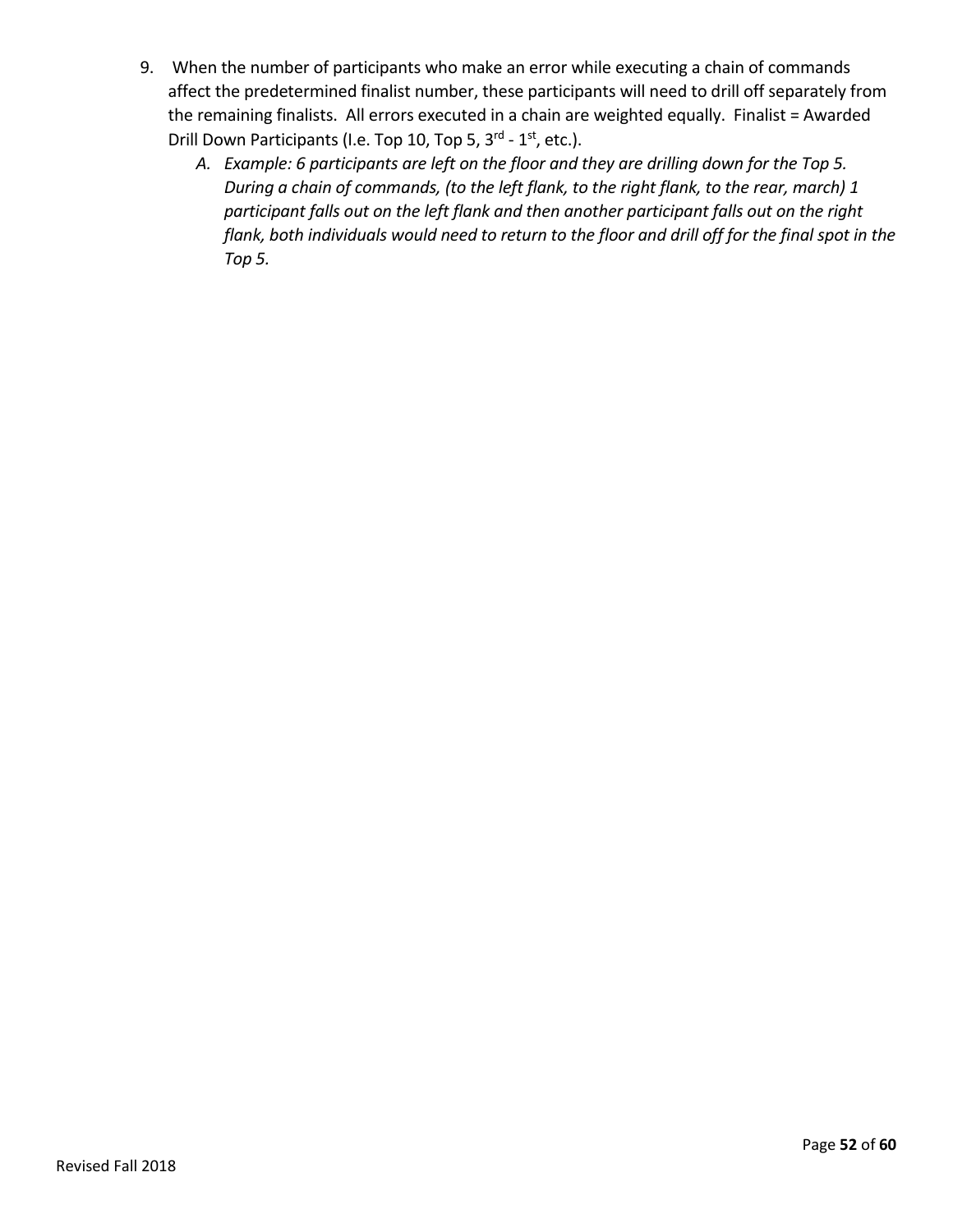# *PART 7 COMPETITION ETIQUETTE*

#### *This must be posted at your competition or put in your program:*

## **A quick note on sportsmanship:**

The Dance and Drill Coaches Association of Oregon (DDCA) would like to welcome you to this competition. The DDCA prides itself on the sportsmanship demonstrated by Oregon Dance and Drill Teams. We sincerely hope that, as spectators, you will also demonstrate good sportsmanship by applauding for all teams and by keeping your comments positive.

In order for everyone to be able to enjoy today's show, the DDCA would like to share with you some general guidelines:

- Between teams, in between divisions, and in between rounds are the designated times for spectators to enter and leave the gym.
- Please do not sit in the areas marked for "Judges" or "Coaches". You will be asked to move by competition officials if you are seated in these areas or in the aisles.
- Please remain seated while teams are performing. If you are seated directly in front of the judges or coaches' section, please do not obstruct their view during a performance.
- Please take your garbage with you and dispose of it.
- Please only videotape your own team. Videotaping may be done from your seat or designated areas.
- For the security of the participants, only those with participant ribbons or official badges will be let into the staging areas.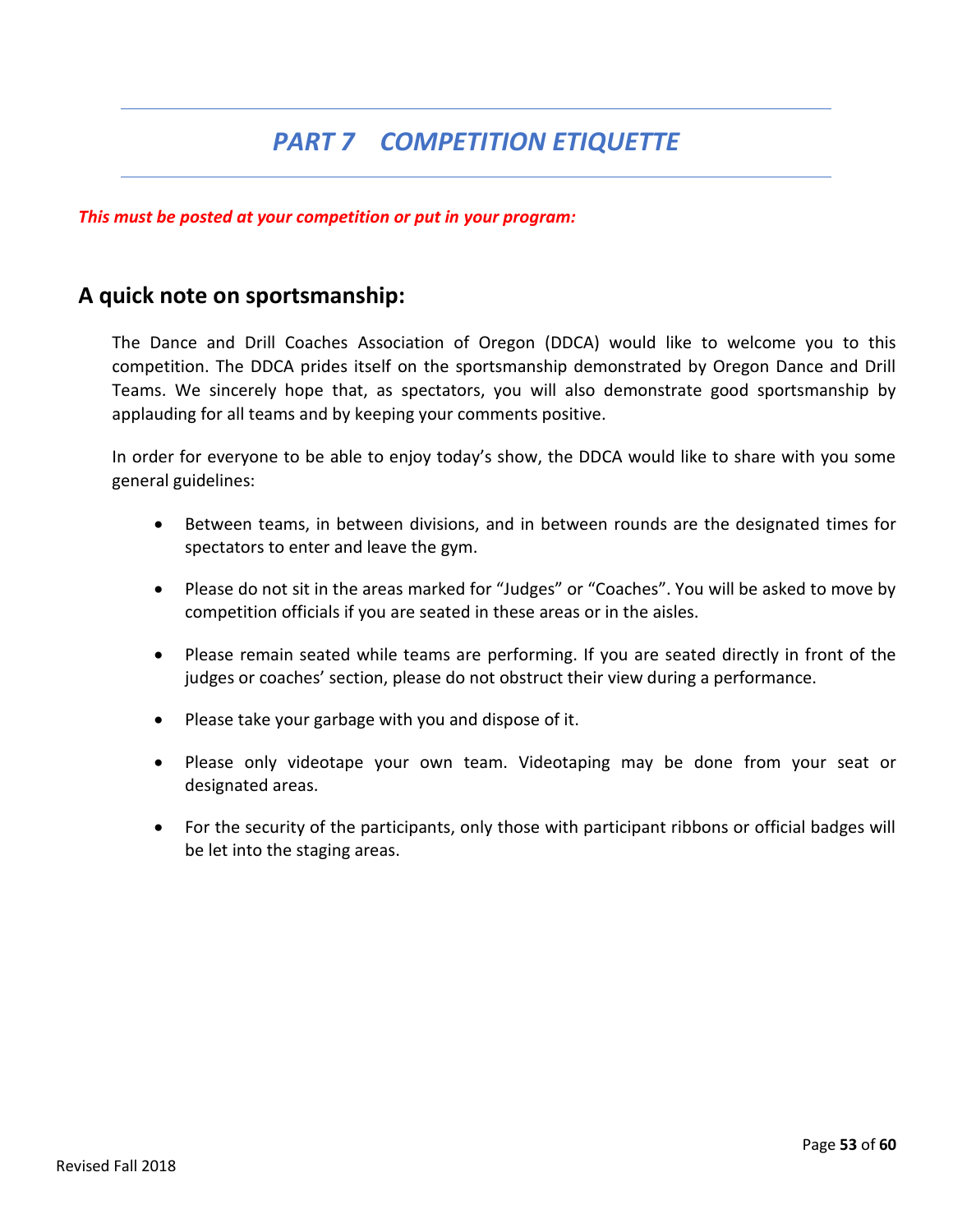# *Part 8 - OSAA PROGRAMS*

## *8.0 PROGRAMS*

The OSAA provides and oversees the following high school dance team events and programs. Current information and forms will be found at www.osaa.org.

State Championship Competition

- a. State Championship Drill Down
- b. State Championship Merchandise: videos, photography, souvenirs, garments
- c. State Championship Souvenir Program

*8.1 DANCE AND DRILL STATE CHAMPIONSHIPS (Refer to OSAA Rules)*

- A. OSAA is the governing body over all Oregon high school State Championship competitions.
	- 1. Registration information and deadlines can be found on the OSAA official website [www.osaa.org](http://www.osaa.org/)
	- 2. Division performance dates and order of performances will be posted on the OSAA official website.
	- 3. Coaches are advised to check the OSAA website often during the months of January, February and March to receive information pertaining to the State competition.

State Championship Drill Down

1. A drill down competition will be held at each championship site. Refer to OSAA Rules, Section 8 and section 8.3 below for details.

State Championship Merchandise

- 1. OSAA provides a vendor that sells merchandise with the state logo.
- 2. Team and action shots are taken prior to and during the first round of competition. These photos are sold during the second round.
- 3. OSAA provides a vendor to videotape the state competition. Videos of the event include all competitive performances, the All-State team exhibition, and awards ceremonies.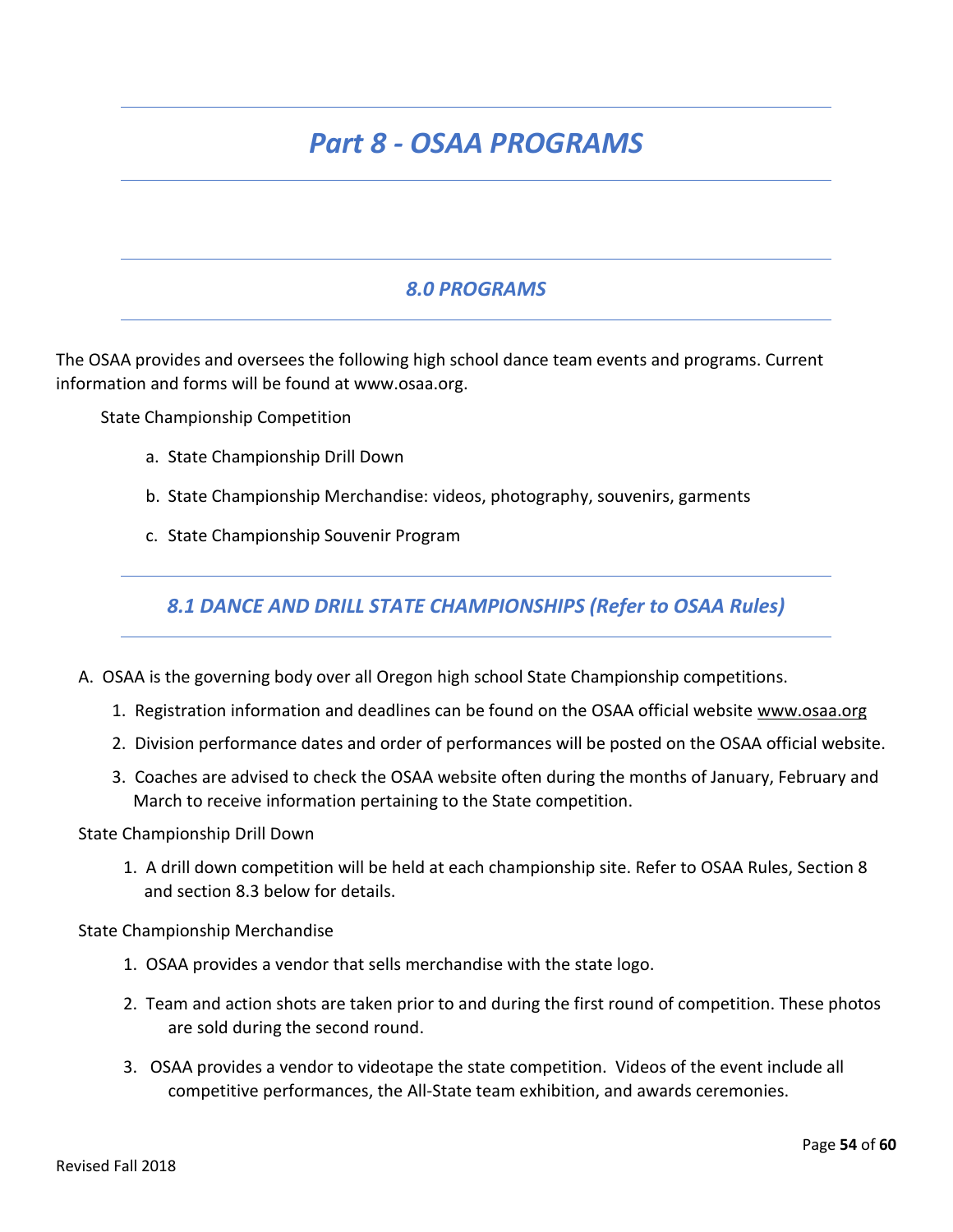## *8.2 STATE CHAMPIONSHIP SOUVENIR PROGRAM*

- A. OSAA compiles a souvenir program for purchase at the Championships. It contains team pictures and rosters as well as advertisements from team fans and boosters.
- B. Fans, boosters and vendors may purchase space in the souvenir program by contacting the OSAA office in Wilsonville.

## *8.3 STATE CHAMPIONSHIPS - DRILL DOWN*

8.3.1. An advanced Drill Down competition will be held at each Dance and Drill State Championships.

LEVEL F

8.3.2. The caller may use the following commands: R/L Face, Attention, Parade Rest, Dress R/L Dress, Double Arm Dress, Ready Front, At Ease, Hand Salute, About Face, R/L Flank, March, To the Rear March, and Double Commands. Half R/L Face, R/L Oblique, By the Numbers, Mark Time/Mark Time from an Oblique, Halt/Halt from an Oblique, Forward March/Forward March when called on an Oblique, Chain Commands, Double Chain Commands, In Place Halt, In Place Mark, Resume March, Hanging Commands, Cancel Commands.

8.3.3. Each school participating in the Dance and Drill State Championships will be eligible to enter eight team members to compete in the Drill Down. The computation of the computation of the computation of the computation of the computation of the computation of the computation of the computation of the computation of the computati

8.3.4. During the Drill Down, each participant will be expected to quietly leave the floor if he or she has committed an error. Students who remain in the competition the longest will be the winners of the Drill Down. LEVEL F

8.3.5. The Drill Down will generally function under an honor system, but "pullers" will be used if necessary.

LEVEL F

LEVEL F

8.3.6. The top six finishers will receive awards. The state of the state of the state of the LEVEL F

8.3.7 The Drill Down caller will be a certified caller approved by the DDCA Board of Directors and the OSAA Assistant Executive Director using the following criteria:

- A. At least four years out of High School.
- B. Must have called at a competition during the current season.
- C. May not call at a venue if they are a former coach of a competing team for two years after leaving the team.
- D. Appearance must be professional.

8.3.8. There will be a calling committee. This committee will consist of:

A. Caller. The caller may call at any competition right up until the Dance and Drill State Championships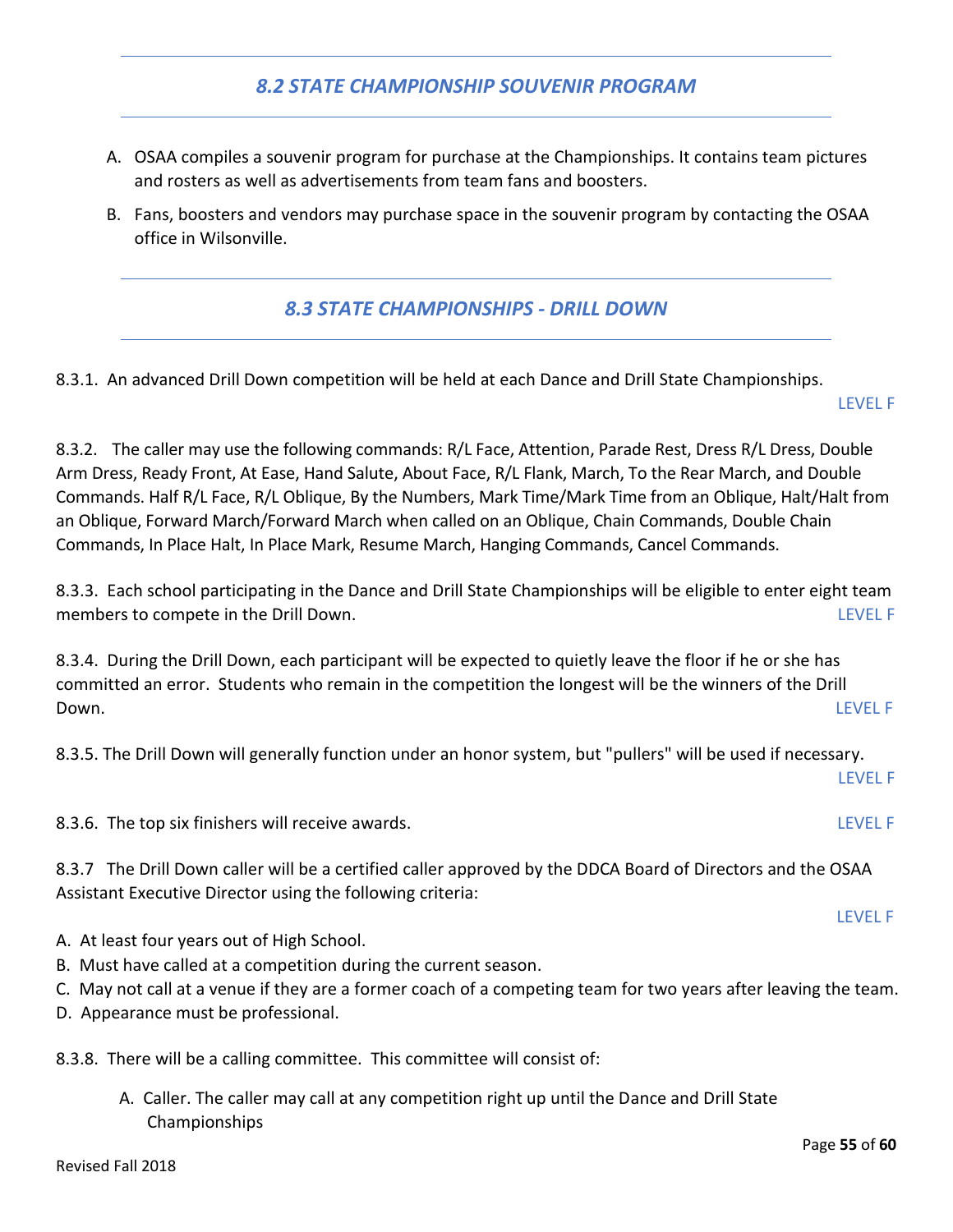- B. Two back-up people. One will stand next to the caller and one will stand on the opposite side of the floor. The two-back-up people are to memorize what the caller calls. If there is a problem in execution of the calls, this committee will immediately discuss it and make a decision.
- C. These three people do not pull.
- D. The calling committee will not be associated with a competing team.
- 8.3.9. The two Back Up personnel must meet the following criteria:
	- A. Must be certified callers.
	- B. Must be a minimum of two years out of High School.
	- C. The two Back-Up do not pull.
	- D. Appearance must be professional.
- 8.3.10. A minimum of four pullers.
	- A. They will stand north, south, east, and west.
	- B. The Pullers must meet the following criteria:
		- 1. Be a minimum of two years out of High School.
		- 2. Not be a coach of a competing team at this venue.
		- 3. Have in depth knowledge of drill down commands.
		- 4. Be prepared to look for correct execution of the commands.
		- 5. Be prepared to look for proper drill down technique.
		- 6. Appearance must be professional.

# *8.4 STATE DRILL DOWN PARTICIPANTS*

- 8.4.1 Each school participating in the Championships will be eligible to enter eight team members to compete in the Drill Down.
- 8.4.2 Each participant in Drill Down must wear their State Costume and shoes.
- 8.4.3 During the Drill Down, each participant will be expected to quietly leave the floor if he or she has committed an error. Students who remain in the competition the longest will be the winners of the Drill Down.

## *8.5 DRILL DOWN – GENERAL RULES*

#### *See Part 6- Drill Down of the DDCA Manual for this information*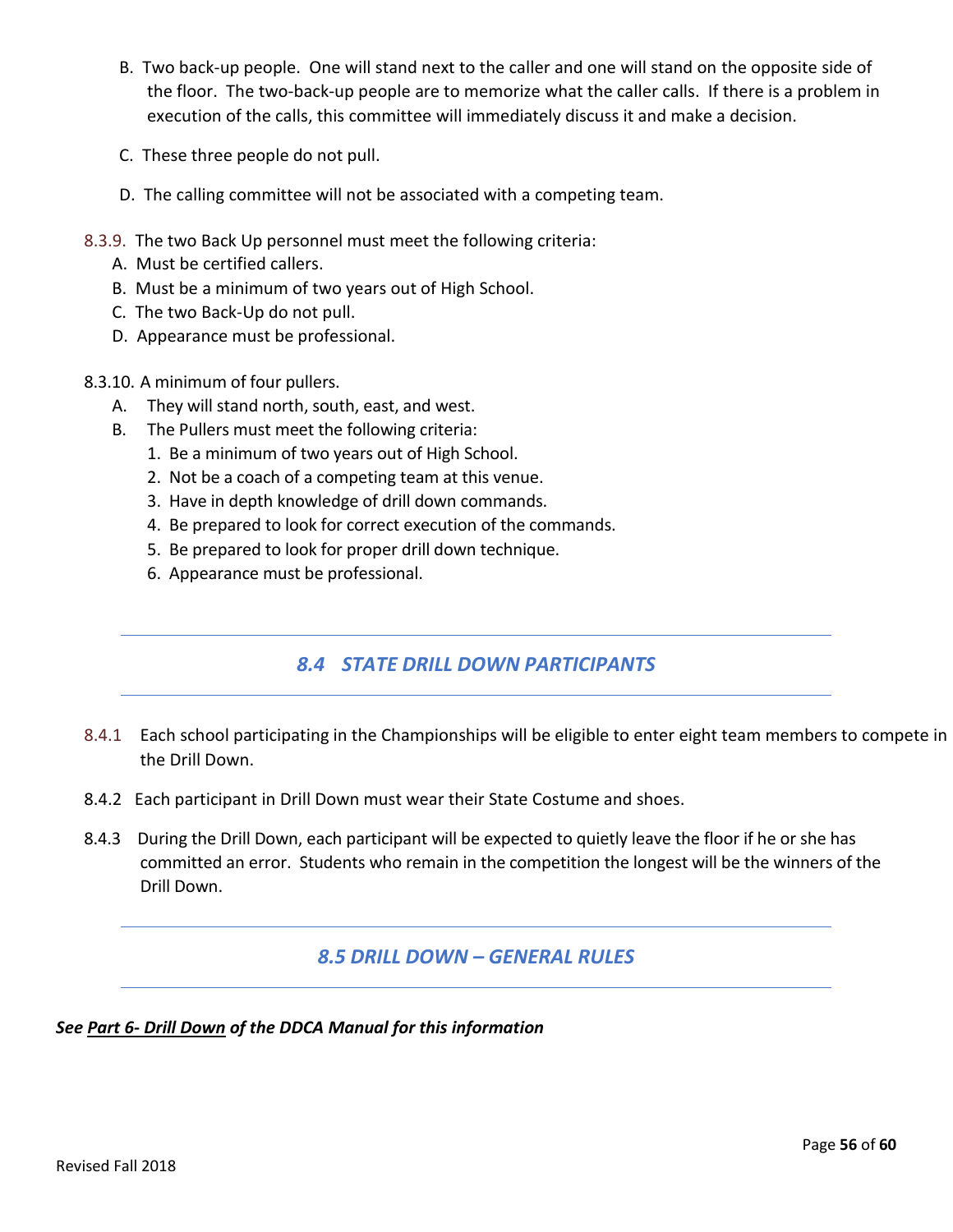# *Part 9 JUNIOR DANCE TEAMS*

Junior Dance Teams include teams from Middle Schools, Club Teams, Studio Teams, and Junior Varsity Level High Schools Teams. Coaches of Junior teams should familiarize themselves with the entire DDCA Manual, however this chapter contains information pertaining to the unique needs of junior programs. These should serve as the official rules and guidelines for all Junior Dance Teams in Oregon to follow. *These rules apply to the TRADITIONAL SEASON only.*

## *9.1 AGE GUIDELINES FOR JUNIOR TEAMS*

#### **Club Team Divisions (Includes studios and non-school associated clubs)**

Mini Division (Oldest Dancer not to exceed 3rd Grade) Youth Division (Oldest Dancer not to exceed 6<sup>th</sup> Grade) Junior Division (Oldest Dancer not to exceed 8<sup>th</sup> Grade) Senior Division (Oldest Dancer not to exceed 12<sup>th</sup> Grade)

#### **Middle School Division**

6<sup>th</sup> – 8<sup>th</sup> Grade Dancers all from Middle Schools within one district (Coach must be recognized by the school as a coach).

#### **Junior Varsity Division**

9<sup>th</sup>-11<sup>th</sup> Grade Dancers all from the same High School

## *9.2 COMPETITION DIVISION GUIDELINES*

- A. Teams may only compete as a Club Team or a School Team. They may not enter dances in both club and school divisions.
- B. Junior Varsity Teams must be comprised of dancers from the same high school who do not already compete on their school's Varsity Dance Team. However, dancers on Club Senior Teams may also compete for their High School Varsity Team (but not on the same day at the same event).
- C. Competition Directors will determine what categories (dance style) will be offered at their event. Each team may enter one routine per category (dance style) and up to three categories per division (age group).
	- 1. For example: Middle School A may enter their dancers into Hip Hop, Jazz, and Open. All of these dancers would be in one age group, and therefore entered into their maximum of three categories (competing three routines).
	- 2. OR: Club Team B may enter their minis, youth, and senior teams into Jazz, Hip Hop, and Open. These dancers, while all from the same club or studio, are divided into three age groups, and therefore are able to enter three categories PER TEAM (competing up to 9 routines in this example).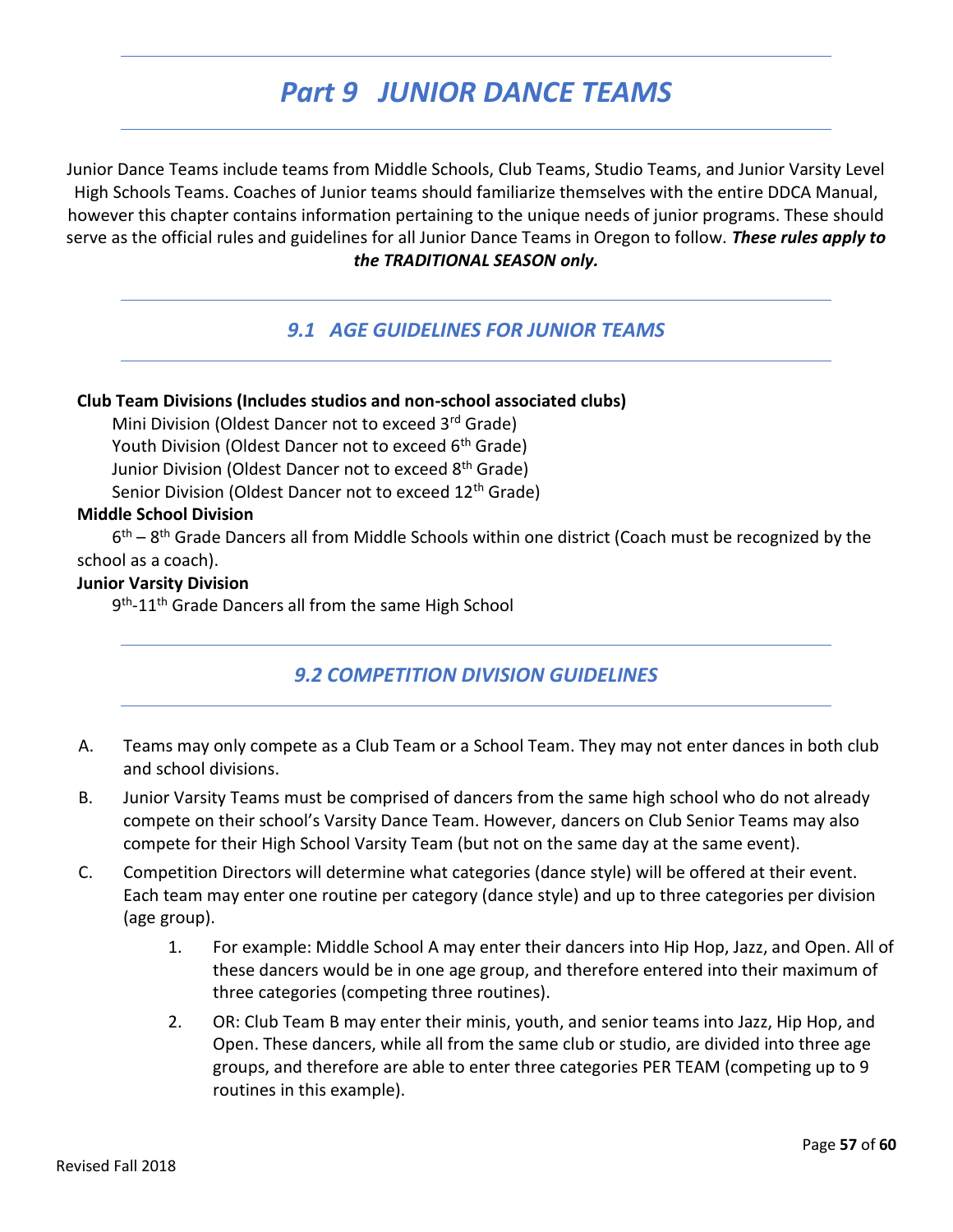## *9.3 SCORESHEETS AND JUDGING*

- A. Teams will use DDCA Scoresheets as follows:
	- 1. Club/Studio Teams will be scored on the Junior Scoresheet
	- 2. Middle School and High School Junior Varsity Teams will be scored on the High School Scoresheet
- B. Scoresheets are available on the DDCA Website:
	- 1. [http://www.ddcaoregon.org/docs/ja/current/Judges\\_Affiliation/Scoresheets/MiddleSchool\\_1R](http://www.ddcaoregon.org/docs/ja/current/Judges_Affiliation/Scoresheets/MiddleSchool_1Rnd_2016.pdf) [nd\\_2016.pdf](http://www.ddcaoregon.org/docs/ja/current/Judges_Affiliation/Scoresheets/MiddleSchool_1Rnd_2016.pdf)
	- 2. [http://www.ddcaoregon.org/site/wp](http://www.ddcaoregon.org/site/wp-content/uploads/2013/09/JAScoresheet2016_Official_Draft_v20160828-1.pdf)[content/uploads/2013/09/JAScoresheet2016\\_Official\\_Draft\\_v20160828-1.pdf](http://www.ddcaoregon.org/site/wp-content/uploads/2013/09/JAScoresheet2016_Official_Draft_v20160828-1.pdf)

## *9.4 JUNIOR TEAM MEMBERSHIP AND VOTING RIGHTS*

Junior Teams must be registered members of the DDCA in order to compete at DDCA Sanctioned events and the Oregon Junior Dance Team Championships.

Membership Fees:

**A.** \$100 per Club/School/Studio (This is a flat fee and includes all coaches registered with the program).

#### **Membership Benefits:**

- 1. DDCA Membership Card
- 2. DDCA Board minutes and notifications including Monthly Newsletter via email
- 3. DDCA Membership Directory
- 4. DDCA Handbook updates on the DDCA Website
- 5. Membership Voting Rights for Junior Divisions
- 6. Meetings twice annually specifically for junior team coaches

## *9.5 REGISTRATION AND FEES FOR TEAM ENTRY*

- A. Host school determines team registration fees and deadlines.
- B. Registration/Entry Information should include the following:
	- 1. Date of the event, including projected round times
	- 2. Location, including school address, phone number and driving directions.
	- 3. Spectator entry fees.
	- 4. Judging format, festival or one-sided.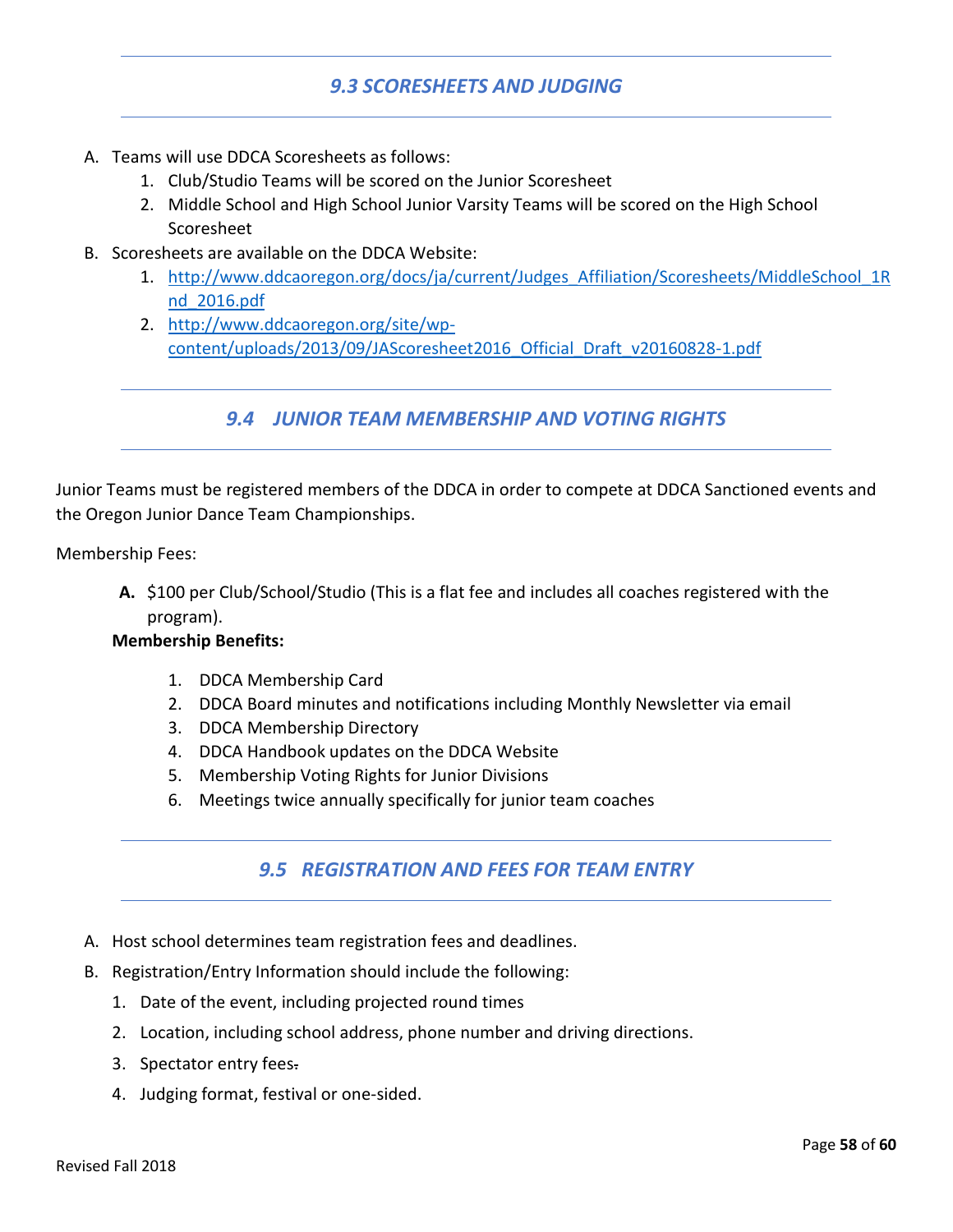- 5. Dressing room rules and guidelines.
- 6. First Aid and Trainer availability.
- 7. Specific facility information food, room keys, security, gym rules.
- 8. Drill Down competition information.
- 9. Competition Contact information Name, phone, email address.
- C. The host school determines and communicates registration fees and spectator entry fees. The hosting school representatives shall decide guidelines and decisions made on refunds in the event of team cancellations, poor weather conditions, and hardship.
- D. Only schools that are members of the DDCA shall be allowed to compete at sanctioned competitions.
- E. Host school determines the number and types of awards provided.
- *F. Host schools shall submit their competition date, location, and contact information to the DDCA Jr Liaison (or Board of Directors) at the Spring Membership meeting in April in order to be included on the Calendar that is published on the DDCA website.*

## *9.6 BOUNDARIES*

The "performance area" shall be defined by the inside edge of the boundary line of the basketball court on which the competition is held.

#### *9.7 TIMING*

- A. Judging and timing shall begin with the first beat of the music or recorded sound. Judging and timing will end with the last beat of the music or when the last member crosses the performance area boundary line at the end of the routine, whichever comes first.
	- a. TIMING PENALTY: 1 point for teams using HS Scoresheet, ½ point for teams using the JR Scoresheet.
- B. Technical Judges will time all teams and record the time on the competition Timing sheet.
- C. Teams must be ready to take the floor one team ahead.
- D. The time requirement for junior teams is a maximum of 3 minutes and no minimum.

## *9.8 PENALTY VALUES*

A. Penalties – Infractions of the Rules and Regulations will cause the deduction of penalty points from the Team's average score for that performance. Penalty points will be deducted PRIOR to awards/trophies presentation.